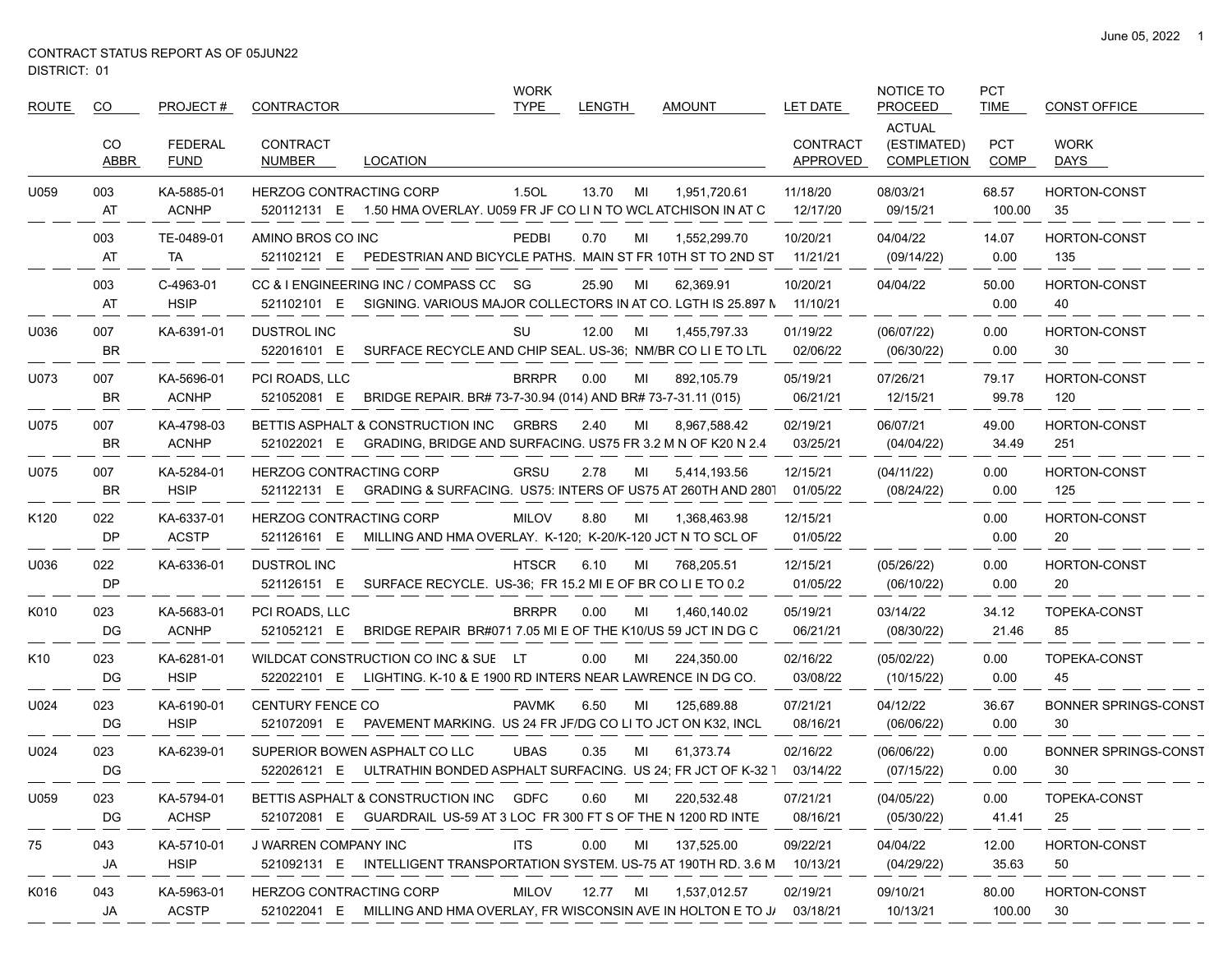$\sim$ 

| ROUTE | CO.         | PROJECT#                      | CONTRACTOR                             |                                                                                                              | WORK<br><b>TYPE</b> | <b>LENGTH</b> |    | <b>AMOUNT</b> | LET DATE                    | NOTICE TO<br><b>PROCEED</b>                       | <b>PCT</b><br><b>TIME</b> | <b>CONST OFFICE</b>               |
|-------|-------------|-------------------------------|----------------------------------------|--------------------------------------------------------------------------------------------------------------|---------------------|---------------|----|---------------|-----------------------------|---------------------------------------------------|---------------------------|-----------------------------------|
|       | CO.<br>ABBR | <b>FEDERAL</b><br><b>FUND</b> | <b>CONTRACT</b><br>NUMBER              | <b>LOCATION</b>                                                                                              |                     |               |    |               | <b>CONTRACT</b><br>APPROVED | <b>ACTUAL</b><br>(ESTIMATED)<br><b>COMPLETION</b> | <b>PCT</b><br><b>COMP</b> | <b>WORK</b><br>DAYS               |
| U075  | 043<br>JA   | KA-4798-02<br><b>ACNHP</b>    | 521022031 E                            | BETTIS ASPHALT & CONSTRUCTION INC<br>GRADING AND SURFACING. US-75: 7.9 MI N OF K-16, THENCE N 1.8            | <b>GRBRS</b>        | 1.40          | MI | 4.539.960.37  | 02/19/21<br>03/25/21        | 05/17/21<br>(04/04/22)                            | 84.57<br>81.42            | <b>HORTON-CONST</b><br>175        |
|       | 043<br>JA   | C-5078-01<br><b>ACSTP</b>     |                                        | KING CONSTRUCTION COMPANY, INC.<br>522014121 E GRADING AND BRIDGE. 2.0 MI E & 5.8 MI N OF HOLTON ON T RD, O  | <b>GRBR</b>         | 0.08          | ML | 622,967.60    | 01/19/22<br>02/10/22        | (10/17/22)<br>(04/28/23)                          | 0.00<br>0.00              | <b>HORTON-CONST</b><br>100        |
| K004  | 044<br>JF   | KA-6315-01<br><b>ACNHP</b>    | <b>HERZOG CONTRACTING CORP</b>         | 522012121 E MILLING AND HMA OVERLAY. K-4: FR JCT OF K 92 TO JCT OF US                                        | <b>MILOV</b>        | 18.70         | MI | 4,617,205.98  | 01/19/22<br>02/09/22        | 03/21/22<br>(07/15/22)                            | 29.33<br>24.47            | <b>BONNER SPRINGS-CONST</b><br>75 |
| K192  | 044<br>JF   | KA-6235-01<br><b>ACSTP</b>    | <b>HERZOG CONTRACTING CORP</b>         | 522012101 E MILLING AND HMA OVERLAY. K 192; FR JCT OF US 59 TO JF/LV C                                       | <b>MILOV</b>        | 7.80          | ML | 1,158,255.50  | 01/19/22<br>02/09/22        | (07/13/22)<br>(08/17/22)                          | 0.00<br>0.00              | <b>BONNER SPRINGS-CONST</b><br>40 |
| K237  | 044<br>JF   | KA-6399-01                    |                                        | BETTIS ASPHALT & CONSTRUCTION INC<br>522026131 E MILLING AND HMA OVERLAY. K-237 FR 24/237 JCT N TO END OF RO | MILOV               | 6.00          | MI | 1,139,749.53  | 02/16/22<br>03/08/22        | (05/01/23)<br>(10/15/23)                          | 0.00<br>0.00              | TOPEKA-CONST<br>25                |
| U024  | 044<br>JF   | KA-6191-01<br><b>HSIP</b>     | <b>CENTURY FENCE CO</b><br>521072101 E | PAVEMENT MARKING. US 24 FR US 59 JCT TO JF/DG CO LI IN JF C                                                  | <b>PAVMK</b>        | 4.00          | ML | 63,822.92     | 07/21/21<br>08/16/21        | 04/12/22<br>(06/06/22)                            | 36.67<br>0.00             | <b>BONNER SPRINGS-CONST</b><br>30 |
| U059  | 044<br>JF   | KA-6338-01                    | <b>HERZOG CONTRACTING CORP</b>         | 522016121 E MILLING AND HMA OVERLAY. US 59; FR JCT OF K-4 TO JF/AT CO L                                      | <b>MILOV</b>        | 0.50          | MI | 320,914.39    | 01/19/22<br>02/09/22        | 03/21/22<br>(07/15/22)                            | 29.33<br>0.00             | <b>BONNER SPRINGS-CONST</b><br>75 |
| U59   | 044<br>JF   | KA-6192-01<br><b>HSIP</b>     | <b>CENTURY FENCE CO</b><br>521072121 E | PAVEMENT MARKING. US 59 FR JCT OF US 24 TO CHANGE OF PVM1                                                    | <b>PAVMK</b>        | 10.50         | MI | 153,408.40    | 07/21/21<br>08/16/21        | 04/12/22<br>(06/06/22)                            | 36.67<br>0.00             | <b>BONNER SPRINGS-CONST</b><br>30 |
|       | 044<br>JF   | C-4983-01<br><b>HSIP</b>      |                                        | LEAVENWORTH EXCAVATING & EQUIPMI<br>521124131 E GRADING AND SURFACING. WELLMAN RD FR 3175 FT TO 305 FT S O   | GRSU                | 0.45          | MI | 380,102.22    | 12/15/21<br>01/19/22        | 03/21/22<br>(07/01/22)                            | 46.67<br>32.97            | <b>BONNER SPRINGS-CONST</b><br>45 |
|       | 046<br>JO   | KA-5496-01<br><b>HSIP</b>     | <b>GERSTNER ELECTRIC INC</b>           | 521072131 E LIGHTING. COLLEGE BLVD AND US-69, I-435 AND W 95TH ST, I-35                                      | LT.                 | 0.00          | MI | 942,689.42    | 07/21/21<br>08/16/21        | 01/10/22<br>(04/11/22)                            | 50.91<br>38.13            | OLATHE-CONST<br>55                |
|       | 046<br>JO   | KA-6147-01<br><b>HSIP</b>     | <b>TWIN TRAFFIC MARKING CORP</b>       | 521052161 E PAVEMENT MARKING EB AND WB I-435 FR METCALF TO STATELINE.                                        | <b>PAVMK</b>        | 3.32          | MI | 723,728.85    | 05/19/21<br>06/23/21        | (11/08/21)                                        | 0.00<br>0.00              | OLATHE-CONST<br>40                |
| 1035  | 046<br>JO   | KA-3929-01<br><b>ACNHP</b>    | PYRAMID CONTRACTORS INC                | 520022101 E GRADING, BRIDGE & SURFACING. 199TH ST OVER I-35 2 MI E OF ED                                     | <b>GRBRS</b>        | 0.20          | MI | 7,244,572.22  | 03/10/20<br>04/06/20        | 07/15/20<br>(09/01/21)                            | 100.00<br>99.75           | OLATHE-CONST<br>255               |
| 1035  | 046<br>JO   | KA-6074-01<br><b>ACNHP</b>    |                                        | BETTIS ASPHALT & CONSTRUCTION INC<br>521052151 E PATCHING AND OVERLAY 1-35 APPROX 350 FT N OF MI MRK 213 TO  | 4.0OL               | 2.95          | MI | 6,467,653.14  | 05/19/21<br>06/15/21        | 08/09/21<br>(11/02/21)                            | 94.20<br>59.00            | OLATHE-CONST<br>69                |
| 1435  | 046<br>JO   | KA-5681-01<br><b>ACNHP</b>    | <b>CLARKSON CONSTRUCTION CO</b>        | 521052131 E GRADING, BRIDGE AND SURFACING. BR #228 OVER I-435 AT THE JC                                      | <b>GRBRS</b>        | 0.02          | MI | 3,432,513.90  | 05/19/21<br>06/15/21        | 03/14/22<br>(10/06/22)                            | 24.58<br>16.94            | OLATHE-CONST<br>118               |
| K007  | 046<br>JO   | KA-5933-01<br><b>ACNHP</b>    |                                        | SUPERIOR BOWEN ASPHALT CO LLC<br>521122141 E HMA OVERLAY. K-7; FR HAROLD ST INTERS TO NEW PAVEMENT AP        | O-LAY               | 2.80          | MI | 4,729,867.13  | 12/15/21<br>01/05/22        | (05/02/22)<br>(07/15/22)                          | 0.00<br>0.00              | OLATHE-CONST<br>45                |
| K010  | 046<br>JO   | KA-5774-01<br><b>ACNHP</b>    | <b>CLARKSON CONSTRUCTION CO</b>        | 521032131 E GRADING, BRIDGE AND SURFACING, BR #177 ON EB K-10 LOC 4.44 N                                     | <b>GRBRS</b>        | 0.04          | MI | 2,749,833.83  | 03/17/21<br>04/20/21        | 04/27/21<br>(09/14/21)                            | 96.88<br>99.93            | OLATHE-CONST<br>06/18/22          |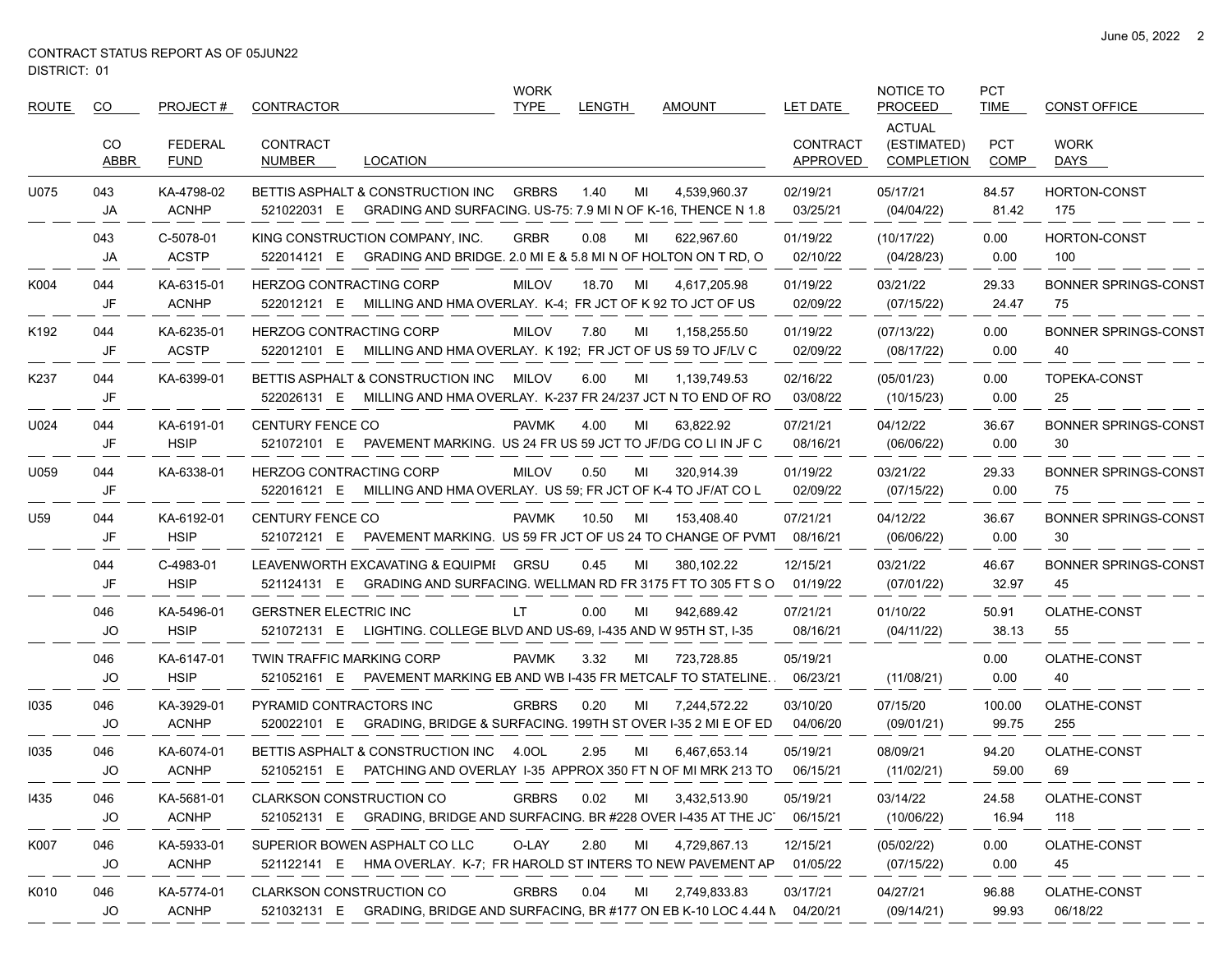$\overbrace{\hspace{25mm}}^{}$ 

| ROUTE | CO.              | PROJECT#                   | CONTRACTOR                                                                                                        | <b>WORK</b><br><b>TYPE</b> | <b>LENGTH</b> | <b>AMOUNT</b> | LET DATE                    | NOTICE TO<br><b>PROCEED</b>                       | <b>PCT</b><br><b>TIME</b> | <b>CONST OFFICE</b>               |
|-------|------------------|----------------------------|-------------------------------------------------------------------------------------------------------------------|----------------------------|---------------|---------------|-----------------------------|---------------------------------------------------|---------------------------|-----------------------------------|
|       | CO<br>ABBR       | FEDERAL<br><b>FUND</b>     | CONTRACT<br>NUMBER<br>LOCATION                                                                                    |                            |               |               | <b>CONTRACT</b><br>APPROVED | <b>ACTUAL</b><br>(ESTIMATED)<br><b>COMPLETION</b> | <b>PCT</b><br>COMP        | <b>WORK</b><br>DAYS               |
| U056  | 046<br>JO        | KA-5420-01<br><b>ACNHP</b> | AMINO BROS CO INC<br>521102141 E GRADING AND SURFACING. E MAIN ST. (US-56) FROM SYCAMORE S 11/21/21               | <b>GRSU</b>                | 1.01<br>MI    | 6,335,950.54  | 10/20/21                    | 02/15/22<br>(12/01/22)                            | 38.06<br>7.91             | OLATHE-CONST<br>12/01/22          |
| U056  | 046<br>JO        | KA-6243-01<br><b>ACNHP</b> | SUPERIOR BOWEN ASPHALT CO LLC<br>522022111 E MILLING AND HMA OVERLAY. US-56; FR RR BR W OF I-35 TO STATE          | <b>MILOV</b>               | 1.29<br>MI    | 1,797,830.30  | 02/16/22<br>03/14/22        |                                                   | 0.00<br>0.00              | OLATHE-CONST<br>25                |
| U056  | 046<br>JO        | KA-6246-01<br><b>ACNHP</b> | SUPERIOR BOWEN ASPHALT CO LLC<br>522032101 E MILLING AND HMA OVERLAY. U-56; FR START OF CURB W OF GARD            | <b>MILOV</b>               | 0.88<br>MI    | 423,590.45    | 03/16/22<br>04/22/22        |                                                   | 0.00<br>0.00              | OLATHE-CONST<br>30                |
| U056  | 046<br>JO        | KA-6370-01<br><b>ACNHP</b> | SUPERIOR BOWEN ASPHALT CO LLC<br>522032111 E HMA OVERLAY. US-56; I-35/US-56 INTCHG RAMPS AND ML US-56 F           | <b>MILOV</b>               | 0.88<br>MI    | 1,305,146.60  | 03/16/22<br>04/22/22        |                                                   | 0.00<br>0.00              | OLATHE-CONST<br>30                |
| U069  | 046<br>JO        | KA-5684-01<br><b>ACNHP</b> | PCI ROADS, LLC<br>521032121 E<br>BRIDGE REPAIR. US-69: BR #094 OV 191ST ST AND BR #097 OV W                       | <b>BRRPR</b>               | 0.04<br>MI    | 838,737.86    | 03/17/21<br>04/23/21        | 06/10/21<br>(12/01/21)                            | 98.40<br>95.61            | OLATHE-CONST<br>125               |
| U069  | 046<br>JO        | KA-6121-01<br><b>ACNHP</b> | COMANCHE CONSTRUCTION CO INC & S BR-OL<br>521102151 E BRIDGE REPAIR. BR NO 69-46-4.53(096) SB US-69 OVER 179TH ST |                            | 0.00<br>MI    | 380,969.58    | 10/20/21<br>11/09/21        | 04/18/22<br>(08/26/22)                            | 6.67<br>14.75             | OLATHE-CONST<br>75                |
|       | 046<br>JO        | N-0657-01<br><b>STP</b>    | PYRAMID CONTRACTORS INC<br>520092121 E GRADING AND SURFACING. LOCUST STREET 191ST STREET TO GAF                   | <b>GRSU</b>                | 0.84<br>MI    | 4,605,539.82  | 09/16/20<br>10/22/20        | 11/16/20                                          | 133.49<br>98.72           | OLATHE-CONST<br>01/14/22          |
| K032  | 052<br>LV        | KA-5176-01<br><b>HSIP</b>  | AMINO BROS CO INC<br>GRADING & SURFACING. EB & WB LT TURN LANES & RT TURN LANE<br>521012071 E                     | GRSU                       | 0.50<br>MI    | 1,067,541.02  | 01/20/21<br>02/22/21        | 04/05/21<br>12/01/21                              | 100.00<br>99.58           | <b>BONNER SPRINGS-CONST</b><br>76 |
| K092  | 052<br>LV        | KA-6189-01<br><b>HSIP</b>  | <b>CENTURY FENCE CO</b><br>521072151 E PAVEMENT MARKING. K-92 FR INT OF 4TH ST AND METROPOLITIAN                  | <b>PAVMK</b>               | 0.50<br>MI    | 25,549.30     | 07/21/21<br>08/16/21        | 04/12/22<br>(06/06/22)                            | 36.67<br>0.00             | <b>BONNER SPRINGS-CONST</b><br>30 |
| K192  | 052<br>LV        | KA-6238-01<br><b>ACSTP</b> | <b>HERZOG CONTRACTING CORP</b><br>522012111 E MILLING AND HMA OVERLAY. K 192; FR JF/LV CO LI TO THE CHAN          | SU                         | 8.50<br>MI    | 1,512,791.24  | 01/19/22<br>02/09/22        | (07/13/22)<br>(08/17/22)                          | 0.00<br>0.00              | <b>BONNER SPRINGS-CONST</b><br>40 |
| U024  | 052<br>LV        | KA-6240-01<br><b>ACSTP</b> | SUPERIOR BOWEN ASPHALT CO LLC<br>522022131 E ULTRATHIN BONDED ASPHALT SURFACING. US 24; FR DG/LV CO LI            | <b>UBAS</b>                | 9.40<br>MI    | 1,143,376.70  | 02/16/22<br>03/14/22        | (06/06/22)<br>(07/15/22)                          | 0.00<br>0.00              | <b>BONNER SPRINGS-CONST</b><br>30 |
| U073  | 052<br>LV        | KA-6188-01<br><b>HSIP</b>  | <b>CENTURY FENCE CO</b><br>PAVEMENT MARKING. US-73 FR INTERSECTION 4TH ST AND METR(<br>521072141 E                | <b>PAVMK</b>               | 10.00<br>MI   | 257,450.48    | 07/21/21<br>08/16/21        | 04/12/22<br>(06/06/22)                            | 36.67<br>0.00             | <b>BONNER SPRINGS-CONST</b><br>30 |
|       | 056<br>LY        | KA-5978-01                 | SHILLING CONSTRUCTION CO INC<br>521016121 E MILLING AND HMA OVERLAY. HOST KA-5978-01. KA-5979-01, US-56           | <b>MILOV</b>               | 23.02<br>MI   | 4,637,430.14  | 01/20/21<br>02/22/21        | 08/19/21<br>(07/02/22)                            | 100.00<br>51.61           | WAMEGO-CONST<br>40                |
| 1035  | 056<br><b>LY</b> | KA-6401-01<br><b>ACNHP</b> | APAC KANSAS INC - SHEARS DIVISION<br>522012151 E MILLING AND HMA OVERLAY. I-35; E END OF CONC APPROCHES ON        | MILOV                      | 10.30<br>MI   | 5,352,611.68  | 01/19/22<br>02/09/22        | (06/06/22)<br>(04/15/23)                          | 0.00<br>0.00              | <b>EMPORIA-CONST</b><br>85        |
| K099  | 056<br><b>LY</b> | KA-6392-01                 | CIRCLE C PAVING AND CONSTRUCTION SU<br>522016131 E CHIP SEAL. K-99: GW CO LI NON K-99TO S END OF BRG AT S EMP     |                            | 15.60 MI      | 622,163.40    | 01/19/22<br>02/06/22        | (05/16/22)<br>(10/15/22)                          | 0.00<br>22.42             | <b>EMPORIA-CONST</b><br>10        |
| U050  | 056<br>LY        | KA-2364-01<br><b>ACNHP</b> | KOSS CONSTRUCTION COMPANY<br>520052171 E GRADING, BRIDGE & SURFACING. US50: FROM APPR 4.5 MI E OF LY/             | <b>GRBRS</b>               | 1.11<br>MI    | 7,779,685.79  | 05/20/20<br>06/16/20        | 07/20/20<br>(05/15/22)                            | 142.71<br>98.81           | EMPORIA-CONST<br>11/12/21         |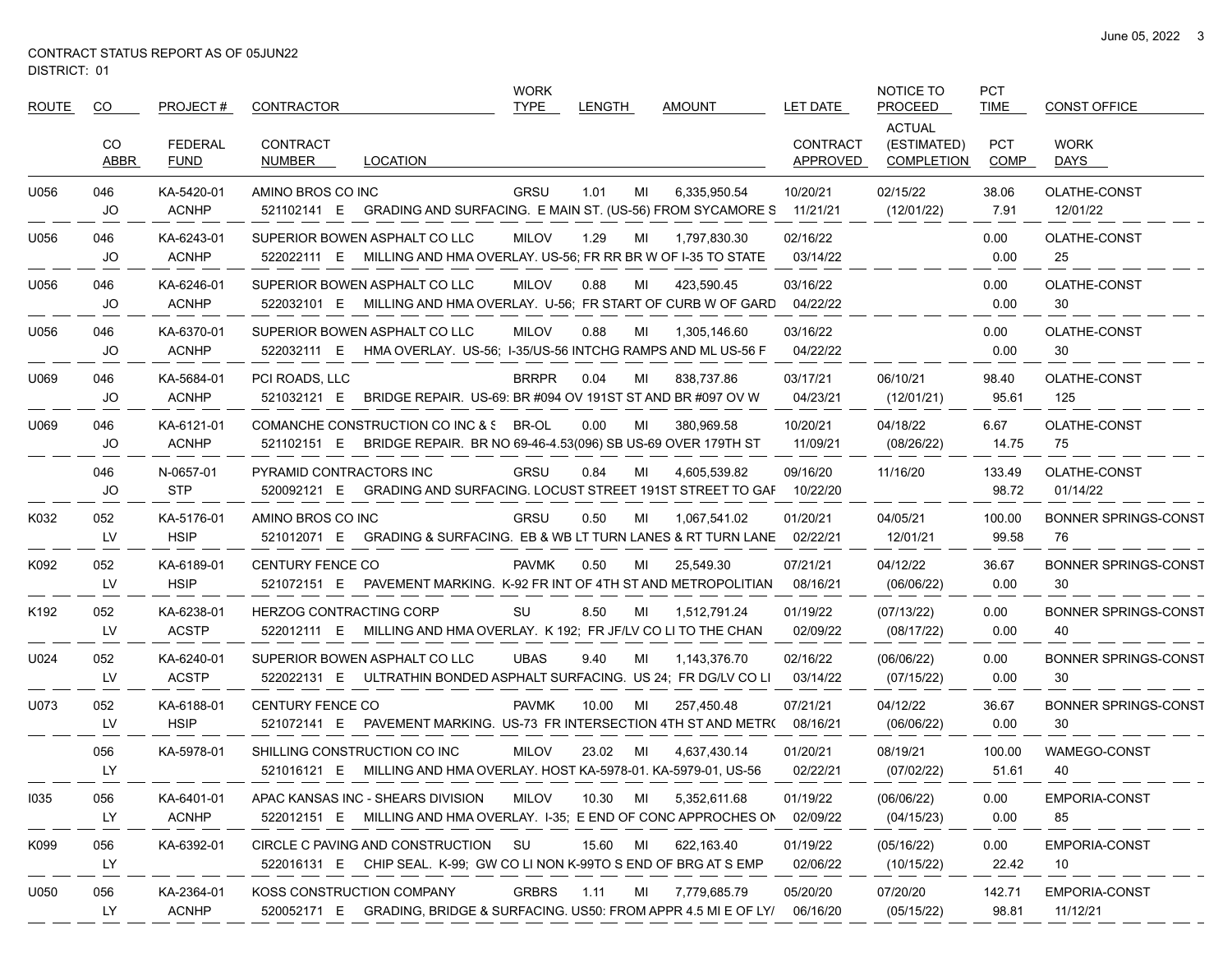| <b>ROUTE</b>     | CO.              | PROJECT#                   | CONTRACTOR                        |                                                                                                             | <b>WORK</b><br><b>TYPE</b> | <b>LENGTH</b> |    | <b>AMOUNT</b>    | LET DATE                    | NOTICE TO<br><b>PROCEED</b>                       | <b>PCT</b><br><b>TIME</b> | <b>CONST OFFICE</b>        |
|------------------|------------------|----------------------------|-----------------------------------|-------------------------------------------------------------------------------------------------------------|----------------------------|---------------|----|------------------|-----------------------------|---------------------------------------------------|---------------------------|----------------------------|
|                  | CO<br>ABBR       | FEDERAL<br><b>FUND</b>     | <b>CONTRACT</b><br>NUMBER         | LOCATION                                                                                                    |                            |               |    |                  | <b>CONTRACT</b><br>APPROVED | <b>ACTUAL</b><br>(ESTIMATED)<br><b>COMPLETION</b> | <b>PCT</b><br>COMP        | <b>WORK</b><br>DAYS        |
| U050             | 056<br>LY        | KA-6398-01<br><b>ACNHP</b> | APAC KANSAS INC - SHEARS DIVISION | 522012141 E 3.0 OVERLAY. US-50; CS/LY CO LI E TO 200 FT W OF RD E5 WHE                                      | 3.0OL                      | 4.49          | MI | 3,035,191.16     | 01/19/22<br>02/09/22        | (07/11/22)<br>(04/15/23)                          | 0.00<br>0.00              | <b>EMPORIA-CONST</b><br>50 |
| U050             | 056<br><b>LY</b> | KA-6422-01                 | APAC KANSAS INC - SHEARS DIVISION | 522016141 E MILLING AND HMA OVERLAY. E CL EASTWARD 85 MI TO SB E I-35                                       | <b>MILOV</b>               | 0.85          | ML | 251,121.49       | 01/19/22<br>02/09/22        | (06/06/22)<br>(04/15/23)                          | 0.00<br>0.00              | <b>EMPORIA-CONST</b><br>85 |
| K009             | 058<br>MS        | KA-6413-01                 | <b>HALL BROTHERS INC</b>          | 522026151 E MILLING HMA OVERLAY. K-9; K-87 JCT E TO NM CO LI IN MS CO.                                      | <b>MILOV</b>               | 5.00          | MI | 780.833.25       | 02/16/22<br>03/08/22        |                                                   | 0.00<br>0.00              | HORTON-CONST<br>35         |
| K009             | 058<br>MS        | KA-6416-01                 | <b>HALL BROTHERS INC</b>          | 522026161 E MILLING AND HMA OVERLAY. K-9; NCL FRANKFORT TO N K-99/K-9                                       | <b>MILOV</b>               | 0.97          | MI | 216,302.47       | 02/16/22<br>03/08/22        |                                                   | 0.00<br>0.00              | WAMEGO-CONST<br>30         |
| K087             | 058<br>МS        | KA-6314-01<br><b>ACSTP</b> | <b>HALL BROTHERS INC</b>          | 522022151 E HMA OVERLAY. K-87; SCL OF VLIETS N TO US-36 JCT IN MS CO.                                       | O-LAY                      | 8.60          | MI | 1,283,215.30     | 02/16/22<br>03/08/22        |                                                   | 0.00<br>0.00              | HORTON-CONST<br>65         |
| K099             | 058<br>МS        | KA-3925-01<br><b>ACSTP</b> | L & M CONTRACTORS INC             | 521022131 E GRADING, BRIDGE AND SURFACING. BR 038 (CEDAR CR DRNG) ON I                                      | <b>GRBRS</b>               | 0.05          | MI | 1,916,424.82     | 02/19/21<br>03/15/21        | 03/22/21<br>12/22/21                              | 159.42<br>98.71           | WAMEGO-CONST<br>12/23/21   |
| K099             | 058<br>MS        | KA-6417-01<br><b>ACSTP</b> | <b>HALL BROTHERS INC</b>          | 522022161 E MILLING AND HMA OVERLAY. K-99; N K-99/K-9 JCT TO K-99/US-3                                      | <b>MILOV</b>               | 8.06          | MI | 1,581,056.44     | 02/16/22<br>03/08/22        |                                                   | 0.00<br>0.00              | WAMEGO-CONST<br>30         |
| U036             | 058<br>MS        | KA-6335-01                 | <b>HALL BROTHERS INC</b>          | 522026141 E MILLING AND HMA OVERLAY. US-36; NM/MS CO LI W TO WCL OF SE                                      | <b>MILOV</b>               | 5.00          | MI | 1,467,982.45     | 02/16/22<br>03/08/22        |                                                   | 0.00<br>0.00              | HORTON-CONST<br>65         |
| K009             | 066<br>NM        | KA-6414-01<br><b>ACSTP</b> | <b>HALL BROTHERS INC</b>          | 522022181 E MILLING AND HMA OVERLAY. K-9 MS CO LI E TO SCL OF CORNING I                                     | <b>MILOV</b>               | 16.10         | MI | 2,519,858.32     | 02/16/22<br>03/08/22        |                                                   | 0.00<br>0.00              | HORTON-CONST<br>35         |
| K063             | 066<br>NM        | KA-6415-01                 | <b>HALL BROTHERS INC</b>          | 522026171 E MILLING AND HMA OVERLAY. K-63; PT CO LI N TO SCL OF CORNING                                     | <b>MILOV</b>               | 5.90          | MI | 897,446.25       | 02/16/22<br>03/08/22        |                                                   | 0.00<br>0.00              | <b>HORTON-CONST</b><br>35  |
| K187             | 066<br>NM        | KA-3875-01<br><b>ACSTP</b> | REECE CONSTRUCTION CO INC         | 521122151 E GRADING, BRIDGE AND SURFACING. K-187: BR #029 (WEYER CREEI                                      | <b>GRBRS</b>               | 0.20          | MI | 978,124.45       | 12/15/21<br>01/03/22        | 04/25/22<br>(10/01/22)                            | 3.33<br>3.66              | HORTON-CONST<br>120        |
| K <sub>187</sub> | 066<br>NM        | KA-3876-01<br><b>ACSTP</b> | REECE CONSTRUCTION CO INC         | 521122161 E GRADING, BRIDGE AND SURFACING. K-187: BR #032 (FISHER CREEI)                                    | <b>GRBRS</b>               | 0.23          | MI | 1,497,637.35     | 12/15/21<br>01/03/22        | 04/25/22<br>(10/01/22)                            | 3.33<br>5.28              | HORTON-CONST<br>120        |
| U036             | 066<br>NM        | KA-6313-01<br><b>ACNHP</b> | HALL BROTHERS INC                 | 522022171 E MILLING AND HMA OVERLAY. US-36; NM/MS CO LI E TO ECL OF SE                                      | <b>MILOV</b>               | 9.70          | MI | 3,098,071.27     | 02/16/22<br>03/08/22        |                                                   | 0.00<br>0.00              | HORTON-CONST<br>65         |
| K031             | 070<br>OS        | KA-2365-01<br><b>ACSTP</b> |                                   | BETTIS ASPHALT & CONSTRUCTION INC<br>521032151 E GRADING, BRIDGE AND SURFACING. K-31: FROM E CL OF OSAGE CI | <b>GRBRS</b>               | 6.18          | MI | 20, 148, 123. 42 | 03/17/21<br>04/20/21        | 05/10/21<br>(12/02/22)                            | 68.48<br>54.86            | TOPEKA-CONST<br>12/02/22   |
| K170             | 070<br>OS        | KA-3918-01<br><b>ACSTP</b> | A M COHRON AND SONS INC           | 521042131 E GRADING, BRIDGE & SURFACING. K-170: BR #058 (MARAIS DES CYG                                     | <b>GRBRS</b>               | 0.21          | MI | 3,558,547.73     | 04/21/21<br>05/25/21        | 06/28/21<br>(06/30/22)                            | 86.00<br>91.51            | TOPEKA-CONST<br>200        |
| K268             | 070<br>OS        | KA-6194-01<br><b>HSIP</b>  | <b>CENTURY FENCE CO</b>           | 521072161 E PAVEMENT MARKING. US-75 TO JCT K-68/K-268 IN OS CO. LGTH                                        | <b>PAVMK</b>               | 9.26          | MI | 125,637.29       | 07/21/21<br>08/16/21        | 04/19/22<br>(05/06/22)                            | 33.33<br>0.00             | EMPORIA-CONST<br>15        |

 $-$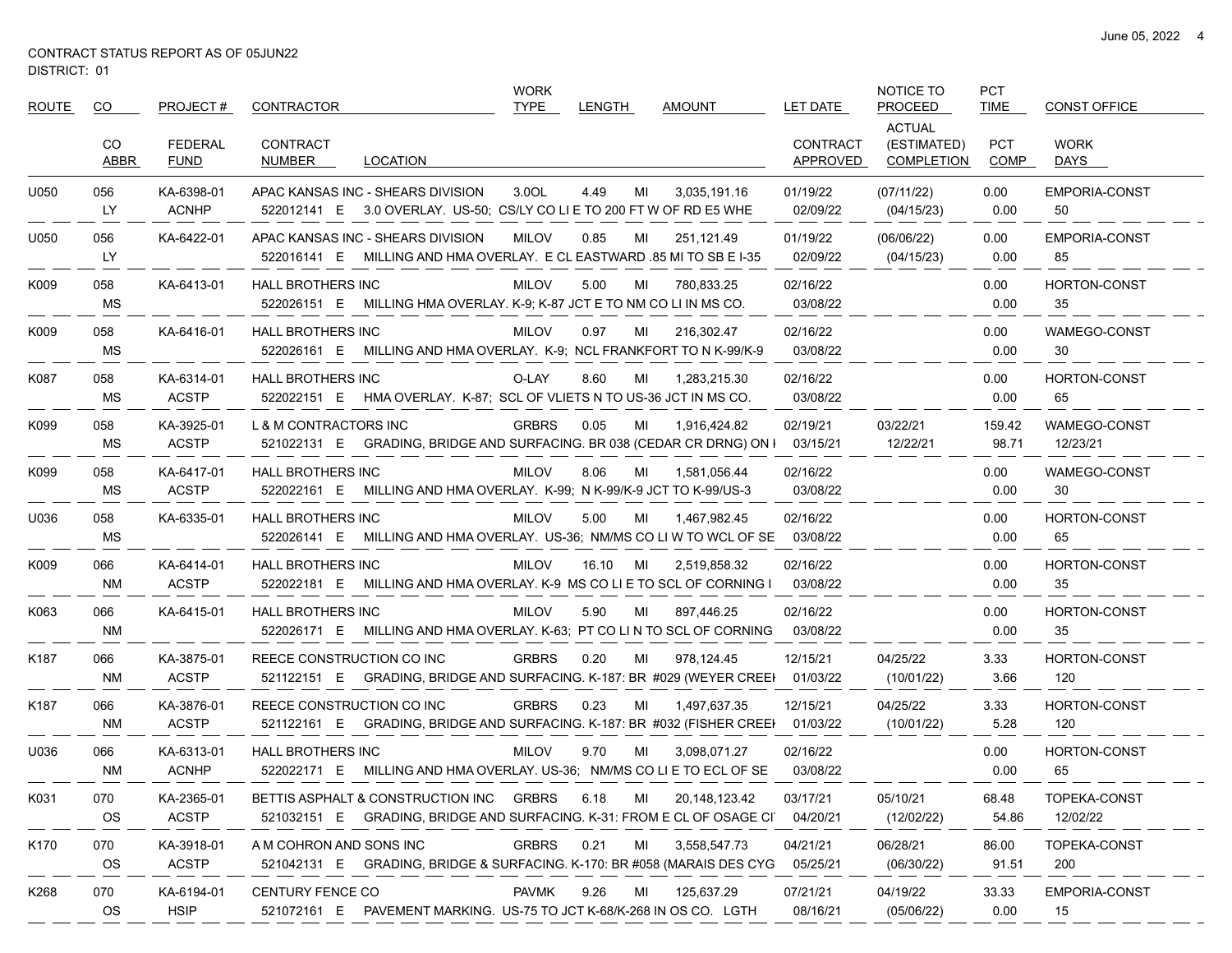$\overbrace{\hspace{25mm}}^{}$ 

| ROUTE | CO.              | PROJECT#                      | CONTRACTOR                                                                                                         |                                                             | <b>WORK</b><br><b>TYPE</b> | LENGTH |    | AMOUNT                                                                      | LET DATE                    | <b>NOTICE TO</b><br><b>PROCEED</b>                | <b>PCT</b><br><b>TIME</b> | <b>CONST OFFICE</b>        |
|-------|------------------|-------------------------------|--------------------------------------------------------------------------------------------------------------------|-------------------------------------------------------------|----------------------------|--------|----|-----------------------------------------------------------------------------|-----------------------------|---------------------------------------------------|---------------------------|----------------------------|
|       | CO.<br>ABBR      | <b>FEDERAL</b><br><b>FUND</b> | <b>CONTRACT</b><br>NUMBER<br>LOCATION                                                                              |                                                             |                            |        |    |                                                                             | <b>CONTRACT</b><br>APPROVED | <b>ACTUAL</b><br>(ESTIMATED)<br><b>COMPLETION</b> | <b>PCT</b><br><b>COMP</b> | <b>WORK</b><br>DAYS        |
| U075  | 070<br><b>OS</b> | KA-6394-01                    | <b>DUSTROL INC</b><br>522016151 E                                                                                  | CHIP SEAL. US-75; CF/OS CO LIN ON US-75 TO APPROX 1000 FT   | <b>RCYLE</b>               | 7.02   | MI | 999,753.83                                                                  | 01/19/22<br>02/06/22        | (06/01/22)<br>(10/15/22)                          | 0.00<br>0.00              | <b>EMPORIA-CONST</b><br>25 |
| U075  | 070<br><b>OS</b> | KA-6395-01                    | KILLOUGH CONSTRUCTION INC<br>522016161 E MILLING AND HMA OVERLAY. US-75: S EDGE K-68 INTERSECTION N                |                                                             | <b>MILOV</b>               | 2.92   | MI | 1,429,457.43                                                                | 01/19/22<br>02/09/22        | (07/05/22)<br>(04/15/23)                          | 0.00<br>0.00              | <b>EMPORIA-CONST</b><br>35 |
| U075  | 070<br><b>OS</b> | KA-6396-01                    | CIRCLE C PAVING AND CONSTRUCTION<br>522016171 E CHIP SEAL. US-75; FR CONC/ASPHALT PVMT CHANGE ON N SIDE O          |                                                             | SU                         | 9.34   | MI | 600,770.72                                                                  | 01/19/22<br>02/06/22        | (05/16/22)<br>(10/15/22)                          | 0.00<br>22.02             | <b>EMPORIA-CONST</b><br>10 |
|       | 070<br>OS        | C-4988-01<br><b>STP</b>       | REECE CONSTRUCTION CO INC<br>521104121 E GRADING, BRIDGE AND SURFACING. 8.5 MI W AND 2.8 MI N OF CARE              |                                                             | <b>GRBRS</b>               | 0.13   | MI | 746,540.66                                                                  | 10/20/21<br>11/21/21        | 03/28/22<br>(07/31/22)                            | 24.05<br>8.94             | TOPEKA-CONST<br>79         |
| U024  | 075<br>PT        | KA-3921-01<br><b>ACNHP</b>    | KING CONSTRUCTION COMPANY, INC.<br>521012121 E GRADING, BRIDGE & SURFACING. US-24: BR #066 (BLACKJACK CREI         |                                                             | <b>GRBRS</b>               | 0.17   | MI | 2,013,286.00                                                                | 01/20/21<br>02/22/21        | 03/22/21<br>02/04/22                              | 100.00<br>99.39           | WAMEGO-CONST<br>185        |
| K018  | 081<br>RL        | KA-6160-01<br><b>HSIP</b>     | <b>CILLESSEN &amp; SONS</b><br>521062161 E                                                                         |                                                             | <b>PAVMK</b>               | 14.60  | MI | 982,757.23<br>PAVEMENT MARKING SCENIC DR 56TH ST AND K-114 FR 1.3 MI W      | 06/16/21<br>07/07/21        | 03/14/22<br>(07/01/22)                            | 44.44<br>54.62            | WAMEGO-CONST<br>45         |
|       | 081<br><b>RL</b> | U-2373-01<br>TA.              | <b>EBERT CONSTRUCTION CO INC</b><br>522022191 E SAFE ROUTES TO SCHOOL. MANHATTAN SAFE ROUTES TO SCHOOL             |                                                             | <b>PEDBI</b>               | 0.39   | МI | 436,672.15                                                                  | 02/16/22<br>03/14/22        | (05/02/22)<br>(09/30/22)                          | 0.00<br>0.00              | WAMEGO-CONST<br>75         |
| 1070  | 089<br><b>SN</b> | KA-1266-06<br><b>ACNHP</b>    | BETTIS ASPHALT & CONSTRUCTION INC<br>522032121 E                                                                   |                                                             | SPECL                      | 0.00   | MI | 1,999,035.00<br>SPECIAL. I-70 POLK/QUINCY VIADUCT: TOPEKA BLVD TO KANSAS AV | 03/16/22<br>04/08/22        | (06/01/22)<br>(08/30/24)                          | 0.00                      | TOPEKA-CONST<br>08/30/24   |
| 1070  | 089<br><b>SN</b> | KA-6122-01<br><b>ACNHP</b>    | WILDCAT CONSTRUCTION CO INC & SUE<br>522022201 E                                                                   | BRIDGE REPAIR. I-70; 70-89-361.33(026), 70-89-361.75 (027), | BRRPR                      | 0.00   | МI | 5,574,579.70                                                                | 02/16/22<br>03/08/22        | (05/15/22)<br>(09/30/23)                          | 0.00                      | TOPEKA-CONST<br>09/30/23   |
| K004  | 089<br><b>SN</b> | KA-5795-01<br><b>ACHSP</b>    | BETTIS ASPHALT & CONSTRUCTION INC<br>521072171 E GUARDRAIL. FR PT/SN CO LI E ON US40 US 24, AND K4 TO SN/          |                                                             | <b>GDFC</b>                | 13.10  | MI | 989,839.21                                                                  | 07/21/21<br>08/16/21        | (04/05/22)<br>(08/05/22)                          | 17.50<br>27.86            | TOPEKA-CONST<br>80         |
| K004  | 089<br><b>SN</b> | KA-6127-01<br><b>ACNHP</b>    | PCI ROADS, LLC<br>522032131 E                                                                                      |                                                             | <b>BRRPR</b>               | 0.00   | МI | 606,868.75<br>BRIDGE REPAIR. K-4: BR #231 OVER BNSF RR AND SHUNGANUNGA      | 03/16/22<br>04/14/22        | (06/01/22)<br>(11/01/22)                          | 0.00<br>0.00              | TOPEKA-CONST<br>80         |
| K004  | 089<br><b>SN</b> | KA-6244-01<br><b>ACSTP</b>    | BETTIS ASPHALT & CONSTRUCTION INC<br>522032151 E                                                                   | MILLING AND HMA OVERLAY. K-4, WB/SN CO LI E TO K-4/ I-70 JC | MILOV                      | 12.00  | MI | 2,850,806.88                                                                | 03/16/22<br>04/08/22        | (06/01/22)<br>(11/01/22)                          | 0.00<br>0.00              | TOPEKA-CONST<br>55         |
| U024  | 089<br>SN        | KA-3235-01<br><b>ACNHP</b>    | BETTIS ASPHALT & CONSTRUCTION INC<br>521022171 E                                                                   |                                                             | <b>MILOV</b>               | 4.51   | МI | 2,044,140.34<br>MILLING AND HMA OVERLAY. US24 FR ECL SILVER LAKE TO APPROX  | 02/19/21<br>03/25/21        | 09/03/21<br>(10/15/22)                            | 86.67<br>42.55            | TOPEKA-CONST<br>30         |
| U024  | 089<br>SN        | KA-6393-01<br><b>ACNHP</b>    | SUPERIOR BOWEN ASPHALT CO LLC<br>522032161 E MILLING AND HMA OVERLAY. US-24; APPROX 50 FT W OF ROCHEST             |                                                             | <b>MILOV</b>               | 0.32   | MI | 1,724,304.43                                                                | 03/16/22<br>04/22/22        | (06/15/22)<br>(10/15/22)                          | 0.00<br>0.00              | TOPEKA-CONST<br>45         |
| U075  | 089<br><b>SN</b> | KA-5629-01                    | PHILLIPS SOUTHERN ELECTRIC CO INC LT<br>521016131 E LIGHTING. US-75: NB RAMP TO N 42ND ST IN SH CO.                |                                                             |                            | 0.00   | ML | 59,450.00                                                                   | 01/20/21<br>02/22/21        | 11/02/21<br>(07/05/22)                            | 0.00<br>0.00              | TOPEKA-CONST<br>15         |
| U075  | 089<br>SN        | KA-5976-01                    | BETTIS ASPHALT & CONSTRUCTION INC O-LAY<br>521046161 E 3.0 HMA OVERLAY. U075, SB FR TOPEKA BLVD TO 42ND ST IN SH C |                                                             |                            | 6.50   | ML | 2,574,596.33                                                                | 04/21/21<br>06/01/21        | 07/06/21<br>(05/30/22)                            | 94.00<br>95.48            | TOPEKA-CONST<br>100        |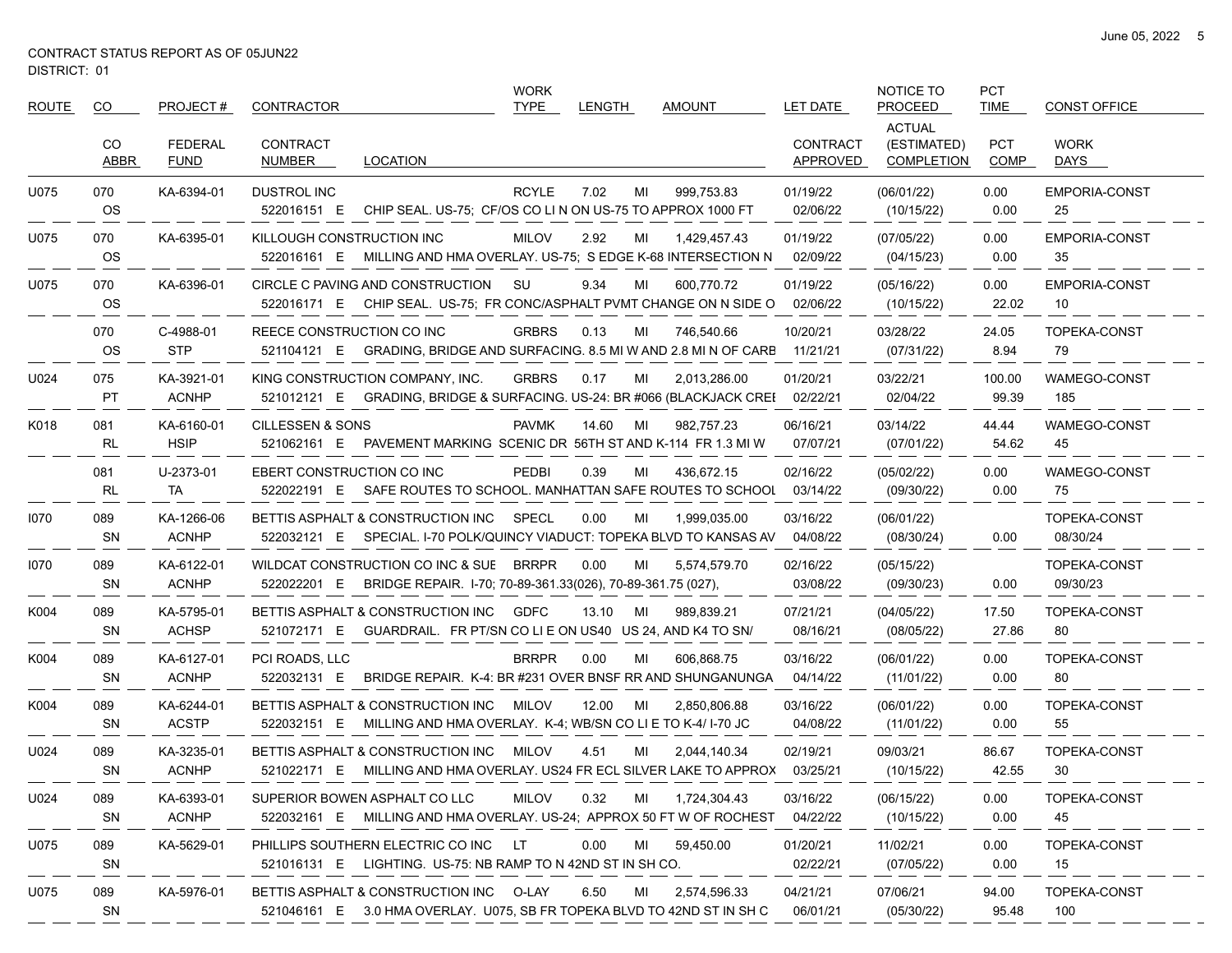| <b>ROUTE</b>     | CO                | PROJECT#                      | <b>CONTRACTOR</b>                                                                                                            | <b>WORK</b><br><b>TYPE</b> | <b>LENGTH</b> | <b>AMOUNT</b>   | LET DATE                    | NOTICE TO<br><b>PROCEED</b>                       | <b>PCT</b><br><b>TIME</b> | <b>CONST OFFICE</b>                     |
|------------------|-------------------|-------------------------------|------------------------------------------------------------------------------------------------------------------------------|----------------------------|---------------|-----------------|-----------------------------|---------------------------------------------------|---------------------------|-----------------------------------------|
|                  | CO<br><b>ABBR</b> | <b>FEDERAL</b><br><b>FUND</b> | <b>CONTRACT</b><br><b>LOCATION</b><br>NUMBER                                                                                 |                            |               |                 | <b>CONTRACT</b><br>APPROVED | <b>ACTUAL</b><br>(ESTIMATED)<br><b>COMPLETION</b> | <b>PCT</b><br><b>COMP</b> | <b>WORK</b><br>DAYS                     |
| U075             | 089<br>SN         | KA-6006-02                    | WILDCAT CONSTRUCTION CO INC & SUE<br>521056161 E<br>BRIDGE REPAIR (211) US-75 NB OV 77TH ST 4.47 MI N OF OS                  | <b>BRRPR</b>               | 0.00<br>MI    | 280,169.90      | 05/19/21<br>06/15/21        | (05/16/22)<br>(09/15/22)                          | 15.00<br>30.67            | <b>TOPEKA-CONST</b><br>60               |
| U075             | 089<br><b>SN</b>  | KA-6128-01<br><b>ACNHP</b>    | PCI ROADS, LLC<br>BRIDGE REPAIR. US-75; BR#206 & #207 OVER TOPEKA BLVD APPRC<br>522032141 E                                  | <b>BRRPR</b>               | 0.00<br>MI    | 2,549,668.42    | 03/16/22<br>04/14/22        | (06/01/22)<br>(11/01/22)                          | 0.00<br>0.00              | <b>TOPEKA-CONST</b><br>180              |
|                  | 089<br>SN         | TE-0464-01<br>TA              | BETTIS ASPHALT & CONSTRUCTION INC<br>PEDESTRIAN AND BICYCLE PATHS. DEER CREEK TRAIL EXT FR SE<br>521034191 E                 | PEDBI                      | 1.85<br>MI    | 2,173,888.63    | 03/17/21<br>04/29/21        | 06/18/21<br>(06/15/22)                            | 70.00<br>76.17            | TOPEKA-CONST<br>200                     |
|                  | 089<br>SN         | TE-0494-01<br>TA              | CONROY CONTRACTORS INC<br>PEDESTRIAN AND BICYCLE PATHS. 10TH ST FROM WANAMAKER TC<br>522012171 E                             | <b>PEDBI</b>               | 0.13<br>MI    | 389,814.30      | 01/19/22<br>02/09/22        | (08/15/22)<br>(12/24/22)                          | 0.00<br>0.00              | <b>TOPEKA-CONST</b><br>65               |
| K030             | 099<br>WB         | KA-6245-01<br><b>ACSTP</b>    | BETTIS ASPHALT & CONSTRUCTION INC<br>MILLING AND HMA OVERLAY K-30; FR K30/US70 JCT N TO END OF R<br>522032171 E              | MILOV                      | 1.90<br>MI    | 489,475.17      | 03/16/22<br>04/08/22        | (06/01/22)<br>(10/15/22)                          | 0.00<br>0.00              | TOPEKA-CONST<br>55                      |
| K031             | 099<br>WB         | KA-6316-01<br><b>ACSTP</b>    | SHILLING CONSTRUCTION CO INC<br>MILLING AND HMA OVERLAY. K-31; K-31/K-99 TO E WB CO LI IN<br>521122171 E                     | <b>MILOV</b>               | 10.09<br>MI   | 2,135,029.74    | 12/15/21<br>01/03/22        | (05/01/22)<br>(07/01/22)                          | 0.00<br>28.45             | WAMEGO-CONST<br>25                      |
| K099             | 099<br>WB         | KA-2603-04<br><b>ACFRP</b>    | EBERT CONSTRUCTION CO INC<br>520102181 E<br>GRADING & SURFACING. K-99:FROM 2 M N OF THE K-99/I-70 JCT; N                     | <b>GRSU</b>                | 3.91<br>MI    | 14,232,715.54   | 10/21/20<br>11/16/20        | 12/14/20<br>(12/16/22)                            | 73.50<br>75.73            | WAMEGO-CONST<br>12/16/22                |
| K099             | 099<br>WB         | KA-6397-01<br><b>ACSTP</b>    | SHILLING CONSTRUCTION CO INC<br>MILLING AND HMA OVERLAY. K-99; K-99/K-4 JCT TO WB/PT CO LI<br>522022231 E                    | <b>MILOV</b>               | 17.34<br>MI   | 3,487,737.68    | 02/16/22<br>03/08/22        | (06/01/22)<br>(09/09/22)                          | 0.00<br>1.47              | WAMEGO-CONST<br>40                      |
| K <sub>195</sub> | 099<br><b>WB</b>  | KA-6339-01                    | SHILLING CONSTRUCTION CO INC<br>521126171 E MILLING AND HMA OVERLAY. K-195; K-31/K-195 TO SCL HARVEYVI                       | <b>MILOV</b>               | 0.40<br>MI    | 113,349.02      | 12/15/21<br>01/03/22        | (05/01/22)<br>(07/01/22)                          | 0.00<br>22.00             | WAMEGO-CONST<br>25                      |
|                  | 105<br>WY         | KA-5495-01<br><b>HSIP</b>     | <b>GERSTNER ELECTRIC INC</b><br>521072181 E<br>LIGHTING. I-35 FR ROW LN TO SW BLVD, I-70 AND 57TH ST, K-7 A                  | LT                         | 0.00<br>MI    | 1,425,953.58    | 07/21/21<br>08/16/21        | 01/10/22<br>(05/02/22)                            | 58.67<br>58.48            | OLATHE-CONST<br>75                      |
|                  | 105<br>WY         | KA-5953-01                    | <b>J M FAHEY CONSTRUCTION CO</b><br>MILLING AND HMA OVERLAY. HOST KA-5953-01. KA-5954-01, K7 FR<br>520126191 E               | <b>MILOV</b>               | 3.00<br>MI    | 1,788,647.86    | 12/16/20<br>01/22/21        | 05/27/21<br>09/09/21                              | 100.00<br>92.23           | <b>BONNER SPRINGS-CONST</b><br>47       |
| 169              | 105<br>WY         | KA-5695-01<br><b>ACNHP</b>    | RAKNAPP CONSTRUCTION INC<br>BRIDGE REPAIR BR #(074) US 169 HWY OV I 70 EB IN WY CO. LG<br>521042151 E                        | <b>BRRPR</b>               | 0.00<br>MI    | 709,290.60      | 04/21/21<br>06/01/21        | 06/09/21<br>11/12/21                              | 98.89<br>100.00           | <b>BONNER SPRINGS-CONST</b><br>90       |
| 32               | 105<br>WY         | KA-5682-01<br><b>ACNHP</b>    | PCI ROADS, LLC<br>BRIDGE REPAIR BR# (292)(EB) AND (293)(WB) K 32 OVER THE KAN<br>521042141 E                                 | <b>BRRPR</b>               | 0.00<br>MI    | 522,988.14      | 04/21/21<br>05/25/21        | 08/12/21<br>11/02/21                              | 100.00<br>99.96           | <b>BONNER SPRINGS-CONST</b><br>45       |
| 1070             | 105<br><b>WY</b>  | KA-2130-02<br><b>ACBRF</b>    | AMERICAN BRIDGE COMPANY<br>517112191 E BRIDGE REPAIR. BR NM 340 & NM 173 OF THE LEWIS & CLARK VIADU 12/12/17                 | BR                         | 0.57<br>MI    | 67,671,070.05   | 11/15/17                    | 01/16/18<br>(05/01/20)                            | 117.46<br>99.77           | <b>BONNER SPRINGS-CONST</b><br>10/10/21 |
| 1070             | 105<br>WY         | KA-4744-05<br><b>HSIP</b>     | COLLINS & HERMANN INC<br>521112181 E SIGNING. I-70 IN WY CO. LGTH IS 13.64 MI.                                               | SG                         | 13.64<br>MI   | 2,739,876.17    | 11/17/21<br>01/05/22        | 03/28/22<br>(11/18/22)                            | 26.24<br>28.80            | <b>BONNER SPRINGS-CONST</b><br>12/16/22 |
| 1070             | 105<br>WY         | KA-6072-01<br><b>ACNHP</b>    | BETTIS ASPHALT & CONSTRUCTION INC MILOV<br>521052191 E MILLING AND HMA OVERLAY. 170 FR CHG OF PVMT 1500 FT W OF 11( 06/15/21 |                            | 1.30          | MI 1,604,417.79 | 05/19/21                    | 08/16/21<br>11/22/21                              | 100.00<br>91.71           | <b>BONNER SPRINGS-CONST</b><br>25       |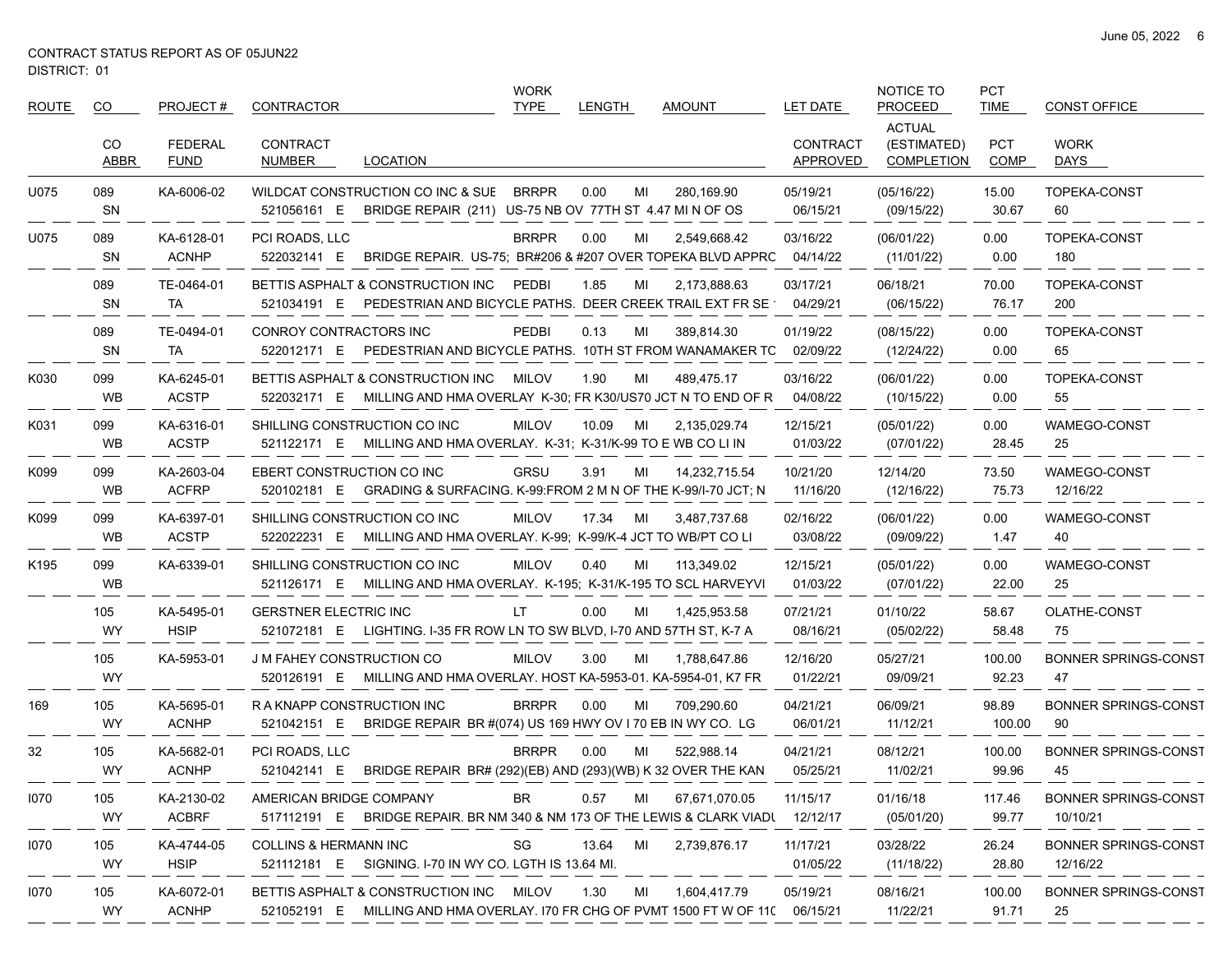$\overbrace{\hspace{25mm}}^{}$ 

| ROUTE | CO.              | PROJECT#                      | CONTRACTOR                                                                                                          | <b>WORK</b><br><b>TYPE</b> | <b>LENGTH</b> | <b>AMOUNT</b> | LET DATE                    | NOTICE TO<br><b>PROCEED</b>                       | <b>PCT</b><br><b>TIME</b> | <b>CONST OFFICE</b>                     |
|-------|------------------|-------------------------------|---------------------------------------------------------------------------------------------------------------------|----------------------------|---------------|---------------|-----------------------------|---------------------------------------------------|---------------------------|-----------------------------------------|
|       | CO<br>ABBR       | <b>FEDERAL</b><br><b>FUND</b> | <b>CONTRACT</b><br>NUMBER<br>LOCATION                                                                               |                            |               |               | <b>CONTRACT</b><br>APPROVED | <b>ACTUAL</b><br>(ESTIMATED)<br><b>COMPLETION</b> | <b>PCT</b><br><b>COMP</b> | <b>WORK</b><br>DAYS                     |
| 1070  | 105<br><b>WY</b> | KA-6369-01<br><b>ACNHP</b>    | SUPERIOR BOWEN ASPHALT CO LLC<br>522032211 E MILLING AND HMA OVERLAY. 170; FR CHG OF PVMT 1400 FT W OF              | <b>MILOV</b>               | 10.00<br>MI   | 13,161,769.50 | 03/16/22<br>04/22/22        | 04/25/22<br>(12/16/22)                            | 17.45<br>0.00             | <b>BONNER SPRINGS-CONST</b><br>12/16/22 |
| 1435  | 105<br><b>WY</b> | KA-6368-01                    | PBX CORPORATION & SUBSIDIARIES<br>521096191 E BRIDGE REPAIR 1435 FR KANSAS RIVER BR TO WOLCOTT DR/UNIOI             | <b>BRPAT</b>               | 0.00<br>MI    | 864,694.97    | 09/22/21<br>10/27/21        | 04/04/22<br>(06/10/22)                            | 23.64<br>2.10             | <b>BONNER SPRINGS-CONST</b><br>55       |
| 1635  | 105<br><b>WY</b> | KA-5627-01<br><b>ACNHP</b>    | MILES EXCAVATING INC<br>521062181 E GRADING, BRIDGE AND SURFACING. I-635: BR.NO.(183) AND (184)                     | <b>BRRPR</b>               | 0.09<br>MI    | 5,717,355.75  | 06/16/21<br>06/24/21        | 09/24/21<br>(12/09/22)                            | 54.98<br>21.40            | <b>BONNER SPRINGS-CONST</b><br>12/30/22 |
| 1635  | 105<br><b>WY</b> | KA-6086-01<br><b>ACNHP</b>    | <b>CLARKSON CONSTRUCTION CO</b><br>522032201 E GRADING, BRIDGE AND SURFACING. I-635: BR #152 AT THE I-70/I-         | <b>GRBRS</b>               | 0.01<br>MI    | 6,031,010.26  | 03/16/22<br>04/08/22        | (06/01/22)<br>(05/26/23)                          | 0.00                      | <b>BONNER SPRINGS-CONST</b><br>05/26/23 |
| K005  | 105<br><b>WY</b> | KA-5796-01<br><b>ACHSP</b>    | BETTIS ASPHALT & CONSTRUCTION INC<br>GUARDRAIL. K-5 FR 18TH ST TO BR OV THE UPRR IN WY CO. LGT<br>521102161 E       | <b>GDFC</b>                | 1.50<br>MI    | 728,719.12    | 10/20/21<br>11/09/21        | (03/21/22)<br>(04/29/22)                          | 76.67<br>52.12            | <b>BONNER SPRINGS-CONST</b><br>30       |
| U069  | 105<br><b>WY</b> | KA-5148-01<br><b>ACNHP</b>    | AMINO BROS CO INC<br>521062171 E GRADING AND SURFACING. US-69 (7TH ST TRAFFICWAY) AND CENTI                         | GRSU                       | 0.80<br>MI    | 1,846,176.55  | 06/16/21<br>07/19/21        | 03/01/22<br>(10/26/22)                            | 35.82<br>26.99            | <b>BONNER SPRINGS-CONST</b><br>11/24/22 |
| U073  | 105<br>WY        | KA-5498-01<br><b>HSIP</b>     | MILES EXCAVATING INC<br>522032191 E GRADING AND SURFACING. JCT US-73/K-7 AND HOLLINGSWORTH RI                       | <b>GRSU</b>                | 0.27<br>MI    | 846,304.51    | 03/16/22<br>04/09/22        | (05/31/22)<br>(08/26/22)                          | 0.00<br>0.00              | <b>BONNER SPRINGS-CONST</b><br>70       |
| U169  | 105<br><b>WY</b> | KA-5613-01<br><b>ACNHP</b>    | <b>CLARKSON CONSTRUCTION CO</b><br>520082141 E BRIDGE REPAIR. US169: BRIDGES # 169-105-2.60 (072) (NB) AND          | <b>BRRPR</b>               | 0.00<br>MI    | 3,220,979.25  | 08/19/20<br>09/21/20        | 10/15/20<br>06/25/21                              | 223.97<br>96.77           | <b>BONNER SPRINGS-CONST</b><br>07/09/21 |
|       | 105<br><b>WY</b> | N-0677-01<br><b>CMQ</b>       | AMINO BROS CO INC<br>520094141 E GRADING & SURFACING. K-5 (LEAVENWORTH ROAD) FROM 78TH ST 10/13/20                  | GRSU                       | 1.91<br>MI    | 8,763,043.68  | 09/16/20                    | 02/16/21<br>(12/10/21)                            | 115.89<br>91.71           | <b>BONNER SPRINGS-CONST</b><br>04/01/22 |
|       | 105<br><b>WY</b> | N-0701-01<br><b>STP</b>       | KINGS CONSTRUCTION CO INC<br>521012141 E GRADING & SURFACING. RIVERVIEW AVE FR 110TH INT TO APPROX                  | GRSU                       | 0.92<br>MI    | 2,958,946.46  | 01/20/21<br>02/22/21        | 05/06/21<br>01/19/22                              | 175.56<br>94.97           | <b>BONNER SPRINGS-CONST</b><br>12/17/21 |
|       | 106<br><b>SE</b> | KA-5470-01                    | SHILLING CONSTRUCTION CO INC<br>520026191 E MILL AND HMA OVERLAY. HOST KA-5470-01. KA-5471-01: K9 FR K99            | <b>MILOV</b>               | 36.20<br>MI   | 4,518,926.12  | 03/10/20<br>04/16/20        | 08/05/20<br>12/09/21                              | 100.00<br>99.50           | WAMEGO-CONST<br>71                      |
|       | 106<br><b>SE</b> | KA-6092-01<br><b>HSIP</b>     | KOMO CONSTRUCTION LLC<br>521092141 E SIGNING. VARIOUS LOCATIONS ON K-130, US-50, US-56, K-78, K-9                   | SG                         | 83.86<br>MI   | 390,945.67    | 09/22/21<br>10/25/21        | 03/01/22                                          | 23.87<br>52.11            | WAMEGO-CONST<br>155                     |
|       | 106<br><b>SE</b> | KA-6096-01<br><b>HSIP</b>     | COOPER CONSTRUCTION LLC<br>522012181 E SIGNING. VARIOUS LOCATIONS ON US-24, K-113, US-77, K-82, K-1                 | SG                         | 91.87<br>MI   | 1,839,487.15  | 01/19/22<br>02/06/22        |                                                   | 0.00                      | WAMEGO-CONST<br>04/07/23                |
| K032  | 106<br>SE        | KA-5868-01                    | BETTIS ASPHALT & CONSTRUCTION INC RCYLE<br>520116131 E 2.0 SURFACE RECYCLE. HOST KA-5868-01. K32; KA-5866-01, FR U0 |                            | 17.20 MI      | 1,877,759.08  | 11/18/20<br>12/17/20        | 07/08/21<br>10/15/21                              | 100.00<br>100.00          | <b>BONNER SPRINGS-CONST</b><br>45       |
| U073  | 106<br><b>SE</b> | KA-5971-01                    | HERZOG CONTRACTING CORP<br>521026171 E MILLING AND HMA OVERLAY. U073, HOST KA-5971-01. KA-5972-01 F                 | MILOV                      | 12.18 MI      | 2,347,717.76  | 02/19/21<br>03/18/21        | 10/07/21<br>11/12/21                              | 71.43<br>99.68            | HORTON-CONST<br>35                      |
| U075  | 106<br>SE        | KA-5974-01                    | BETTIS ASPHALT & CONSTRUCTION INC 1.5OL<br>521046171 E 1.50 HMA OVERLAY. HOST KA 5974-01 U075, KA 5975-01 FR 2/4L S |                            | 8.94<br>MI    | 5,347,345.44  | 04/21/21<br>06/01/21        | 07/06/21<br>(05/30/22)                            | 94.00<br>64.85            | TOPEKA-CONST<br>100                     |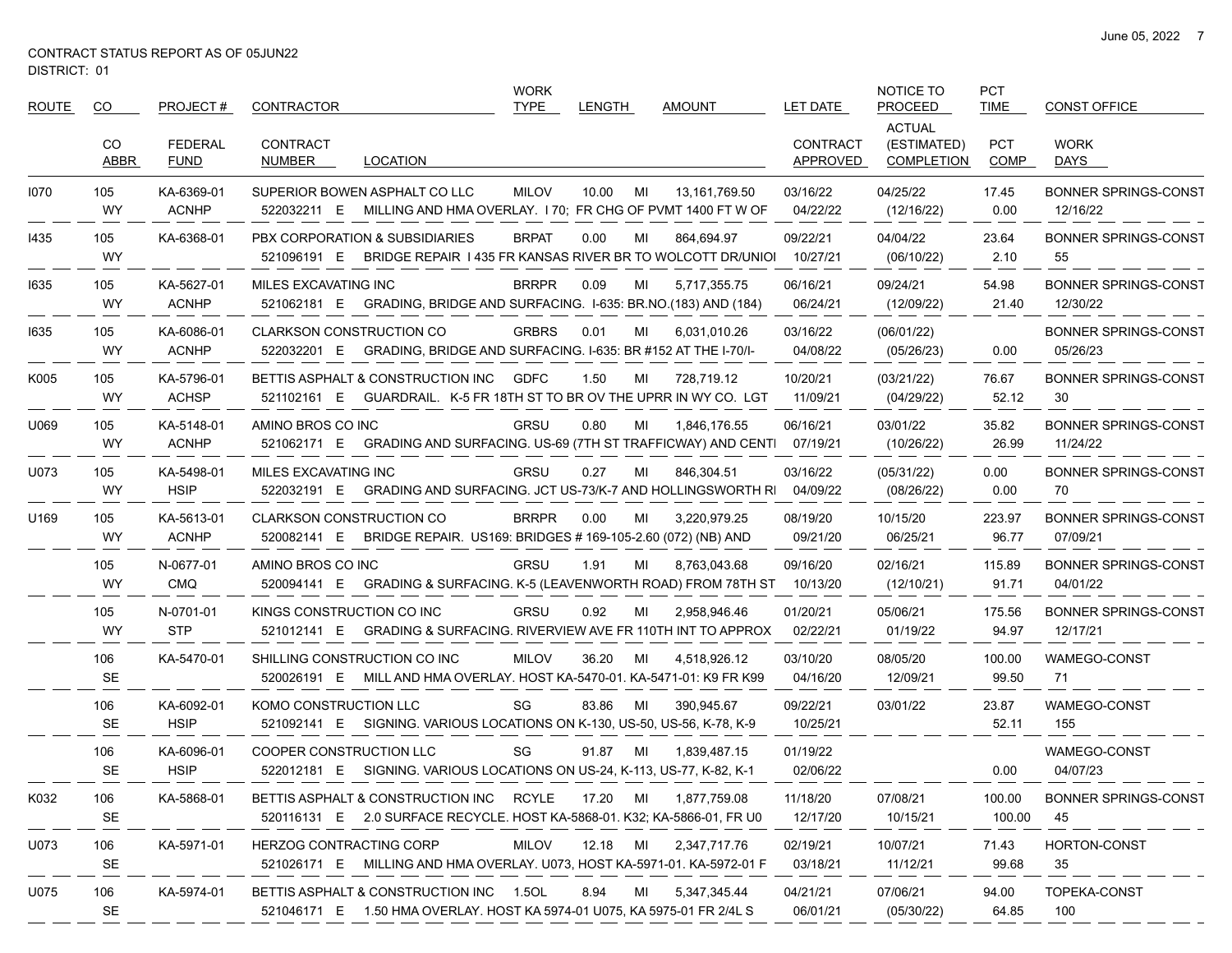| ROUTE | CO.        | PROJECT#                   | CONTRACTOR                                                                                                        | WORK<br><b>TYPE</b> | <b>LENGTH</b> |    | <b>AMOUNT</b> | LET DATE                    | NOTICE TO<br><b>PROCEED</b>                       | <b>PCT</b><br><b>TIME</b> | <b>CONST OFFICE</b>               |
|-------|------------|----------------------------|-------------------------------------------------------------------------------------------------------------------|---------------------|---------------|----|---------------|-----------------------------|---------------------------------------------------|---------------------------|-----------------------------------|
|       | CO<br>ABBR | FEDERAL<br><b>FUND</b>     | <b>CONTRACT</b><br>NUMBER<br>LOCATION                                                                             |                     |               |    |               | <b>CONTRACT</b><br>APPROVED | <b>ACTUAL</b><br>(ESTIMATED)<br><b>COMPLETION</b> | <b>PCT</b><br><b>COMP</b> | <b>WORK</b><br>DAYS               |
| K177  | 009<br>CS  | KA-6216-01                 | HEFT & SONS, L.L.C.<br>521096232 E CHIP SEAL. FR BU/CS CL N TO CS/MR CL IN CS CO. LGTH 33.077                     | SU                  | 33.08         | MI | 806,356.00    | 09/22/21<br>10/21/21        |                                                   | 0.00<br>0.00              | <b>MARION-CONST</b><br>20         |
| U050  | 009<br>CS  | KA-5887-01<br><b>ACNHP</b> | APAC KANSAS INC - SHEARS DIVISION<br>520112212 E MILLING AND HMA OVERLAY. U050 FR MN CO LI NE 8.795 M AND FR      | <b>MILOV</b>        | 10.51         | MI | 3,912,440.53  | 11/18/20<br>12/17/20        | 09/22/21<br>(05/26/22)                            | 25.00<br>39.42            | <b>MARION-CONST</b><br>60         |
| U050  | 009<br>CS  | KA-5983-01<br><b>ACNHP</b> | APAC KANSAS INC - SHEARS DIVISION<br>521032212 E MILLING AND HMA OVERLAY FR 597 FT E OF RS 92 (ELMDALE RD.) J     | <b>MILOV</b>        | 4.18          | MI | 1,359,978.73  | 03/17/21<br>04/20/21        | 09/22/21<br>(05/26/22)                            | 54.29<br>30.99            | MARION-CONST<br>35                |
| U050  | 009<br>CS  | KA-6164-01<br><b>ACNHP</b> | <b>VOGTS-PARGA CONSTRUCTION LLC</b><br>521102212 E CONCRETE PAVEMENT. US-50; FR 133 FT W OF THE W STRONG CIT      | <b>CONC</b>         | 0.67          | MI | 1,798,994.56  | 10/20/21<br>11/29/21        | (07/25/22)<br>(11/04/22)                          | 0.00<br>9.29              | MARION-CONST<br>75                |
| K080  | 014<br>CY  | KA-3957-01<br><b>ACSTP</b> | L & M CONTRACTORS INC<br>521022232 E<br>GRADING, BRIDGE & SURFACING. K-80:BR #041 (DRY CREEK) 3.30 M              | <b>GRBRS</b>        | 0.01          | MI | 2,013,842.00  | 02/19/21<br>03/15/21        | 10/04/21<br>(08/20/22)                            | 49.08<br>69.57            | <b>JUNCTION CITY-CONST</b><br>218 |
| K080  | 014<br>CY  | KA-3965-01<br><b>ACSTP</b> | L & M CONTRACTORS INC<br>521022242 E GRADING, BRIDGE & SURFACING. K-80:BR #042 (DRY CREEK) 2.88 M                 | <b>GRBRS</b>        | 0.01          | MI | 1,677,997.69  | 02/19/21<br>03/18/21        | 10/04/21<br>(08/20/22)                            | 49.08<br>55.66            | <b>JUNCTION CITY-CONST</b><br>218 |
| U024  | 015<br>CD  | KA-3239-02<br><b>ACNHP</b> | <b>EBERT CONSTRUCTION CO INC</b><br>GRADING & SURFACING. US-24 FR 1 MI E OF 220TH RD (CO RD 801)<br>520122282 E   | <b>GRSU</b>         | 7.16          | MI | 7,299,805.03  | 12/16/20<br>01/14/21        | 03/26/21<br>12/13/21                              | 159.71<br>96.73           | BELLEVILLE-CONST<br>12/24/21      |
| U081  | 015<br>CD  | KA-5414-01<br><b>ACNHP</b> | <b>VOGTS-PARGA CONSTRUCTION LLC</b><br>CONCRETE PAVEMENT. US-81 SB OUTSIDE LANE FR S CL TO N OF C<br>521012232 E  | SU                  | 0.39          | MI | 681,450.00    | 01/20/21<br>03/02/21        | 08/02/21<br>(05/21/22)                            | 100.00<br>94.06           | BELLEVILLE-CONST<br>80            |
| U081  | 015<br>CD  | KA-5834-01<br><b>ACNHP</b> | <b>HALL BROTHERS INC</b><br>520102202 E MILLING AND HMA OVERLAY. US81, NB AND SB, FR CD/OT CO LIN 5               | <b>MILOV</b>        | 5.09          | MI | 4,276,942.78  | 10/21/20<br>12/01/20        | 08/16/21<br>(09/23/22)                            | 71.67<br>41.65            | BELLEVILLE-CONST<br>60            |
| U081  | 015<br>CD  | KA-6059-01<br><b>ACNHP</b> | WILDCAT CONSTRUCTION CO INC & SUE PAVRC<br>521112242 E PAVEMENT RECONSTRUCTION. US81; FR 2.776 MI N OF K9/US81 JC |                     | 2.89          | MI | 3,855,876.70  | 11/17/21<br>12/27/21        | (06/13/22)<br>(10/28/22)                          | 0.00<br>0.00              | BELLEVILLE-CONST<br>75            |
| U081  | 015<br>CD  | KA-6195-01<br><b>ACNHP</b> | <b>HALL BROTHERS INC</b><br>MILLING AND HMA OVERLAY. FR 5.085 MI N OF CD / OT CL N TO 1<br>521092252 E            | <b>MILOV</b>        | 11.54         | MI | 3,216,870.54  | 09/22/21<br>10/08/21        | (06/27/22)<br>(10/28/22)                          | 0.00<br>0.00              | BELLEVILLE-CONST<br>65            |
| U081  | 015<br>CD  | KA-6219-01<br><b>ACNHP</b> | EMERY SAPP & SONS INC<br>521092262 E PCCP PATCHING. FR CONCORDIA N CL, N TO 2.776 MI N OF US 81 /                 | <b>PATCH</b>        | 2.37          | MI | 637,990.88    | 09/22/21<br>10/08/21        | (06/08/22)<br>(09/02/22)                          | 0.00<br>0.00              | BELLEVILLE-CONST<br>45            |
|       | 015<br>CD  | C-4966-01<br><b>HSIP</b>   | CC & I ENGINEERING INC / COMPASS CC SG<br>SIGNING. VARIOUS UNPAVED MAJOR COLLECTORS IN CD CO. LGTH<br>521082232 E |                     | 113.36 MI     |    | 103,863.75    | 08/18/21<br>09/24/21        | 04/11/22<br>(08/12/22)                            | 9.23<br>0.00              | BELLEVILLE-CONST<br>65            |
|       | 021<br>DK  | KA-6376-01                 | CIRCLE C PAVING AND CONSTRUCTION<br>521116212 E CHIP SEAL. K-18, OT/DK CO LN E TO W K-15/K-18 JCT. K-15, W        | – SU                | 12.97         | MI | 426,805.20    | 11/17/21<br>12/28/21        | (08/29/22)<br>(10/31/22)                          | 0.00<br>26.78             | JUNCTION CITY-CONST<br>10         |
| 1070  | 021<br>DK  | KA-3954-01<br><b>ACNHP</b> | REECE CONSTRUCTION CO INC<br>520072262 E GRADING, BRIDGE AND SURFACING. BR #112 AND BR #113 (CHAPMA               | <b>GRBRS</b>        | 0.02          | MI | 7,096,608.86  | 07/22/20<br>07/31/20        | 09/10/20<br>(11/19/22)                            | 79.22<br>62.94            | JUNCTION CITY-CONST<br>11/18/22   |
| 1070  | 021<br>DK  | KA-6406-01<br><b>ACNHP</b> | APAC KANSAS INC - SHEARS DIVISION<br>522032232 E PCCP PATCHING AND HMA OVERLAY. I-70: WB LN & SHLDS RP 286.       | PATCH               | 2.81          | MI | 1,682,930.05  | 03/16/22<br>04/09/22        |                                                   | 0.00<br>0.00              | JUNCTION CITY-CONST<br>25         |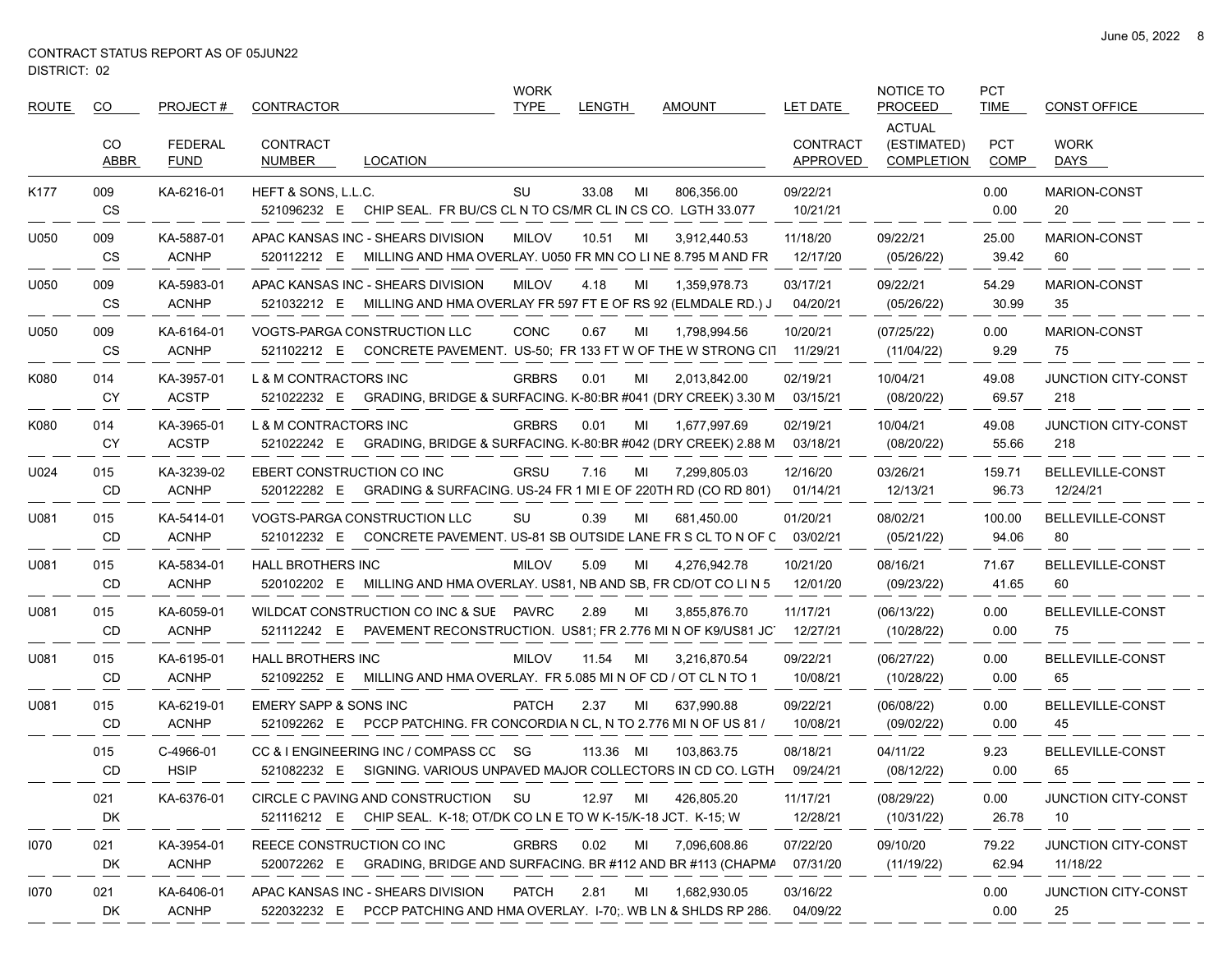| <b>ROUTE</b> | CO.              | PROJECT#                      | CONTRACTOR                                                                                                         | <b>WORK</b><br><b>TYPE</b>                                                  | LENGTH      | <b>AMOUNT</b>                                                                | <b>LET DATE</b>             | NOTICE TO<br><b>PROCEED</b>                       | <b>PCT</b><br><b>TIME</b> | <b>CONST OFFICE</b>               |
|--------------|------------------|-------------------------------|--------------------------------------------------------------------------------------------------------------------|-----------------------------------------------------------------------------|-------------|------------------------------------------------------------------------------|-----------------------------|---------------------------------------------------|---------------------------|-----------------------------------|
|              | CO<br>ABBR       | <b>FEDERAL</b><br><b>FUND</b> | <b>CONTRACT</b><br><b>LOCATION</b><br>NUMBER                                                                       |                                                                             |             |                                                                              | <b>CONTRACT</b><br>APPROVED | <b>ACTUAL</b><br>(ESTIMATED)<br><b>COMPLETION</b> | <b>PCT</b><br>COMP        | <b>WORK</b><br>DAYS               |
| K015         | 021<br>DK.       | KA-5851-01<br><b>ACSTP</b>    | APAC KANSAS INC - SHEARS DIVISION<br>520112242 E MILLING AND HMA OVERLAY. K15 FR DK/MN CO LI N TO ABILENE SCI      | <b>MILOV</b>                                                                | 20.59<br>MI | 3,140,977.48                                                                 | 11/18/20<br>12/17/20        | 08/02/21<br>10/13/21                              | 80.00<br>100.00           | <b>JUNCTION CITY-CONST</b><br>45  |
| K014         | 027<br>EW        | KA-6288-01<br><b>ACSTP</b>    | APAC KANSAS INC - SHEARS DIVISION<br>521102232 E MILL AND HMA OVERLAY. K 14; RC/EW CO LI N TO S CL OF ELLSWO       | <b>MILOV</b>                                                                | 14.95<br>MI | 3,192,937.91                                                                 | 10/20/21<br>11/09/21        | (08/15/22)<br>(10/14/22)                          | 0.00<br>0.00              | SALINA-CONST<br>40                |
| K156         | 027<br>EW        | KA-5553-01                    | <b>VENTURE CORPORATION</b><br>522026232 E                                                                          | GRSU                                                                        | 0.50<br>МI  | 1,337,145.50<br>GRADING AND SURFACING. K-156 AT K-14 INTER IMPRV IN EW CO. L | 02/16/22<br>03/08/22        | (04/17/23)<br>(08/04/23)                          | 0.00<br>0.00              | SALINA-CONST<br>70                |
|              | 027<br>EW        | TE-0474-01<br>TA              | CAHOJ EARTHMOVING INC.<br>520102232 E GRADING. ELLSWORTH: IN THE NE AND SE QUADRANTS OF K-14 / K                   | GR                                                                          | 0.22<br>MI  | 500,637.63                                                                   | 10/21/20<br>12/01/20        | 09/07/21<br>(01/31/23)                            | 100.00<br>85.95           | SALINA-CONST<br>70                |
|              | 031<br>GE        | KA-5850-01                    | SHILLING CONSTRUCTION CO INC<br>520106232 E MILLING AND HMA OVERLAY. KA-5850-01 HOST. KA-5853-01, K57 FR           | <b>MILOV</b>                                                                | 5.05<br>MI  | 1,528,401.92                                                                 | 10/21/20<br>12/10/20        | 08/18/21<br>10/29/21                              | 100.00<br>100.00          | <b>JUNCTION CITY-CONST</b><br>30  |
| 1070         | 031<br>GE.       | KA-6278-01<br><b>ACNHP</b>    | R A KNAPP CONSTRUCTION INC<br>522032252 E PCCP PATCHING. I-70;. EB AND WB FR RP 300.518 TO 316.026 IN              | <b>PATCH</b>                                                                | 15.51<br>MI | 3,264,702.50                                                                 | 03/16/22<br>04/22/22        |                                                   | 0.00<br>0.00              | <b>JUNCTION CITY-CONST</b><br>105 |
| K057         | 031<br>GE.       | KA-5678-01<br><b>ACSTP</b>    | WILDCAT CONSTRUCTION CO INC & SUE BRRPR<br>521072262 E                                                             | BRIDGE REPAIR. BR# (078) 3.14 MI SE I-70 ON K-057 HWY OV CL                 | 0.00<br>МI  | 263,616.04                                                                   | 07/21/21<br>08/16/21        | (08/18/22)<br>(12/31/22)                          | 0.00<br>0.00              | JUNCTION CITY-CONST<br>70         |
| K057         | 031<br>GE        | KA-6201-01<br><b>ACSTP</b>    | DUSTROL INC<br>521112262 E                                                                                         | <b>RCYLE</b><br>SURFACE RECYCLE. K-57; I-70/US-40B/K-57 JCT S TO GE/MR CL I | 17.55<br>MI | 1,812,879.78                                                                 | 11/17/21<br>12/27/21        | 04/20/22<br>(06/30/22)                            | 0.00<br>0.00              | JUNCTION CITY-CONST<br>40         |
| K177         | 031<br><b>GE</b> | KA-2369-01<br><b>ACSTP</b>    | WILDCAT CONSTRUCTION CO INC & SUE<br>521072282 E GRADING, BRIDGE AND SURFACING. K-177: FR MR/GE CO LI N TO 17      | <b>GRBRS</b>                                                                | 13.44<br>MI | 27,715,396.62                                                                | 07/21/21<br>08/16/21        | 03/14/22<br>(10/13/23)                            | 10.44<br>0.79             | <b>MARION-CONST</b><br>05/17/24   |
| K244         | 031<br>GE        | KA-6252-01                    | APAC KANSAS INC - SHEARS DIVISION<br>521096242 E CHIP SEAL. FR K244/RS270 JCT E TO K57/K244 JCT IN GE CO. L        | SU                                                                          | 3.94<br>MI  | 657,827.10                                                                   | 09/22/21<br>10/08/21        | (08/29/22)<br>(09/19/22)                          | 0.00<br>0.00              | JUNCTION CITY-CONST<br>15         |
| U077         | 031<br>GE.       | KA-2367-05<br><b>ACSTP</b>    | EBERT CONSTRUCTION CO INC<br>521102242 E GRADING AND SURFACING. US-77: FR 0.3 MI S OF US-77/OLD MILF               | GRSU                                                                        | 1.14<br>МI  | 9,948,131.52                                                                 | 10/20/21<br>11/10/21        | 03/15/22<br>(12/15/23)                            | 12.81<br>5.19             | JUNCTION CITY-CONST<br>12/15/23   |
| U077         | 031<br>GE        | KA-4638-02<br><b>HSIP</b>     | EBERT CONSTRUCTION CO INC<br>521102252 E                                                                           | <b>GDFC</b>                                                                 | 12.86<br>MI | 1,608,066.17<br>GUARDRAIL. FR 0.333 MI N OF RUCKER RD TO GE/RL CL IN GE CO.  | 10/20/21<br>11/10/21        | 03/28/22<br>(07/11/22)                            | 38.18<br>52.52            | <b>JUNCTION CITY-CONST</b><br>55  |
| <b>US40B</b> | 031<br>GE        | KA-3952-01<br><b>ACSTP</b>    | KING CONSTRUCTION COMPANY, INC.<br>522032242 E GRADING, BRIDGE AND SURFACING. US-40B: BR#035 (UP RR & MON 04/09/22 | <b>GRBRS</b>                                                                | 0.30<br>MI  | 15,957,363.42                                                                | 03/16/22                    |                                                   | 0.00                      | JUNCTION CITY-CONST<br>05/31/24   |
|              | 031<br>GE.       | TE-0495-01<br>TA              | PRADO CONSTRUCTION LLC<br>522032262 E PEDESTRIAN & BICYCLE PATHS. VARIOUS SITES IN THE CITY OF JUI 04/19/22        | PEDBI                                                                       | 0.00<br>MI  | 768,812.50                                                                   | 03/16/22                    |                                                   | 0.00<br>0.00              | JUNCTION CITY-CONST<br>70         |
|              | 031<br>GE        | C-4953-01<br><b>ACSTP</b>     | EBERT CONSTRUCTION CO INC<br>521114232 E GRADING, BRIDGE AND SURFACING. 1 MI N & 5 MI E OF JUNCTION C              | <b>GRBRS</b>                                                                | 0.06<br>MI  | 1,457,076.68                                                                 | 11/17/21<br>12/27/21        | (05/01/22)<br>(05/26/23)                          | 0.00                      | JUNCTION CITY-CONST<br>05/26/23   |
| 28           | 045<br>JW        | KA-6217-01                    | HEFT & SONS, L.L.C.<br>521096252 E CHIP SEAL. FR K28/K14 JCT E TO K28/K148 JCT IN JW CO. LGTH                      | <b>CONVT</b>                                                                | 0.00<br>MI  | 178,813.00                                                                   | 09/22/21<br>10/21/21        | (07/05/22)<br>(08/12/22)                          | 0.00<br>0.00              | BELLEVILLE-CONST<br>10            |

 $\overline{\phantom{0}}$  $\overline{\phantom{0}}$  $\overbrace{\phantom{aaaaa}}$  $\hspace{0.05cm}$ 

 $\overbrace{\hspace{25mm}}^{}$ 

 $\overline{\phantom{0}}$ 

- -

— —  $\overline{\phantom{0}}$  $\overline{\phantom{0}}$  $\overline{\phantom{0}}$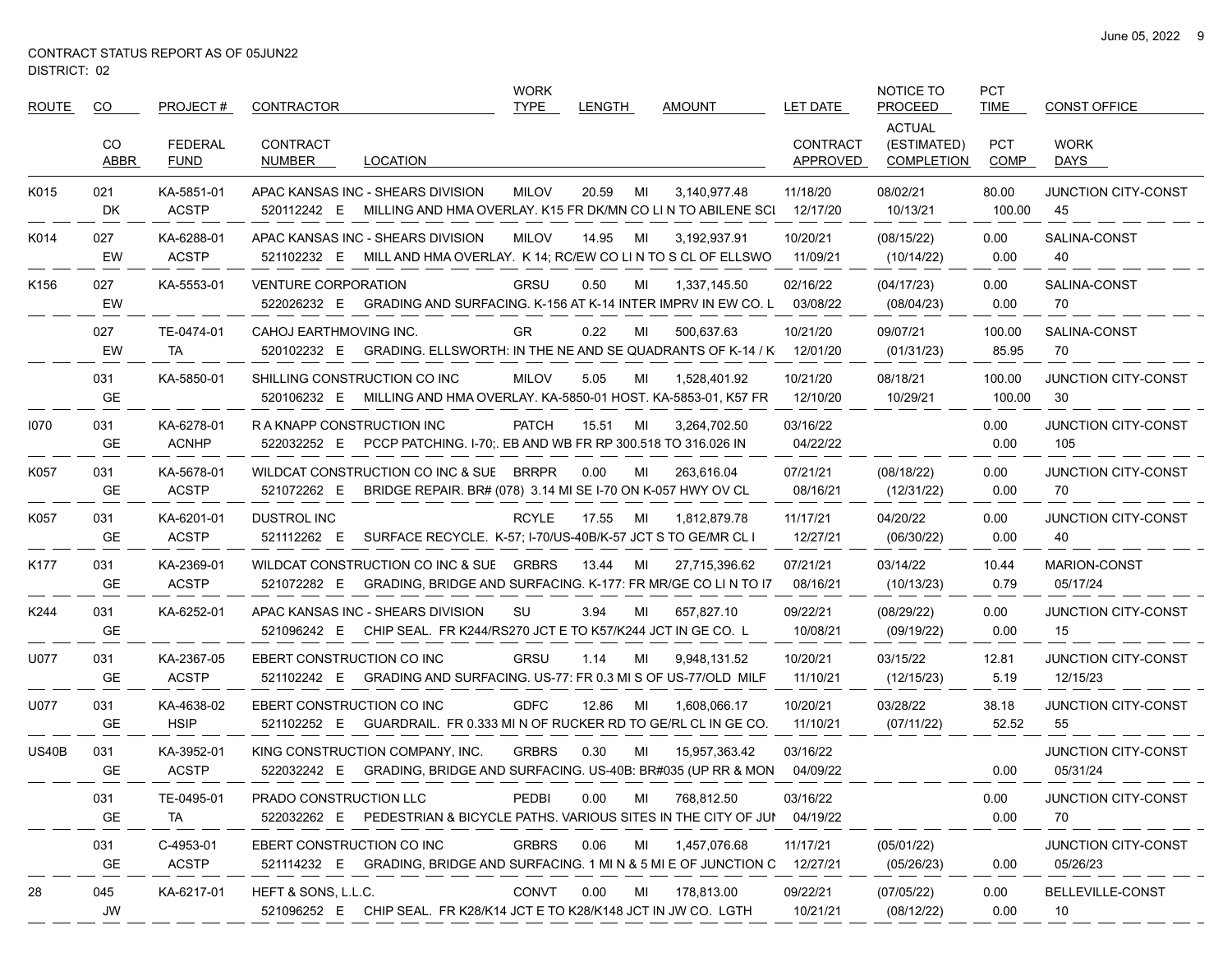| <b>ROUTE</b> | CO               | PROJECT#                      | <b>CONTRACTOR</b>                                                                                                      | <b>WORK</b><br><b>TYPE</b> | <b>LENGTH</b> | <b>AMOUNT</b> | <b>LET DATE</b>             | NOTICE TO<br><b>PROCEED</b>                       | <b>PCT</b><br><b>TIME</b> | <b>CONST OFFICE</b>            |
|--------------|------------------|-------------------------------|------------------------------------------------------------------------------------------------------------------------|----------------------------|---------------|---------------|-----------------------------|---------------------------------------------------|---------------------------|--------------------------------|
|              | CO<br>ABBR       | <b>FEDERAL</b><br><b>FUND</b> | <b>CONTRACT</b><br><b>LOCATION</b><br>NUMBER                                                                           |                            |               |               | <b>CONTRACT</b><br>APPROVED | <b>ACTUAL</b><br>(ESTIMATED)<br><b>COMPLETION</b> | <b>PCT</b><br><b>COMP</b> | <b>WORK</b><br>DAYS            |
| K128         | 045<br><b>JW</b> | KA-3947-01<br><b>ACSTP</b>    | KING CONSTRUCTION COMPANY, INC.<br>521122262 E GRADING, BRIDGE AND SURFACING. K-128: BR NO #022 (WHITE ROC             | <b>GRBRS</b>               | 0.06<br>MI    | 2.813.760.06  | 12/15/21<br>01/05/22        | (07/05/22)<br>(05/31/23)                          | 0.00<br>2.25              | BELLEVILLE-CONST<br>175        |
| $K-14$       | 045<br><b>JW</b> | KA-5631-01                    | MISSION CONSTRUCTION COMPANY INC CRRPR<br>520056212 E CRACK REPAIR (ASPHALT). K-14 FR US36 JCT N TO NE ST LI IN JW     |                            | 15.22<br>MI   | 60.960.84     | 05/20/20<br>06/30/20        | (09/28/20)<br>(11/06/20)                          | 0.00<br>0.00              | BELLEVILLE-CONST<br>10         |
|              | 045<br><b>JW</b> | C-4949-01<br><b>ACSTP</b>     | L & M CONTRACTORS INC<br>GRADING AND BRIDGE. 3 MI E & 2.5 MI S OF FORMOSO OVER TRIBU<br>521114242 E                    | <b>GRBR</b>                | 0.08<br>MI    | 617,853.78    | 11/17/21<br>12/27/21        | (06/20/22)<br>(11/04/22)                          | 0.00<br>7.96              | <b>BELLEVILLE-CONST</b><br>75  |
|              | 053<br>LC        | C-4990-01<br><b>STP</b>       | L & M CONTRACTORS INC<br>521104232 E<br>GRADING AND BRIDGE. 0.7 MI S & 2.3 MI E OF LINCOLN OVER BEAV                   | <b>GRBRS</b>               | 0.10<br>MI    | 539,057.50    | 10/20/21<br>11/21/21        | (07/18/22)<br>(12/16/22)                          | 0.00<br>0.00              | SALINA-CONST<br>100            |
| U056         | 057<br>ΜN        | KA-4766-01<br><b>ACSTP</b>    | ANDALE CONSTRUCTION INC<br><b>GRADING &amp; SURFACING. US56: INTERSECTION OF US56 AND INDUS</b><br>520062242 E         | <b>GRSU</b>                | 0.51<br>MI    | 527,332.56    | 06/17/20<br>07/31/20        | 05/03/21<br>08/19/21                              | 95.38<br>100.00           | <b>MARION-CONST</b><br>65      |
| U056         | 057<br>MN        | KA-6433-01                    | SCODELLER CONSTRUCTION INC<br>521116232 E CRACK REPAIR (ASPHALT). MP/MN CL E TO CONCRETE E OF N K-15                   | <b>CRRPR</b>               | 8.51<br>MI    | 216,620.50    | 11/17/21<br>12/28/21        | 04/07/22<br>(04/27/22)                            | 33.33<br>0.00             | <b>MARION-CONST</b><br>15      |
| U056         | 059<br>MP        | KA-5416-01<br><b>ACNHP</b>    | PEARSON CONSTRUCTION LLC<br>522012232 E GRADING AND SURFACING. KANSAS AVE (US-56) AND K-153 INTERS                     | <b>GRSU</b>                | 0.06<br>MI    | 665,685.10    | 01/19/22<br>02/06/22        | (06/01/22)<br>(12/22/22)                          | 0.00<br>0.00              | MARION-CONST<br>85             |
|              | 059<br>MP        | TE-0493-01<br>TA              | BRYANT & BRYANT CONSTRUCTION INC<br>PEDESTRIAN & BICYCLE IMPROVEMENTS. MOCCASIN/NORTHVIEW I<br>521082242 E             | PEDBI                      | 0.00<br>МI    | 601.328.76    | 08/18/21<br>09/15/21        | 01/11/22<br>(09/02/22)                            | 62.50<br>96.09            | MARION-CONST<br>88             |
|              | 059<br>MP        | C-4928-01<br><b>HSIP</b>      | MALM CONSTRUCTION CO<br>520104232 E<br>GRADING & SURFACING. RS305 (14TH AVE) FROM 0.3 M S TO 0.1 M                     | <b>GRSU</b>                | 0.30<br>MI    | 213,122.29    | 10/21/20<br>12/11/20        | 04/12/21<br>07/06/21                              | 100.00<br>101.19          | <b>MARION-CONST</b><br>35      |
|              | 059<br>MP        | U-2371-01<br><b>ACSTP</b>     | WARD DAVIS BUILDERS INC<br>GRADING AND SURFACING. E DURST ST, E OF N BLACK KETTLE AVI<br>522022242 E                   | <b>GRSU</b>                | 0.02<br>MI    | 228,620.20    | 02/16/22<br>03/14/22        |                                                   | 0.00<br>0.00              | MARION-CONST<br>55             |
| U024         | 062<br>MC        | KA-3950-01<br><b>ACNHP</b>    | KING CONSTRUCTION COMPANY, INC.<br>520112252 E<br>GRADING BRIDGE & SURFACING. US24: BRIDGE #049 (BROWN CREE            | <b>GRBRS</b>               | 0.06<br>MI    | 1,997,525.69  | 11/18/20<br>12/17/20        | 06/21/21<br>(05/31/22)                            | 87.65<br>77.91            | BELLEVILLE-CONST<br>170        |
| U024         | 062<br>MC        | KA-3963-01<br><b>ACNHP</b>    | KING CONSTRUCTION COMPANY, INC.<br>GRADING, BRIDGE & SURFACING. US-24: BRIDGE #048 (MULBERRY (12/17/20)<br>520112262 E | <b>GRBRS</b>               | 0.06<br>MI    | 2.077.099.65  | 11/18/20                    | 05/24/21<br>(05/31/22)                            | 82.11<br>76.67            | <b>BELLEVILLE-CONST</b><br>190 |
| U024         | 062<br><b>MC</b> | KA-6218-01                    | <b>DUSTROL INC</b><br>SURFACE RECYCLE. FR OB/MC CL E TO MC/CD CL IN MC CO. LGTH<br>521096262 E                         | SU                         | 32.81<br>MI   | 3,688,465.31  | 09/22/21<br>10/08/21        | (05/11/22)<br>(10/14/22)                          | 0.00<br>0.00              | BELLEVILLE-CONST<br>60         |
|              | 064<br>MR        | KA-6221-01<br><b>ACSTP</b>    | BETTIS ASPHALT & CONSTRUCTION INC O-LAY<br>521092272 E<br>HMA OVERLAY. US-56 FR E CL OF COUNCIL GROVE E TO 125 FT E C  |                            | 11.34<br>MI   | 2,136,763.34  | 09/22/21<br>10/08/21        | (06/27/22)<br>(08/12/22)                          | 0.00<br>0.00              | MARION-CONST<br>30             |
| K057         | 064<br>MR        | KA-6199-01<br><b>ACSTP</b>    | <b>DUSTROL INC</b><br>521112272 E<br>SURFACE RECYCLE. K-57; GE/MR CL S TO K-57/K-4 JCT (DWIGHT)                        | <b>RCYLE</b>               | 2.07<br>MI    | 286,244.98    | 11/17/21<br>12/27/21        | 04/20/22<br>(06/30/22)                            | 0.00<br>0.00              | JUNCTION CITY-CONST<br>40      |
| K177         | 064<br>MR        | KA-2368-01<br><b>ACSTP</b>    | WILDCAT CONSTRUCTION CO INC & SUE GRBRS<br>521072272 E<br>GRADING, BRIDGE AND SURFACING. K-177: FR 5 MI N OF JCT K177/ |                            | 9.18<br>ML    | 24,788,568.51 | 07/21/21<br>08/16/21        | 10/05/21<br>(10/13/23)                            | 25.45<br>33.26            | MARION-CONST<br>05/17/24       |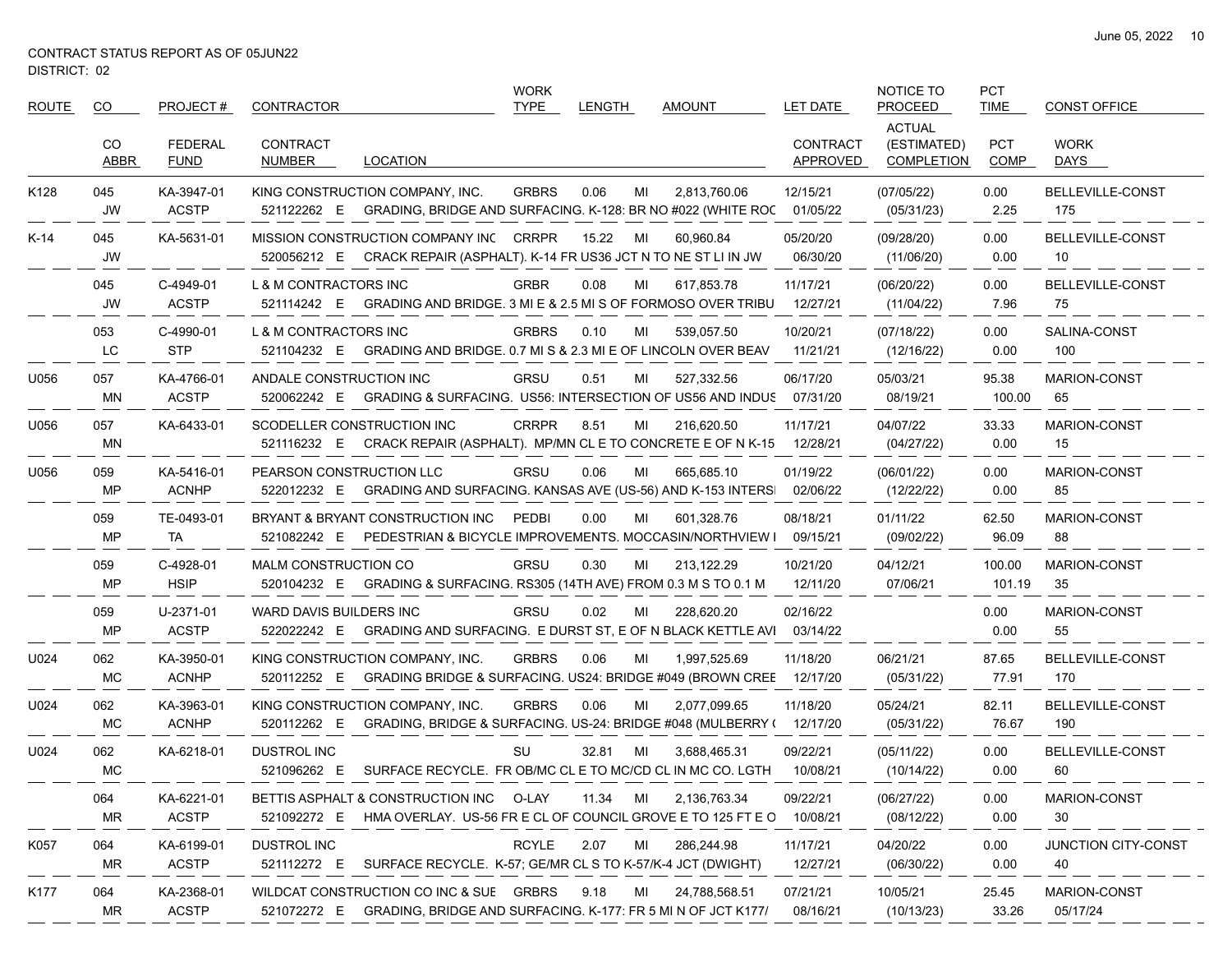$\hspace{0.05cm}$ 

| ROUTE | CO.              | PROJECT#                      | CONTRACTOR                                                                                                         | <b>WORK</b><br><b>TYPE</b> | <b>LENGTH</b> | <b>AMOUNT</b> | <b>LET DATE</b>             | NOTICE TO<br><b>PROCEED</b>                       | <b>PCT</b><br><b>TIME</b> | <b>CONST OFFICE</b>               |
|-------|------------------|-------------------------------|--------------------------------------------------------------------------------------------------------------------|----------------------------|---------------|---------------|-----------------------------|---------------------------------------------------|---------------------------|-----------------------------------|
|       | CO<br>ABBR       | <b>FEDERAL</b><br><b>FUND</b> | CONTRACT<br>NUMBER<br>LOCATION                                                                                     |                            |               |               | <b>CONTRACT</b><br>APPROVED | <b>ACTUAL</b><br>(ESTIMATED)<br><b>COMPLETION</b> | <b>PCT</b><br>COMP        | <b>WORK</b><br>DAYS               |
| K041  | 072<br>OT        | KA-5828-01<br><b>ACSTP</b>    | HALL BROTHERS INC<br>1.50 HMA OVERLAY. K-41, FR DELPHOS ECL E TO US81 JCT IN OT C<br>520102292 E                   | 1.5OL                      | 4.96<br>МI    | 1,494,914.84  | 10/21/20<br>12/01/20        | 04/04/22<br>(05/20/22)                            | 43.33<br>47.29            | SALINA-CONST<br>30                |
| K041  | 072<br>OT        | KA-6131-01<br><b>ACSTP</b>    | PCI ROADS, LLC<br>BRIDGE REPAIR. K-41; BRG (025) OVER DRY CR 2.65 MI W OF K-4<br>522012242 E                       | <b>BRRPR</b>               | 0.00<br>MI    | 783,114.68    | 01/19/22<br>02/06/22        | (05/01/23)<br>(12/01/23)                          | 0.00<br>0.00              | SALINA-CONST<br>150               |
| K106  | 072<br>OT        | KA-5835-01<br><b>ACSTP</b>    | <b>HALL BROTHERS INC</b><br>520102302 E<br>MILLING AND HMA OVERLAY. K106 FR K18 JCT N TO SCL OF MINNEA             | <b>MILOV</b>               | 7.54<br>MI    | 1,162,703.10  | 10/21/20<br>12/01/20        | 04/04/22<br>(05/20/22)                            | 43.33<br>68.22            | SALINA-CONST<br>30                |
|       | 072<br>OT        | C-4991-01<br><b>STP</b>       | KING CONSTRUCTION COMPANY, INC.<br>521084262 E GRADING, BRIDGE AND SURFACING. 2 MI S & 2 MI W OF LAMAR OVE         | <b>GRBRS</b>               | 0.15<br>МI    | 504,018.00    | 08/18/21<br>09/15/21        | (06/06/22)<br>(10/21/22)                          | 0.00<br>8.32              | SALINA-CONST<br>90                |
| U081  | 079<br><b>RP</b> | KA-5108-02<br><b>ACHSP</b>    | <b>J &amp; J CONTRACTORS INC</b><br>521092282 E GUARDRAIL. US-81: VARIOUS LOCATIONS IN RP CO. LGTH IS 19.932       | <b>GDFC</b>                | 19.93<br>MI   | 250,535.51    | 09/22/21<br>10/13/21        | (06/06/22)<br>(08/12/22)                          | 0.00<br>0.00              | BELLEVILLE-CONST<br>30            |
|       | 085<br><b>SA</b> | KA-6222-01<br><b>ACSTP</b>    | APAC KANSAS INC - SHEARS DIVISION<br>MILLING AND HMA OVERLAY. K-4 FR K-4/I-135 JCT E TO GYPSUM S<br>521092292 E    | <b>MILOV</b>               | 15.55<br>MI   | 2,339,773.69  | 09/22/21<br>10/08/21        | (07/25/22)<br>(10/15/22)                          | 0.00<br>0.00              | SALINA-CONST<br>50                |
| 135   | 085<br><b>SA</b> | KA-6064-01<br><b>ACNHP</b>    | APAC KANSAS INC - SHEARS DIVISION<br>521062252 E 3" HMA OVERLAY I-135 FR MP/SA CO LI (RP 76.96) N TO N SIDE        | <b>MILOV</b>               | 19.30<br>MI   | 17,899,104.38 | 06/16/21<br>07/07/21        | 02/21/22<br>(12/02/22)                            | 19.50<br>10.62            | SALINA-CONST<br>200               |
| 1070  | 085<br><b>SA</b> | KA-6208-01                    | BRYANT & BRYANT CONSTRUCTION INC<br>521086212 E PCCP PATCHING. I-70 EB & WB RP 259.528 TO 266.038 (SA/DK CO        | <b>PATCH</b>               | 6.51<br>МI    | 639,658.50    | 08/18/21<br>09/15/21        | (05/02/22)<br>(07/29/22)                          | 0.00<br>0.00              | JUNCTION CITY-CONST<br>35         |
| 1135  | 085<br><b>SA</b> | KA-5680-01<br><b>ACNHP</b>    | APAC KANSAS INC - SHEARS DIVISION<br>521062242 E<br>BRIDGE REPAIR. 1135 FR 0.5 MI S OF K140 TO 1.25 MI N OF K140   | <b>BRRPR</b>               | 0.00<br>МI    | 1,156,648.05  | 06/16/21<br>07/07/21        | 02/21/22<br>(12/02/22)                            | 19.50<br>28.05            | SALINA-CONST<br>200               |
| K143  | 085<br><b>SA</b> | KA-3940-01<br><b>ACSTP</b>    | L & M CONTRACTORS INC<br>GRADING, BRIDGE AND SURFACING. K-143: BR #104 (SALINE RIVER<br>522032272 E                | <b>GRBRS</b>               | 0.05<br>МI    | 668,194.00    | 03/16/22<br>04/08/22        |                                                   | 0.00<br>0.00              | SALINA-CONST<br>100               |
|       | 085<br><b>SA</b> | C-5061-01<br><b>HSIP</b>      | MALM CONSTRUCTION CO<br>GRADING. SIMPSON RD FR MAGNOLIA TO CRAWFORD ST IN SA CO.<br>522034232 E                    | GR                         | 1.99<br>МI    | 858,148.44    | 03/16/22<br>04/22/22        |                                                   | 0.00<br>0.00              | SALINA-CONST<br>90                |
| K0148 | 101<br>WS        | KA-3956-01<br><b>ACSTP</b>    | KING CONSTRUCTION COMPANY, INC.<br>GRADING, BRIDGE AND SURFACING. K-148: BR#056 LOC 6.05 MI, BR<br>521022272 E     | <b>GRBRS</b>               | 0.15<br>MI    | 3,145,225.09  | 02/19/21<br>03/15/21        | 07/06/21<br>(09/06/22)                            | 66.27<br>62.93            | JUNCTION CITY-CONST<br>255        |
| K015  | 101<br>WS        | KA-3959-01<br><b>ACSTP</b>    | KING CONSTRUCTION COMPANY, INC.<br>522012252 E GRADING, BRIDGE AND SURFACING. K-15: BR #023 (ASH CREEK) LO         | <b>GRBRS</b>               | 0.12<br>МI    | 2,836,317.49  | 01/19/22<br>02/06/22        | (09/12/22)<br>(04/28/23)                          | 0.00<br>0.00              | <b>JUNCTION CITY-CONST</b><br>185 |
| U036  | 101<br>WS        | KA-3244-01<br><b>ACNHP</b>    | <b>SMOKY HILL LLC</b><br>521102272 E GRADING & SURFACING. US-36: FR W CL OF WASHINGTON, E TO E ( 11/09/21          | <b>GRSU</b>                | 0.78<br>MI    | 4,214,825.50  | 10/20/21                    | (08/01/22)<br>(01/10/23)                          | 0.00<br>0.00              | JUNCTION CITY-CONST<br>185        |
|       | 101<br>WS        | C-4961-01<br><b>ACSTP</b>     | REECE CONSTRUCTION CO INC<br>521114252 E GRADING, BRIDGE AND SURFACING. 1.1 MI W & 3.4 MI S OF WASHIN              | <b>GRBRS</b>               | 0.11<br>MI    | 692,713.28    | 11/17/21<br>12/27/21        | (09/12/22)<br>(04/12/23)                          | 0.00<br>4.18              | JUNCTION CITY-CONST<br>90         |
|       | 106<br>SE        | KA-4745-01<br><b>HSIP</b>     | CC & I ENGINEERING INC / COMPASS CC SG<br>521022262 E SIGNING. VARIOUS LOCATIONS ON U-50, U-56, U-56B, U-77, K-15, |                            | 128.99 MI     | 385,106.80    | 02/19/21<br>03/18/21        | 09/13/21<br>(06/30/22)                            | 0.00<br>0.00              | SALINA-CONST<br>80                |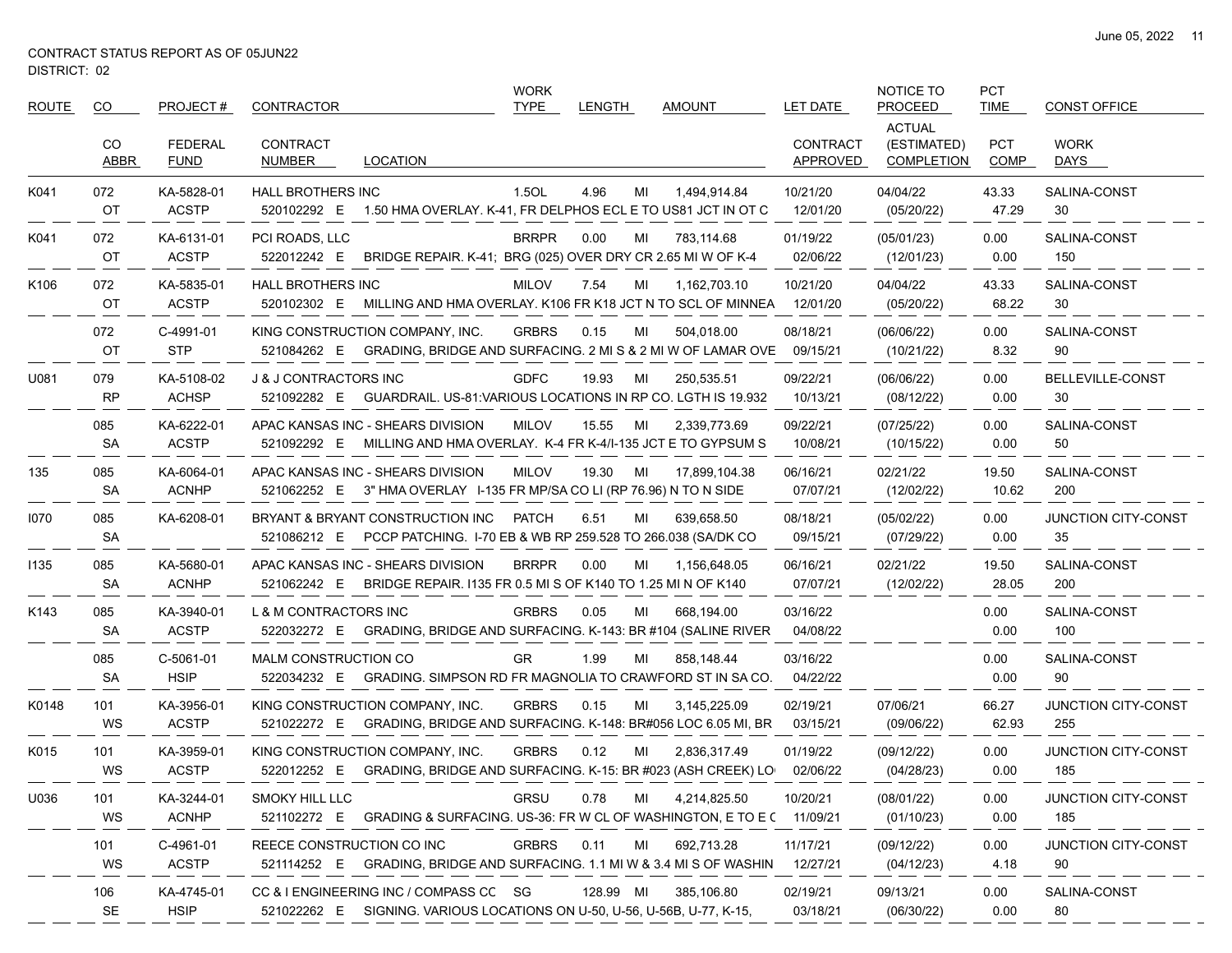| K181  | 106<br><b>SE</b> | KA-5916-01                    | 520096292 E                | APAC KANSAS INC - SHEARS DIVISION<br>SCRATCH COAT AND HMA OVERLAY, KA 5916-01 HOST, K181, KA 591  | <b>MILOV</b>        | 36.92     | MI | 6.879.750.17  | 09/16/20<br>10/09/20        | 08/04/21<br>(05/06/22)                            | 100.00<br>85.82           | SALINA-CONST<br>74               |
|-------|------------------|-------------------------------|----------------------------|---------------------------------------------------------------------------------------------------|---------------------|-----------|----|---------------|-----------------------------|---------------------------------------------------|---------------------------|----------------------------------|
| K148  | 106<br><b>SE</b> | KA-6380-01                    | 521096272 E                | CIRCLE C PAVING AND CONSTRUCTION<br>CHIP SEAL. K148 FR K148/K28 JCT E TO K148/US81 JCT IN RP A    | SU                  | 22.50     | MI | 792.474.76    | 09/22/21<br>10/13/21        | (07/04/22)<br>(08/19/22)                          | 0.00<br>22.69             | BELLEVILLE-CONST<br>15           |
| K015  | 106<br><b>SE</b> | KA-5865-01                    | 520116282 E                | APAC KANSAS INC - SHEARS DIVISION<br>MILLING AND HMA OVERLAY. KA-5865-01 HOST. KA-5864-01, K15 FR | <b>MILOV</b>        | 23.14     | MI | 3.433.492.16  | 11/18/20<br>12/17/20        | 09/14/21<br>03/25/22                              | 100.00<br>99.12           | <b>JUNCTION CITY-CONST</b><br>50 |
| K004  | 106<br><b>SE</b> | KA-5871-01                    | 520106262 E                | SHILLING CONSTRUCTION CO INC<br>MILLING AND HMA OVERLAY. HOST, KA 5871-01, K4. KA 5872-01, F      | <b>MILOV</b>        | 32.26     | MI | 3,298,858.27  | 10/21/20<br>12/10/20        | 03/22/21<br>07/23/21                              | 83.33<br>105.16           | <b>MARION-CONST</b><br>60        |
|       | 106<br><b>SE</b> | KA-6385-01                    | 522026242 E                | SHILLING CONSTRUCTION CO INC<br>MILLING AND HMA OVERLAY. KA 6386-01; US-77 FR US-56 JCT N T       | <b>MILOV</b>        | 10.77     | MI | 2.096.894.50  | 02/16/22<br>03/08/22        |                                                   | 0.00<br>0.00              | MARION-CONST<br>35               |
|       | 106<br><b>SE</b> | KA-6106-01<br><b>HSIP</b>     | KOMO CONSTRUCTION LLC      | 521122272 E SIGNING. VARIOUS LOCATIONS ON US-56, K-149, US-77, K-4, K-21                          | SG                  | 128.02 MI |    | 477.255.50    | 12/15/21<br>01/19/22        |                                                   | 0.00<br>0.00              | MARION-CONST<br>80               |
|       | 106<br><b>SE</b> | KA-4745-02<br><b>HSIP</b>     | SIGN-UP LTD<br>521012252 E | SIGNING. K-4 EW, MP AND SA CO; K-141 IN EW CO; K-104 SA CO &                                      | SG                  | 54.55     | MI | 185,032.28    | 01/20/21<br>03/08/21        | 08/02/21<br>(06/03/22)                            | 80.00<br>85.36            | SALINA-CONST<br>65               |
|       | CO.<br>ABBR      | <b>FEDERAL</b><br><b>FUND</b> | CONTRACT<br>NUMBER         | <b>LOCATION</b>                                                                                   |                     |           |    |               | <b>CONTRACT</b><br>APPROVED | <b>ACTUAL</b><br>(ESTIMATED)<br><b>COMPLETION</b> | <b>PCT</b><br><b>COMP</b> | <b>WORK</b><br>DAYS              |
| ROUTE | CO.              | PROJECT#                      | <b>CONTRACTOR</b>          |                                                                                                   | <b>WORK</b><br>TYPE | LENGTH    |    | <b>AMOUNT</b> | LET DATE                    | NOTICE TO<br><b>PROCEED</b>                       | <b>PCT</b><br><b>TIME</b> | <b>CONST OFFICE</b>              |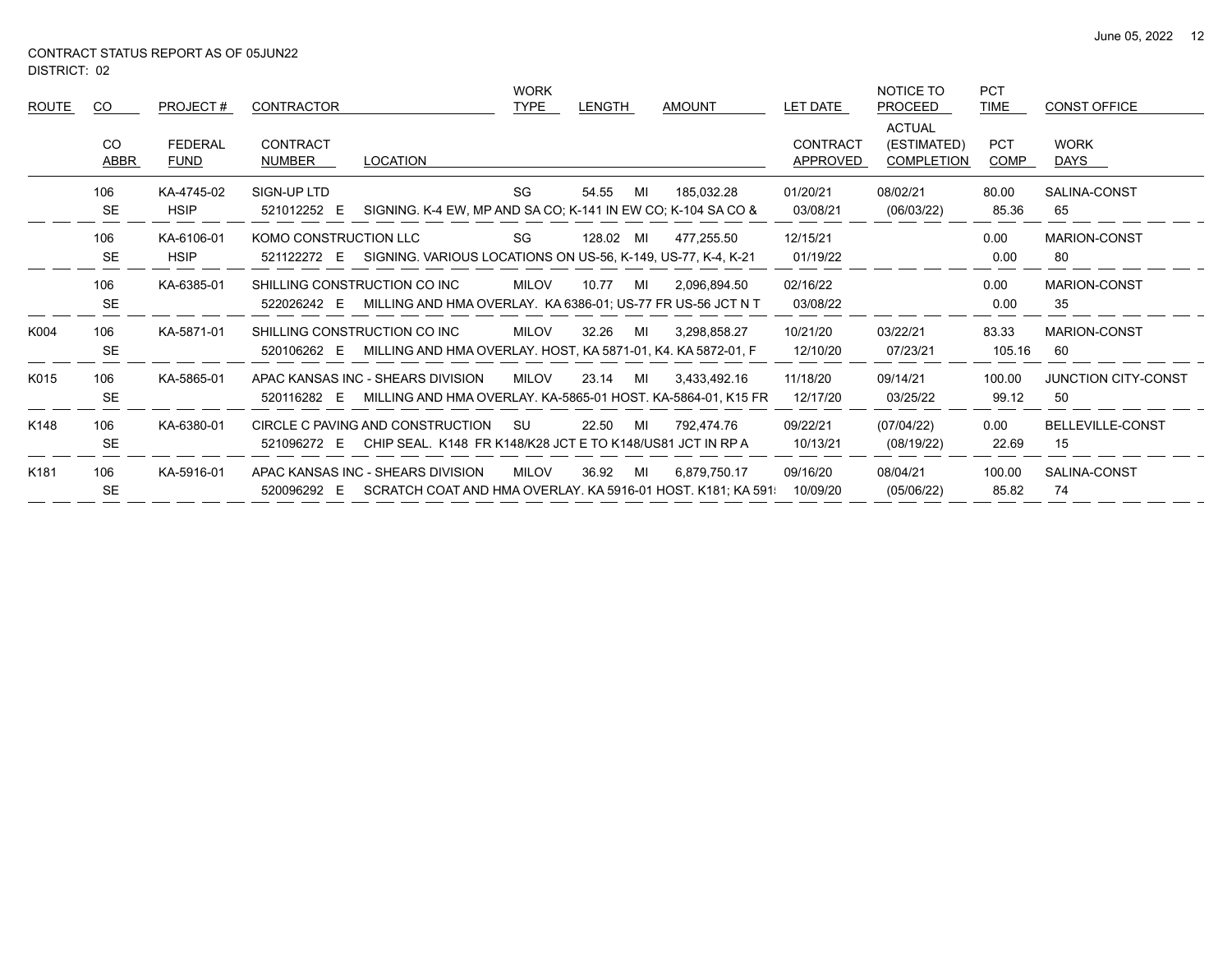| <b>ROUTE</b>     | CO          | PROJECT#                      | <b>CONTRACTOR</b>                                                                                                   | <b>WORK</b><br><b>TYPE</b> | <b>LENGTH</b> | <b>AMOUNT</b> | <b>LET DATE</b>             | NOTICE TO<br><b>PROCEED</b>                       | <b>PCT</b><br><b>TIME</b> | <b>CONST OFFICE</b>           |
|------------------|-------------|-------------------------------|---------------------------------------------------------------------------------------------------------------------|----------------------------|---------------|---------------|-----------------------------|---------------------------------------------------|---------------------------|-------------------------------|
|                  | CO.<br>ABBR | <b>FEDERAL</b><br><b>FUND</b> | <b>CONTRACT</b><br><b>LOCATION</b><br>NUMBER                                                                        |                            |               |               | <b>CONTRACT</b><br>APPROVED | <b>ACTUAL</b><br>(ESTIMATED)<br><b>COMPLETION</b> | <b>PCT</b><br>COMP        | <b>WORK</b><br>DAYS           |
| K027             | 012<br>CN   | KA-3933-01<br><b>ACSTP</b>    | KING CONSTRUCTION COMPANY, INC.<br>521122313 E GRADING, BRIDGE AND SURFACING. K-27: BR #005 (NORTH FORK BI          | <b>GRBRS</b>               | 0.20<br>MI    | 2,342,974.70  | 12/15/21<br>01/05/22        | (10/01/22)<br>(10/01/23)                          | 0.00<br>0.59              | ATWOOD-CONST<br>175           |
| K <sub>123</sub> | 020<br>DC   | KA-5569-01                    | MCCORMICK EXCAVATION & PAVING LLC PAVRC<br>PAVEMENT RECONSTRUCTION. FR SD/DC CO LN N 3.509 MI TO THE<br>521116313 E |                            | 3.51<br>MI    | 2,776,538.20  | 11/17/21<br>12/28/21        | (07/01/22)<br>(11/01/22)                          | 0.00<br>0.00              | ATWOOD-CONST<br>80            |
| K383             | 020<br>DC   | KA-6322-01<br><b>ACNHP</b>    | <b>VENTURE CORPORATION</b><br>521102313 E<br>MILL AND HMA OVERLAY. K-383; FR DC/SD CL E 14.134 MI TO W              | <b>MILOV</b>               | 14.13<br>MI   | 3.526.615.19  | 10/20/21<br>11/09/21        | (07/01/22)<br>(11/01/22)                          | 0.00<br>0.00              | ATWOOD-CONST<br>45            |
| U036             | 020<br>DC   | KA-6269-01                    | HEFT & SONS, L.L.C.<br>521086373 E<br>CHIP SEAL. FR .082 MI E OF THE E CL OF OBERLIN AT 30 FT SEC                   | <b>CONVT</b>               | 18.05<br>MI   | 797,374.57    | 08/18/21<br>09/15/21        | (07/01/22)<br>(11/01/22)                          | 0.00<br>16.61             | ATWOOD-CONST<br>10            |
| 1070             | 026<br>EL.  | KA-5507-01<br><b>ACNHP</b>    | <b>VENTURE CORPORATION</b><br>520042313 E<br>MILLING AND HMA OVERLAY. I-70, FR EL/TR CO LI E 15.604 MI TO           | <b>MILOV</b>               | 15.60<br>MI   | 9,715,390.97  | 04/22/20<br>06/02/20        | 06/28/21<br>12/22/21                              | 100.00<br>99.80           | <b>HAYS-CONST</b><br>95       |
| 1070             | 026<br>EL,  | KA-6011-01<br><b>HSIP</b>     | <b>IES HOLDINGS, INC</b><br>LIGHTING. I-70/US40/US183 (NORTH CAMPUS DRIVE) INTERCHANGE<br>521062343 E               | LT.                        | 0.00<br>MI    | 188,953.00    | 06/16/21<br>07/01/21        | (09/26/22)<br>(01/01/23)                          | 0.00<br>44.67             | <b>HAYS-CONST</b><br>50       |
| 1070             | 026<br>EL   | KA-6133-01<br><b>ACNHP</b>    | PCI ROADS, LLC<br>521112363 E<br>BRIDGE REPAIR. BR(013); BR(015); AND BR(016) IN EL CO. LG                          | <b>BRRPR</b>               | 0.00<br>MI    | 654.706.48    | 11/17/21<br>12/28/21        | 03/16/22<br>(07/12/22)                            | 30.00<br>39.73            | <b>HAYS-CONST</b><br>90       |
| U183             | 026<br>EL.  | KA-5232-01<br><b>BUILD</b>    | <b>SMOKY HILL LLC</b><br>GRADING & SURFACING. HAYS: US-183 FROM 32ND/33RD TO 41ST/N<br>520032353 E                  | <b>GRSU</b>                | 0.65<br>MI    | 12,232,498.73 | 03/25/20<br>05/19/20        | 05/28/20<br>12/14/21                              | 104.24<br>96.29           | <b>HAYS-CONST</b><br>05/06/22 |
| U183             | 026<br>EL.  | KA-5418-01<br><b>ACNHP</b>    | <b>SMOKY HILL LLC</b><br>521122323 E<br>GRADING AND SURFACING. US-183 (VINE ST): FR S CL TO 350 FT S                | GRSU                       | 0.59<br>MI    | 3,522,760.35  | 12/15/21<br>01/13/22        | (05/02/22)<br>(10/17/22)                          | 0.00<br>0.00              | <b>HAYS-CONST</b><br>115      |
|                  | 026<br>EL   | C-5035-01<br><b>ACSTP</b>     | WILDCAT CONSTRUCTION CO INC & SUE GRSU<br>521094363 E<br>GRADING AND SURFACING. 230TH AVE FR I-70 TO FEEDLOT RD AND |                            | 3.37<br>MI    | 9,211,214.66  | 09/22/21<br>10/25/21        | 11/08/21<br>(11/18/22)                            | 51.73<br>23.05            | <b>HAYS-CONST</b><br>12/17/22 |
| 1070             | 032<br>GO   | KA-6012-01<br><b>HSIP</b>     | <b>IES HOLDINGS, INC</b><br>521062353 E<br>LIGHTING. I-70/US40 INTERCHANGE IN GO CO.                                | LT.                        | 0.00<br>MI    | 143,845.00    | 06/16/21<br>07/01/21        | (10/10/22)<br>(12/16/22)                          | 0.00<br>0.00              | OAKLEY-CONST<br>40            |
| 1070             | 032<br>GO   | KA-6066-01<br><b>ACNHP</b>    | APAC KANSAS INC - SHEARS DIVISION<br>521052353 E<br>MILL AND HMA OVERLAY 1-70; FR 4 MI E OF K211 (PARK) E 9.27      | <b>MILOV</b>               | 9.28<br>MI    | 6,877,430.41  | 05/19/21<br>06/21/21        | (07/18/22)<br>(10/15/22)                          | 0.00<br>4.10              | OAKLEY-CONST<br>70            |
| K023             | 032<br>GO   | KA-6324-01<br><b>ACSTP</b>    | APAC KANSAS INC - SHEARS DIVISION<br>521112373 E MILL AND HMA OVERLAY. K-23; FR S CL OF GOVE N AND E TO SD C        | <b>MILOV</b>               | 14.56<br>MI   | 2,903,282.60  | 11/17/21<br>12/27/21        | (06/01/22)<br>(10/15/22)                          | 0.00<br>4.61              | OAKLEY-CONST<br>45            |
| K023A            | 032<br>GO   | KA-6326-01                    | APAC KANSAS INC - SHEARS DIVISION<br>521116343 E MILL AND HMA OVERLAY. K-23 ALT; FR S JCT K-23 N AND E TO JC        | MILOV                      | 1.83          | MI 455,479.22 | 11/17/21<br>12/27/21        | (06/01/22)<br>(10/15/22)                          | 0.00<br>0.00              | OAKLEY-CONST<br>45            |
| K023S            | 032<br>GO.  | KA-6325-01                    | APAC KANSAS INC - SHEARS DIVISION<br>521116323 E MILL AND HMA OVERLAY. K-23 SPUR ROUTE; FR JCT OF I-70 N .34        | MILOV                      | 0.35<br>MILL  | 89,779.01     | 11/17/21<br>12/27/21        | (06/01/22)<br>(10/15/22)                          | 0.00<br>0.00              | OAKLEY-CONST<br>45            |
| U040             | 032<br>GO   | KA-6501-01<br><b>ACHSP</b>    | ROADSAFE TRAFFIC SYSTEMS INC<br>522012363 E PAVEMENT MARKING. US-40; FR GO/LG CO LI E .575 MI TO END O              | PAVMK                      | 0.58<br>MI    | 86,896.33     | 01/19/22<br>02/09/22        | 04/21/22                                          | 0.00<br>29.27             | OAKLEY-CONST<br>15            |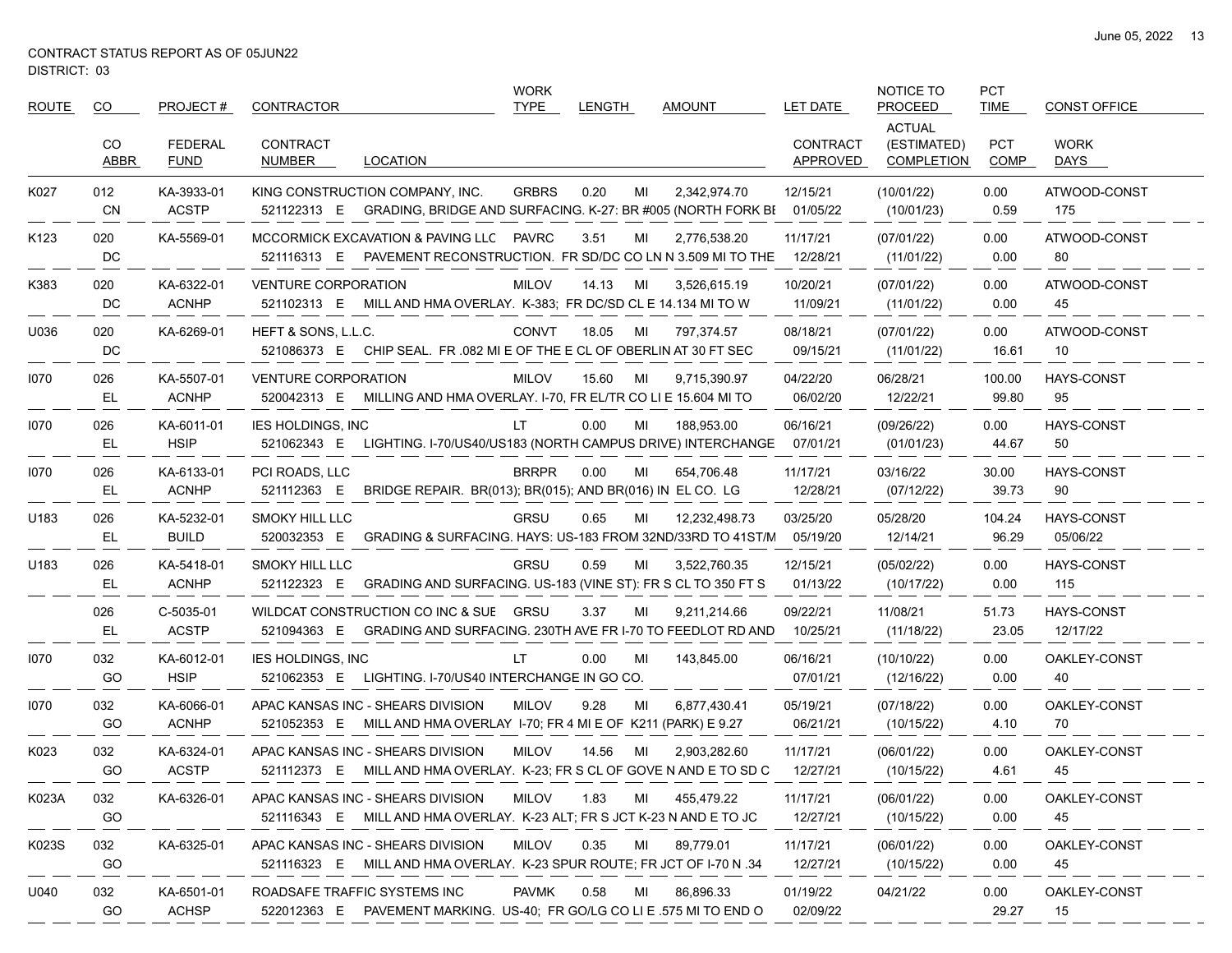| <b>ROUTE</b>     | CO         | PROJECT#                      | <b>CONTRACTOR</b>                                                                                                  | <b>WORK</b><br><b>TYPE</b> | <b>LENGTH</b> | <b>AMOUNT</b> | <b>LET DATE</b>             | NOTICE TO<br><b>PROCEED</b>                       | <b>PCT</b><br><b>TIME</b> | <b>CONST OFFICE</b>            |
|------------------|------------|-------------------------------|--------------------------------------------------------------------------------------------------------------------|----------------------------|---------------|---------------|-----------------------------|---------------------------------------------------|---------------------------|--------------------------------|
|                  | CO<br>ABBR | <b>FEDERAL</b><br><b>FUND</b> | <b>CONTRACT</b><br><b>LOCATION</b><br>NUMBER                                                                       |                            |               |               | <b>CONTRACT</b><br>APPROVED | <b>ACTUAL</b><br>(ESTIMATED)<br><b>COMPLETION</b> | <b>PCT</b><br>COMP        | <b>WORK</b><br>DAYS            |
| U024             | 033<br>GH  | KA-3930-01<br><b>ACCMQ</b>    | KING CONSTRUCTION COMPANY, INC.<br>521102323 E GRADING, BRIDGE AND SURFACING. US-24: BR #002 (ANTELOPE CF          | <b>GRBRS</b>               | 0.08<br>MI    | 2,408,522.83  | 10/20/21<br>11/09/21        | (11/01/22)<br>(11/01/23)                          | 0.00<br>4.26              | <b>HAYS-CONST</b><br>160       |
| U024             | 033<br>GH  | KA-3960-01<br><b>ACSTP</b>    | KING CONSTRUCTION COMPANY, INC.<br>521102343 E<br>GRADING, BRIDGE AND SURFACING. US-24: BR #005 (SOUTH FORK        | <b>GRBRS</b>               | 0.03<br>MI    | 1,497,916.35  | 10/20/21<br>11/09/21        | (11/01/22)<br>(11/01/23)                          | 0.00<br>3.36              | <b>HAYS-CONST</b><br>140       |
| U024             | 033<br>GH  | KA-3961-01<br><b>ACSTP</b>    | KING CONSTRUCTION COMPANY, INC.<br>521102353 E GRADING, BRIDGE AND SURFACING. US-24: BR #006 (SOUTH FORK)          | <b>GRBRS</b>               | 0.05<br>MI    | 1,781,591.95  | 10/20/21<br>11/09/21        | (11/01/22)<br>(11/01/23)                          | 0.00<br>3.35              | <b>HAYS-CONST</b><br>140       |
| U024             | 033<br>GH  | KA-6419-01<br><b>ACSTP</b>    | <b>VENTURE CORPORATION</b><br>522032323 E<br>MILLING AND HMA OVERLAY. US-24; FR ECL OF HILL CITY E 8.010           | <b>MILOV</b>               | 8.01<br>MI    | 1,886,455.12  | 03/16/22<br>04/08/22        |                                                   | 0.00<br>0.00              | <b>HAYS-CONST</b><br>25        |
| U283             | 033<br>GH  | KA-6418-01<br><b>ACSTP</b>    | <b>VENTURE CORPORATION</b><br>522032313 E<br>MILLING AND HMA OVERLAY. US-283: FR PROUT ST N 13.494 MI TO           | <b>MILOV</b>               | 13.49<br>MI   | 3,612,818.90  | 03/16/22<br>04/08/22        | (04/08/22)                                        | 0.00<br>0.00              | <b>HAYS-CONST</b><br>35        |
|                  | 055<br>LG  | KA-6500-01<br><b>ACHSP</b>    | ROADSAFE TRAFFIC SYSTEMS INC<br>PAVEMENT MARKING. US 40; FR RP 67.709 TO 70.705 AND US 83;<br>522012353 E          | <b>PAVMK</b>               | 3.16<br>MI    | 416,607.01    | 01/19/22<br>02/09/22        | 04/21/22                                          | 0.00<br>19.54             | OAKLEY-CONST<br>15             |
| K025             | 055<br>LG  | KA-5981-01<br><b>ACSTP</b>    | <b>VENTURE CORPORATION</b><br>521032313 E<br>MILLING AND HMA OVERLAY FR WH/LO CO LI N 14 MI APPROX RM 1.           | <b>MILOV</b>               | 14.00<br>MI   | 3,458,060.10  | 03/17/21<br>04/20/21        | (09/06/22)<br>(10/15/22)                          | 0.00<br>5.82              | OAKLEY-CONST<br>40             |
| U040             | 055<br>LG  | KA-3915-01<br><b>ACSTP</b>    | SPORER LAND DEVELOPMENT INC<br>522012373 E<br>GRADING, BRIDGE AND SURFACING. US-40: BR #008 (NORTH BRIDG           | <b>GRBRS</b>               | 0.52<br>MI    | 1,855,958.48  | 01/19/22<br>02/06/22        | (10/01/22)<br>(05/19/23)                          | 0.68                      | OAKLEY-CONST<br>06/01/23       |
| U040             | 055<br>LG  | KA-6209-01<br><b>ACSTP</b>    | <b>VENTURE CORPORATION</b><br>MILL AND HMA OVERLAY. FR LG/WA CO LI E 25.89 M TO 500 FT E<br>521092313 E            | <b>MILOV</b>               | 25.89<br>MI   | 3,759,052.94  | 09/22/21<br>10/08/21        | (06/15/22)<br>(10/14/22)                          | 0.00<br>3.53              | OAKLEY-CONST<br>40             |
| U083             | 055<br>LG  | KA-5884-01<br><b>ACNHP</b>    | APAC KANSAS INC - SHEARS DIVISION<br>2.0 HMA OVERLAY. U083, FR LG/SC CO LI N TO BEG PCCP IN OAKLE<br>520112393 E   | 2.0OL                      | 29.12<br>MI   | 7,240,674.06  | 11/18/20<br>12/17/20        | 07/26/21<br>(06/01/22)                            | 95.71<br>53.87            | OAKLEY-CONST<br>70             |
|                  | 055<br>LG  | C-4996-01<br><b>HSIP</b>      | CC & I ENGINEERING INC / COMPASS CC SG<br>SIGNING. VARIOUS MAJOR AND MINOR COLLECTORS IN LG CO. LGT<br>521072363 E |                            | 206.76 MI     | 304,748.94    | 07/21/21<br>08/27/21        | (05/02/22)<br>(09/06/22)                          | 0.00<br>0.00              | OAKLEY-CONST<br>90             |
| K009             | 069<br>NT  | KA-6310-01<br><b>ACSTP</b>    | <b>VENTURE CORPORATION</b><br>521122343 E<br>MILLING AND HMA OVERLAY. K-9; FR DC/NT CO LI E 16.153 MI TO           | <b>MILOV</b>               | 16.15<br>MI   | 5.574.599.20  | 12/15/21<br>01/03/22        | (10/01/22)<br>(12/01/22)                          | 0.00                      | PHILLIPSBURG-CONST<br>01/06/23 |
| K018             | 071<br>OB  | KA-6205-01                    | HEFT & SONS, L.L.C.<br>521086313 E CHIP SEAL. FR RO/OB CL E 7.843 MI TO THE OB/RS CL IN OB CO.                     | SU                         | 7.84<br>MI    | 303,572.70    | 08/18/21<br>09/15/21        | (06/01/22)<br>(09/01/22)                          | 0.00<br>19.72             | PHILLIPSBURG-CONST<br>20       |
| K <sub>181</sub> | 071<br>OB  | KA-3938-01<br><b>ACSTP</b>    | <b>BRIDGES INC</b><br>522032343 E GRADING, BRIDGE AND SURFACING. K-181: BR #042 (TWIN CREEK) L                     | <b>GRBRS</b>               | 0.04<br>MI    | 1,585,322.53  | 03/16/22<br>04/22/22        | (03/06/23)<br>(11/01/23)                          | 0.00<br>0.00              | PHILLIPSBURG-CONST<br>135      |
| K181             | 071<br>OB  | KA-5153-01                    | BRYANT & BRYANT CONSTRUCTION INC GRSU<br>GRADING AND SURFACING. K-181 FROM OSBORNE ST TO DELAY ST<br>521026383 E   |                            | 0.25<br>MI    | 717,826.85    | 02/19/21<br>03/18/21        | 07/26/21<br>11/17/21                              | 97.44<br>101.75           | PHILLIPSBURG-CONST<br>78       |
| K383             | 074<br>PL  | KA-2372-03<br><b>ACSTP</b>    | <b>VENTURE CORPORATION</b><br>521062383 E GRADING AND SURFACING. K-383 FR N EWS OF BR #051 (PRAIRIE L              | <b>GRBRS</b>               | 5.79<br>MI    | 12,326,486.93 | 06/16/21<br>06/24/21        | 10/25/21<br>(12/30/22)                            | 51.74<br>16.77            | PHILLIPSBURG-CONST<br>12/30/22 |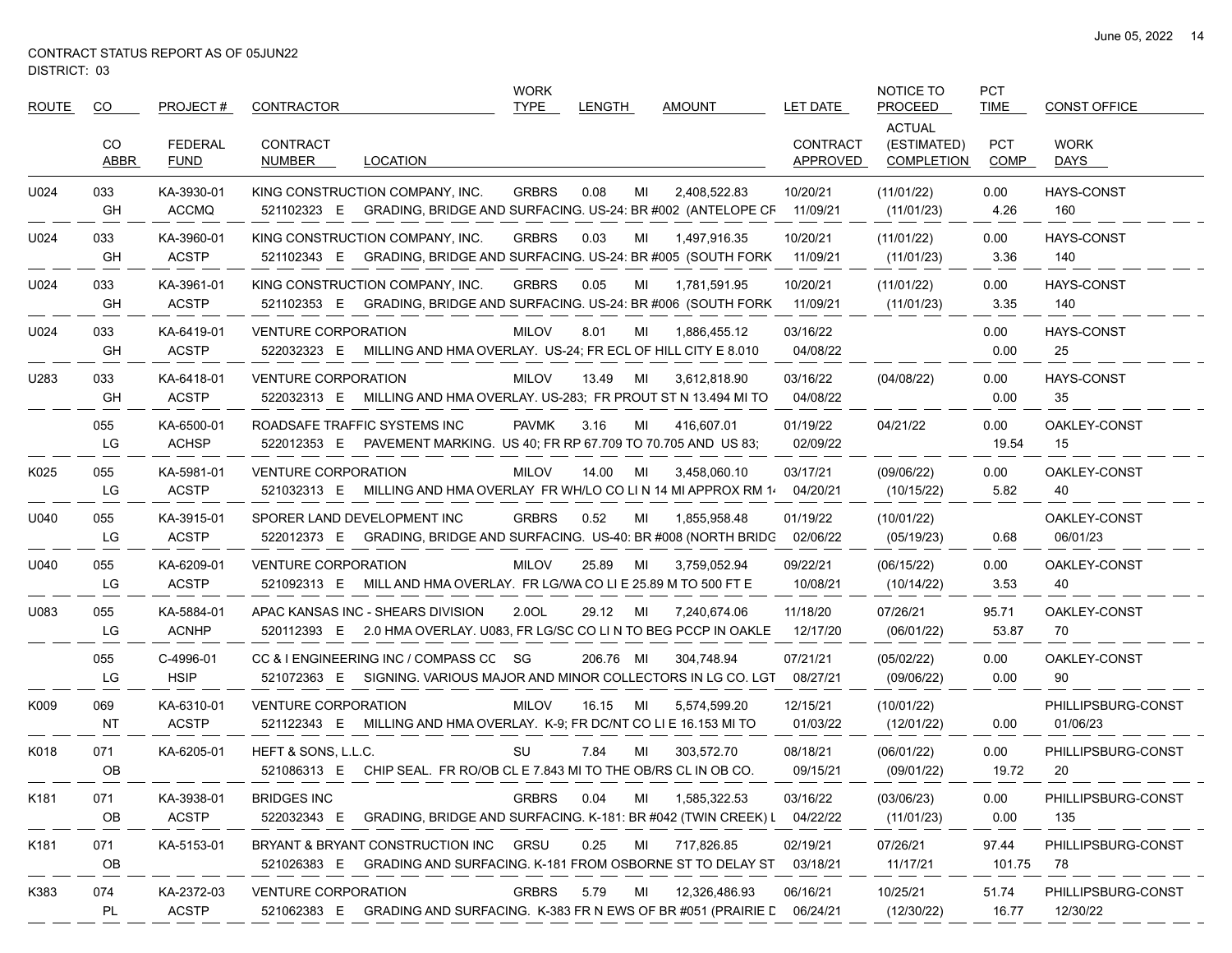$\qquad \qquad -$ 

| ROUTE | CO.              | PROJECT#                      | CONTRACTOR                        |                                                                                                                      | <b>WORK</b><br>TYPE | <b>LENGTH</b> |    | <b>AMOUNT</b>   | <b>LET DATE</b>             | NOTICE TO<br><b>PROCEED</b>                       | <b>PCT</b><br><b>TIME</b> | <b>CONST OFFICE</b>           |
|-------|------------------|-------------------------------|-----------------------------------|----------------------------------------------------------------------------------------------------------------------|---------------------|---------------|----|-----------------|-----------------------------|---------------------------------------------------|---------------------------|-------------------------------|
|       | CO<br>ABBR       | <b>FEDERAL</b><br><b>FUND</b> | CONTRACT<br>NUMBER                | LOCATION                                                                                                             |                     |               |    |                 | <b>CONTRACT</b><br>APPROVED | <b>ACTUAL</b><br>(ESTIMATED)<br><b>COMPLETION</b> | <b>PCT</b><br>COMP        | <b>WORK</b><br>DAYS           |
| U036  | 074<br>PL        | KA-6002-01<br><b>ACHSP</b>    | 522032353 E                       | BETTIS ASPHALT & CONSTRUCTION INC<br>GUARDRAIL.VARIOUS LOCATIONS ON US-36 FR 0.568 MI E OF E 300                     | <b>GDFC</b>         | 6.82          | МI | 1.727.949.50    | 03/16/22<br>04/08/22        | (03/01/23)<br>(07/01/23)                          | 0.00<br>0.00              | PHILLIPSBURG-CONST<br>75      |
| U036  | 077<br>RA        | KA-6112-01                    | <b>DUSTROL INC</b><br>521046383 E | SURFACE RECYCLE AND CHIP SEAL, U036 FR 935 FT W OF ECL ATW                                                           | <b>RCYLE</b>        | 16.21         | MI | 1,368,399.80    | 04/21/21<br>05/25/21        | (07/01/22)<br>(09/01/22)                          | 0.00<br>10.23             | ATWOOD-CONST<br>25            |
|       | 082<br><b>RO</b> | K-1659-07                     | <b>VENTURE CORPORATION</b>        | 522036353 E 1.5" OVERLAY. STATE PARK; FR 1.827 MI S OF US 24/PARK ENTRA                                              | 1.5OL               | 1.83          | MI | 307.770.00      | 03/16/22<br>04/08/22        | (05/01/23)<br>(06/01/23)                          | 0.00<br>0.00              | PHILLIPSBURG-CONST<br>10      |
| K018  | 082<br><b>RO</b> | KA-6276-01                    | HEFT & SONS, L.L.C.               | 521086363 E CHIP SEAL. FR.48 MI E OF E CL OF PLAINVILLE AT 30 FT RWY T                                               | <b>CONVT</b>        | 14.16         | MI | 505,883.50      | 08/18/21<br>09/15/21        | (06/01/22)<br>(09/01/22)                          | 0.00<br>29.64             | PHILLIPSBURG-CONST<br>10      |
| K258  | 082<br><b>RO</b> | KA-6379-01                    | <b>VENTURE CORPORATION</b>        | 522036363 E MILLING AND HMA OVERLAY. K-258; FR START OF K258 N 3.74 MI                                               | <b>MILOV</b>        | 3.74          | MI | 801,606.50      | 03/16/22<br>04/08/22        | (05/01/23)<br>(06/01/23)                          | 0.00<br>0.00              | PHILLIPSBURG-CONST<br>10      |
| 1070  | 084<br>RS        | KA-6279-01<br><b>HSIP</b>     |                                   | PHILLIPS SOUTHERN ELECTRIC CO INC<br>521122353 E LIGHTING. I-70 AND 200TH BLVD AT DORRANCE EXIT AND K-18/K-23        | LT.                 | 0.00          | MI | 221,417.00      | 12/15/21<br>01/03/22        | (05/01/22)<br>(08/01/22)                          | 0.00<br>0.00              | <b>HAYS-CONST</b><br>55       |
| K018  | 084<br>RS        | KA-6206-01                    | HEFT & SONS, L.L.C.               | 521086323 E CHIP SEAL. FR RS/OB CL E 4.777 MI TO THE W US 281/K 18 JCT                                               | SU                  | 4.78          | MI | 176,606.80      | 08/18/21<br>09/15/21        | (06/01/22)<br>(09/01/22)                          | 0.00<br>29.69             | PHILLIPSBURG-CONST<br>20      |
| U281  | 084<br>RS        | KA-2370-03<br><b>ACSTP</b>    |                                   | SPORER LAND DEVELOPMENT INC<br>522032373 E GRADING, BRIDGE AND SURFACING. US-281: FR LAND RD N TO US-2               | <b>GRBRS</b>        | 10.82         | MI | 36, 162, 567.00 | 03/16/22<br>04/14/22        | (05/15/22)<br>(05/02/25)                          | 0.53                      | <b>HAYS-CONST</b><br>05/02/25 |
|       | 084<br><b>RS</b> | TE-0483-01<br>TA              | MULTICON INC<br>521072373 E       | PEDESTRIAN & BICYCLE PATHS. S STEPHANIE ST FR AMY AVE TO E                                                           | <b>PEDBI</b>        | 0.59          | МI | 350,524.86      | 07/21/21<br>09/01/21        | (05/09/22)<br>(06/28/22)                          | 0.00<br>0.00              | HAYS-CONST<br>60              |
|       | 084<br><b>RS</b> | C-4986-01<br><b>HSIP</b>      | SIGN-UP LTD<br>521102373 E        | SIGNING. VARIOUS MAJOR COLLECTOR ROUTES IN RS, OB AND LC+                                                            | SG                  | 100.52 MI     |    | 260,885.68      | 10/20/21<br>11/29/21        |                                                   | 0.00<br>0.00              | <b>HAYS-CONST</b><br>110      |
| K123  | 090<br><b>SD</b> | KA-5568-01                    |                                   | MCCORMICK EXCAVATION & PAVING LLC<br>521116353 E PAVEMENT RECONSTRUCTION. K-123; FR BEGINNING K 123 N 1.940 12/28/21 | <b>PAVRC</b>        | 1.94          | MI | 1,644,052.00    | 11/17/21                    | (07/01/22)<br>(10/01/22)                          | 0.00<br>0.00              | ATWOOD-CONST<br>80            |
| K383  | 090<br><b>SD</b> | KA-6323-01                    | <b>VENTURE CORPORATION</b>        | 521106363 E MILL AND HMA OVERLAY. K-383; FR W RADIUS OF K383/US 83 JCT                                               | <b>MILOV</b>        | 1.32          | MI | 333,727.79      | 10/20/21<br>11/09/21        | (05/01/22)<br>(10/01/22)                          | 0.00<br>0.00              | ATWOOD-CONST<br>45            |
|       | 090<br>SD        | C-4997-01<br><b>STP</b>       | <b>L &amp; M CONTRACTORS INC</b>  | 521064393 E GRADING & BRIDGE. LOC ON E RD 120 N, 11.5 M N & 4.3 M E OF H                                             | <b>GRBR</b>         | 0.14          | MI | 574,437.50      | 06/16/21<br>07/19/21        | (04/01/22)<br>(08/15/22)                          | 0.00<br>7.36              | OAKLEY-CONST<br>90            |
| 1070  | 091<br><b>SH</b> | KA-6013-01<br><b>HSIP</b>     | IES HOLDINGS, INC                 | 521062363 E LIGHTING. I-70/US24B INTERCHANGE IN GOODLAND, IN SH CO.                                                  | LT                  | 0.00          | MI | 227,002.85      | 06/16/21<br>07/01/21        | (10/01/21)<br>(03/01/23)                          | 0.00<br>31.52             | ATWOOD-CONST<br>40            |
| 1070  | 091<br><b>SH</b> | KA-6068-01<br><b>ACNHP</b>    |                                   | APAC KANSAS INC - SHEARS DIVISION<br>521052373 E MILLING AND HMA OVERLAY. 170 FR 0.0971 MI E OF K253 E TO SH/        | <b>MILOV</b>        | 7.89          | MI | 7,268,023.60    | 05/19/21<br>06/21/21        | (04/01/22)<br>(07/01/22)                          | 0.00<br>31.02             | ATWOOD-CONST<br>65            |
|       | 092<br>SM        | KA-5918-01                    | <b>VENTURE CORPORATION</b>        | 520096393 E MILLING AND HMA OVERLAY. KA 5918-01 HOST PROJ. KA-5716-01, U                                             | <b>MILOV</b>        | 66.20         | MI | 11,306,571.86   | 09/16/20<br>10/09/20        | 08/23/21<br>(08/01/22)                            | 41.74<br>25.06            | PHILLIPSBURG-CONST<br>115     |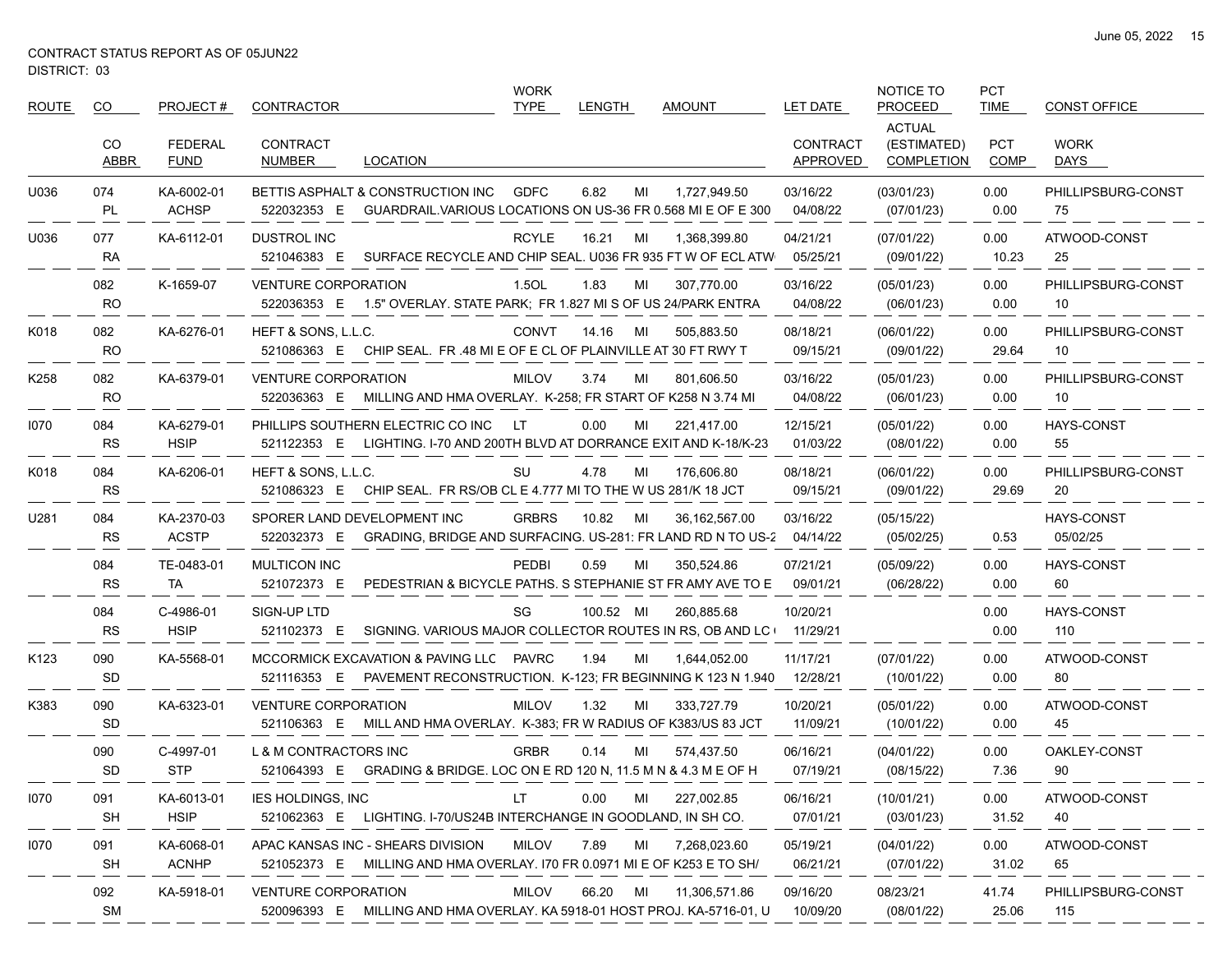| <b>ROUTE</b> | CO                 | PROJECT#                      | CONTRACTOR                                                                                                          | <b>WORK</b><br><b>TYPE</b>                                                  | LENGTH      | <b>AMOUNT</b> | LET DATE                    | <b>NOTICE TO</b><br>PROCEED                       | <b>PCT</b><br><b>TIME</b> | <b>CONST OFFICE</b>        |
|--------------|--------------------|-------------------------------|---------------------------------------------------------------------------------------------------------------------|-----------------------------------------------------------------------------|-------------|---------------|-----------------------------|---------------------------------------------------|---------------------------|----------------------------|
|              | CO.<br><b>ABBR</b> | <b>FEDERAL</b><br><b>FUND</b> | CONTRACT<br><b>LOCATION</b><br>NUMBER                                                                               |                                                                             |             |               | <b>CONTRACT</b><br>APPROVED | <b>ACTUAL</b><br>(ESTIMATED)<br><b>COMPLETION</b> | <b>PCT</b><br><b>COMP</b> | <b>WORK</b><br><b>DAYS</b> |
| 1070         | 097<br>TH          | KA-6069-01<br><b>ACNHP</b>    | APAC KANSAS INC - SHEARS DIVISION<br>521052383 E MILLING AND HMA OVERLAY. 170 FR SH/TH CO LI E 0.446 MI IN TH       | <b>MILOV</b>                                                                | 0.45<br>MI  | 267,643.77    | 05/19/21<br>06/21/21        | (04/01/22)<br>(07/01/22)                          | 0.00<br>13.10             | ATWOOD-CONST<br>65         |
| K025         | 097<br>TH          | KA-5982-01<br><b>ACSTP</b>    | MCCORMICK EXCAVATION & PAVING LLC MILOV<br>521032363 E MILLING AND HMA OVERLAY FR N CL OF COLBY N 11.492 MI TO RA   |                                                                             | 11.49<br>MI | 2,967,029.70  | 03/17/21<br>04/23/21        | (05/01/22)<br>(07/01/22)                          | 0.00<br>11.52             | ATWOOD-CONST<br>40         |
| K184         | 097<br><b>TH</b>   | KA-5842-01<br><b>ACSTP</b>    | MCCORMICK EXCAVATION & PAVING LLC MILOV<br>520102343 E MILLING AND HMA OVERLAY. K184, FR S OF S RAMPS 1070 TO END C |                                                                             | 1.58<br>MI  | 220,493.63    | 10/21/20<br>12/01/20        | 09/27/21<br>(10/01/21)                            | 100.00<br>99.97           | ATWOOD-CONST<br>25         |
| U024         | 097<br>TH          | KA-5825-01<br><b>ACSTP</b>    | MCCORMICK EXCAVATION & PAVING LLC MILOV<br>520102323 E MILLING AND HMA OVERLAY. U024, FR S OF S RAMPS AT EXIT 45 OF |                                                                             | 8.43<br>MI  | 1,291,064.21  | 10/21/20<br>12/01/20        | 09/27/21<br>(10/01/21)                            | 100.00<br>71.05           | ATWOOD-CONST<br>25         |
| U083         | 097<br>TH          | KA-6308-01<br><b>ACNHP</b>    | MCCORMICK EXCAVATION & PAVING LLC MILOV<br>521122363 E MILLING AND HMA OVERLAY. FR US 83/US 24 JCT N 11.507 MI TO   |                                                                             | 11.51<br>MI | 4,504,877.67  | 12/15/21<br>01/05/22        |                                                   | 0.00<br>0.00              | ATWOOD-CONST<br>40         |
| 1070         | 098<br><b>TR</b>   | KA-5508-01<br><b>ACNHP</b>    | <b>VENTURE CORPORATION</b><br>520042343 E MILLING AND HMA OVERLAY. I-70, FR 1500 FT W OF EL/TR CO LI E              | <b>MILOV</b>                                                                | 0.28<br>MI  | 175,765.14    | 04/22/20<br>06/02/20        | 06/28/21<br>12/22/21                              | 100.00<br>104.92          | <b>HAYS-CONST</b><br>95    |
| 1070         | 098<br><b>TR</b>   | KA-5688-01<br><b>ACNHP</b>    | PCI ROADS, LLC<br>522012383 E                                                                                       | <b>BRRPR</b><br>BRIDGE REPAIR. BR NO. 17 AND BR NO. 18 ON I70 IN TR CO. LGT | 0.00<br>MI  | 569,899.90    | 01/19/22<br>02/06/22        | (04/15/22)<br>(09/02/22)                          | 0.00<br>0.00              | HAYS-CONST<br>100          |
| 1070         | 098<br>TR          | KA-6014-01<br><b>HSIP</b>     | <b>IES HOLDINGS, INC</b><br>521062373 E LIGHTING. I-70/K-147 INTERCHANGE IN TR CO.                                  | LT.                                                                         | 0.00<br>MI  | 151,767.00    | 06/16/21<br>07/01/21        | (10/10/22)<br>(01/01/23)                          | 0.00<br>43.72             | <b>HAYS-CONST</b><br>40    |
| K027         | 100<br>WA          | KA-6153-01                    | MCCORMICK EXCAVATION & PAVING LLC MILOV<br>521056383 E MILL AND HMA OVERLAY. K-27 FR GL/WA CO LI N 0.966 MI IN WA C |                                                                             | 0.97<br>MI  | 179,609.90    | 05/19/21<br>06/15/21        | (04/11/22)<br>(04/16/22)                          | 0.00<br>0.00              | OAKLEY-CONST<br>5          |
|              | 106<br><b>SE</b>   | KA-6107-01<br><b>HSIP</b>     | KOMO CONSTRUCTION LLC<br>521092323 E SIGNING, US-183, US-24, K-258 & K-18 IN RO, OB, RS, GH AND P                   | SG                                                                          | 107.16 MI   | 431.937.71    | 09/22/21<br>10/25/21        | (04/25/22)<br>(07/01/22)                          | 0.00<br>16.08             | PHILLIPSBURG-CONST<br>180  |
|              | 106<br><b>SE</b>   | KA-6354-01                    | MCCORMICK EXCAVATION & PAVING LLC MILOV<br>521106373 E MILL AND HMA OVERLAY. HOST KA 6354-01. KA 6355-01, US 24 FR  |                                                                             | 13.02<br>MI | 2,071,529.97  | 10/20/21<br>11/10/21        | (09/06/22)<br>(10/15/22)                          | 0.00<br>10.68             | OAKLEY-CONST<br>35         |
| 1070         | 106<br><b>SE</b>   | KA-4746-03<br><b>HSIP</b>     | <b>FULSOM BROTHERS INC</b><br>520062343 E SIGNING. I-70 IN SHERMAN, THOMAS, GOVE, TREGO, ELLIS AND RUS              | SG                                                                          | 205.01 MI   | 3,300,529.03  | 06/17/20<br>07/28/20        | 05/03/21<br>(06/30/22)                            | 59.43<br>31.39            | OAKLEY-CONST<br>175        |
| 1070         | 106<br><b>SE</b>   | KA-4746-04<br><b>HSIP</b>     | <b>MARTIN OUTDOOR ENTERPRISES INC</b><br>520122393 E SIGNING. I-70 IN LG, SH, TH, GO, TR, EL AND RS CO. LGTH IS 1   | SG                                                                          | 182.01 MI   | 865,519.61    | 12/16/20<br>01/14/21        | 09/29/21<br>(06/30/22)                            | 0.74<br>17.92             | OAKLEY-CONST<br>135        |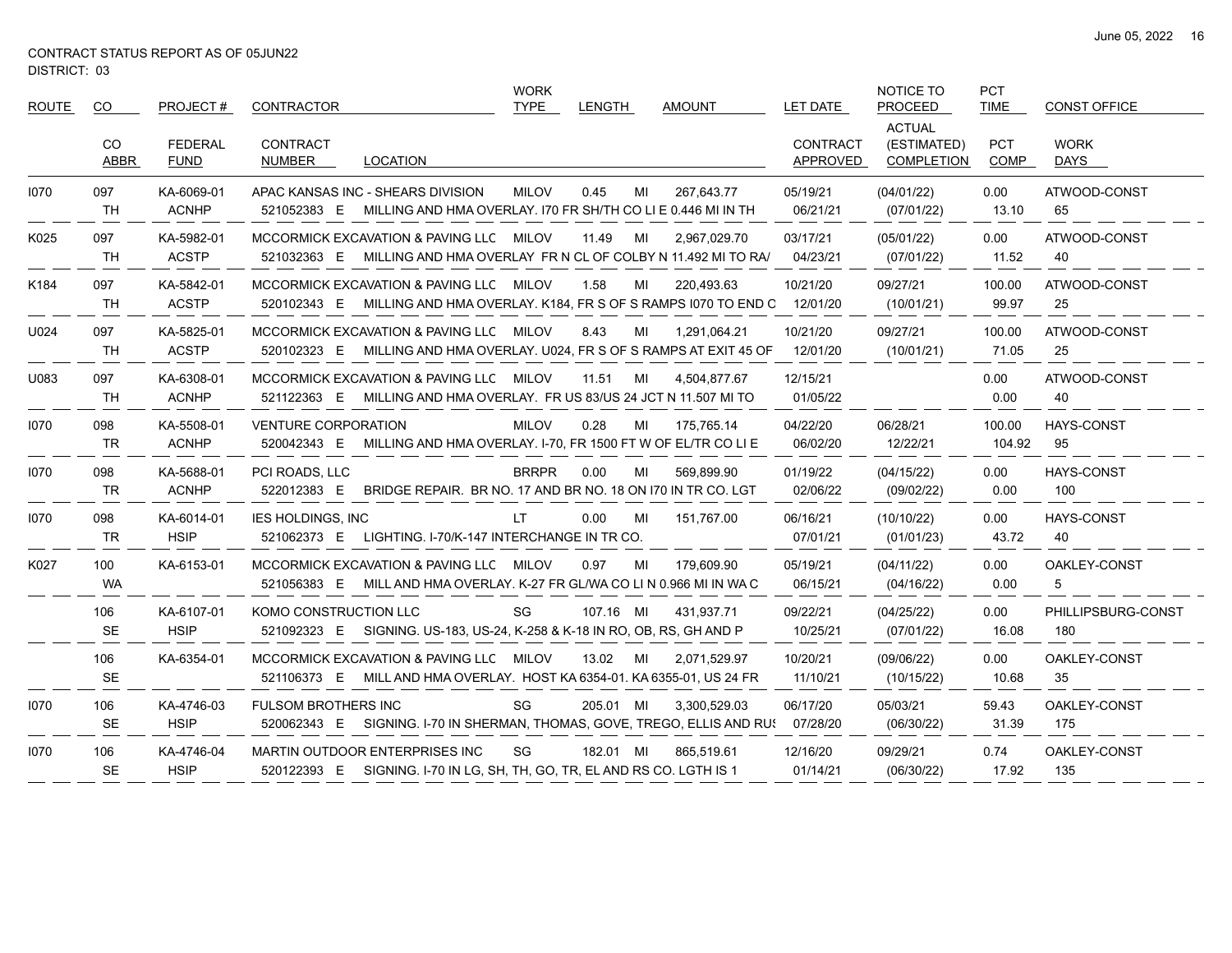$\overbrace{\hspace{25mm}}^{}$ 

| ROUTE | CO.              | PROJECT#                      | CONTRACTOR                          |                                                                                                               | <b>WORK</b><br><b>TYPE</b> | <b>LENGTH</b> |    | <b>AMOUNT</b> | LET DATE                    | <b>NOTICE TO</b><br><b>PROCEED</b>         | <b>PCT</b><br><b>TIME</b> | <b>CONST OFFICE</b>       |
|-------|------------------|-------------------------------|-------------------------------------|---------------------------------------------------------------------------------------------------------------|----------------------------|---------------|----|---------------|-----------------------------|--------------------------------------------|---------------------------|---------------------------|
|       | CO<br>ABBR       | <b>FEDERAL</b><br><b>FUND</b> | <b>CONTRACT</b><br>NUMBER           | LOCATION                                                                                                      |                            |               |    |               | <b>CONTRACT</b><br>APPROVED | <b>ACTUAL</b><br>(ESTIMATED)<br>COMPLETION | <b>PCT</b><br><b>COMP</b> | <b>WORK</b><br>DAYS       |
| U054  | 001<br>AL        | KA-3913-01<br><b>ACNHP</b>    | A M COHRON AND SONS INC             | 520112474 E GRADING, BRIDGE & SURFACING. US-54: BRIDGE #066 (UNION PACIF 12/28/20                             | <b>GRBRS</b>               | 0.36          | MI | 3.934.125.60  | 11/18/20                    | 06/01/21<br>(07/01/22)                     | 77.93<br>83.92            | <b>IOLA-CONST</b><br>213  |
| U054  | 001<br>AL        | KA-6408-01<br><b>ACNHP</b>    |                                     | SHILLING CONSTRUCTION CO INC<br>522012414 E MILLING AND HMA OVERLAY. WO/AL CO LI E TO WCL IOLA IN AL CO       | <b>MILOV</b>               | 5.71          | MI | 1,301,737.84  | 01/19/22<br>02/06/22        |                                            | 0.00<br>4.58              | <b>IOLA-CONST</b><br>45   |
| K031  | 002<br>AN        | KA-3907-01<br><b>ACSTP</b>    | <b>WCI INC</b><br>520122414 E       | GRADING, BRIDGE & SURFACING. K-31:BR #044 (N F LITTLE OSAGE                                                   | <b>GRBRS</b>               | 0.18          | MI | 1,651,342.24  | 12/16/20<br>01/22/21        | 07/06/21<br>(05/01/22)                     | 77.84<br>60.82            | GARNETT-CONST<br>167      |
| U169  | 002<br>AN        | KA-2380-01<br><b>ACNHP</b>    |                                     | BETTIS ASPHALT & CONSTRUCTION INC<br>519102424 E GRADING, BRIDGE & SURFACING. US-169: 1.5 MILE S OF RS 11 (AT | <b>GRBRS</b>               | 7.37          | ML | 21,247,015.42 | 10/16/19<br>11/07/19        | 03/09/20<br>12/13/21                       | 87.89<br>98.29            | GARNETT-CONST<br>355      |
| K003  | 006<br><b>BB</b> | KA-6303-01<br><b>ACSTP</b>    | CORNEJO & SONS LLC                  | 521122414 E MILL AND HMA OVERLAY. K-3; FR W JCT US-54 N TO BB/LN CO LN                                        | <b>MILOV</b>               | 10.06         | MI | 1,598,772.46  | 12/15/21<br>01/10/22        |                                            | 0.00<br>0.00              | <b>IOLA-CONST</b><br>30   |
| K007  | 006<br><b>BB</b> | KA-6486-01                    | VANCE BROTHERS INC                  | 521126424 E CHIP SEAL. K-7; FR E JCT K-31 N TO BB/LN CO LI IN BB CO. L                                        | SU                         | 1.51          | MI | 45,861.83     | 12/15/21<br>01/05/22        |                                            | 0.00<br>0.00              | <b>IOLA-CONST</b><br>5    |
| K007  | 006<br>BB        | KA-6487-01                    | <b>VANCE BROTHERS INC</b>           | 521126434 E CHIP SEAL. K-7; FR W US-54/K-7 JCT N TO E K-7/K-31 JCT IN                                         | SU                         | 13.94         | MI | 316,143.10    | 12/15/21<br>01/05/22        |                                            | 0.00<br>0.00              | <b>IOLA-CONST</b><br>10   |
| K031  | 006<br>BB        | KA-6489-01                    | VANCE BROTHERS INC                  | 521126464 E CHIP SEAL. K-31; FR E K-7/K31 JCT E TO US-69/K-31 JCT IN                                          | SU                         | 7.04          | MI | 187,063.96    | 12/15/21<br>01/05/22        |                                            | 0.00<br>0.00              | <b>IOLA-CONST</b><br>10   |
| K039  | 006<br>BB        | KA-3912-01<br><b>ACSTP</b>    | KILLOUGH CONSTRUCTION INC           | 521122404 E GRADING, BRIDGE AND SURFACING. K-39: BR #048 (FLAT ROCK CRE                                       | <b>GRBRS</b>               | 0.09          | MI | 722,897.60    | 12/15/21<br>01/05/22        |                                            | 0.00<br>0.00              | <b>IOLA-CONST</b><br>85   |
| U054  | 006<br>BB        | KA-5936-01<br><b>ACNHP</b>    | APAC-CENTRAL, INC.                  | 520122434 E SURFACE RECYCLE AND ULTRATHIN BONDED ASPHALT SURFACING                                            | <b>RCYLE</b>               | 20.71         | MI | 2,828,257.14  | 12/16/20<br>01/22/21        | 06/21/21<br>09/21/21                       | 100.00<br>98.62           | <b>IOLA-CONST</b><br>45   |
| U069  | 006<br><b>BB</b> | KA-5482-01<br><b>ACNHP</b>    |                                     | BETTIS ASPHALT & CONSTRUCTION INC<br>520042414 E MILL AND HMA OVERLAY US-69 FR PCCP 0.6 MI S OF K7/US69 JCT N | <b>MILOV</b>               | 5.70          | MI | 2,792,485.11  | 04/22/20<br>06/02/20        | 08/06/20<br>06/18/21                       | 192.00<br>98.08           | <b>IOLA-CONST</b><br>50   |
| U069  | 006<br>BB        | KA-5563-01<br><b>HSIP</b>     | LAFORGE & BUDD CONST CO INC         | 522032414 E GRADING AND SURFACING. US-69 AT 3RD, 6TH, 12TH, AND 25TH ST                                       | <b>GRSU</b>                | 0.91          | MI | 2,645,573.03  | 03/16/22<br>04/08/22        |                                            | 0.00<br>0.00              | <b>IOLA-CONST</b><br>165  |
| U069  | 006<br>BB        | KA-5604-01<br><b>ACNHP</b>    |                                     | BETTIS ASPHALT & CONSTRUCTION INC<br>520062414 E PCCP PATCHING, HMA OVERLAY. US-69 SB FR 2.094 MI N OF BB/CR  | OL-SH                      | 3.81          | MI | 3,526,686.23  | 06/17/20<br>07/21/20        | 03/01/21<br>07/20/21                       | 98.82<br>100.00           | <b>IOLA-CONST</b><br>85   |
| K099  | 010<br>CQ        | KA-5411-01<br><b>ACHSP</b>    | CORNEJO & SONS LLC                  | 521012424 E GRADING & SURFACING. K-99: FR N K99/US-166B JCT N TO CQ/EK C                                      | <b>GRSU</b>                | 13.01         | MI | 8,203,631.32  | 01/20/21<br>02/25/21        | 05/20/21<br>(05/16/22)                     | 73.60<br>77.06            | INDEPENDENCE-CONST<br>197 |
| K099  | 010<br>CQ        | KA-6317-01<br><b>ACSTP</b>    | CORNEJO & SONS LLC                  | 522012424 E MILLING AND HMA OVERLAY. K-99: FR JCT K99/U-166B N TO CQ/E                                        | <b>MILOV</b>               | 13.47 MI      |    | 2,336,618.57  | 01/19/22<br>02/09/22        |                                            | 0.00<br>0.00              | INDEPENDENCE-CONST<br>35  |
| U166B | 010<br>CQ        | KA-4997-01<br><b>ACSTP</b>    | <b>B &amp; B BRIDGE COMPANY LLC</b> | 522032424 E GRADING, BRIDGE AND SURFACING. US-166B: BR #009 OVER DEER                                         | <b>GRBRS</b>               | 0.08          | MI | 1,173,443.79  | 03/16/22<br>04/08/22        |                                            | 0.00<br>0.00              | INDEPENDENCE-CONST<br>125 |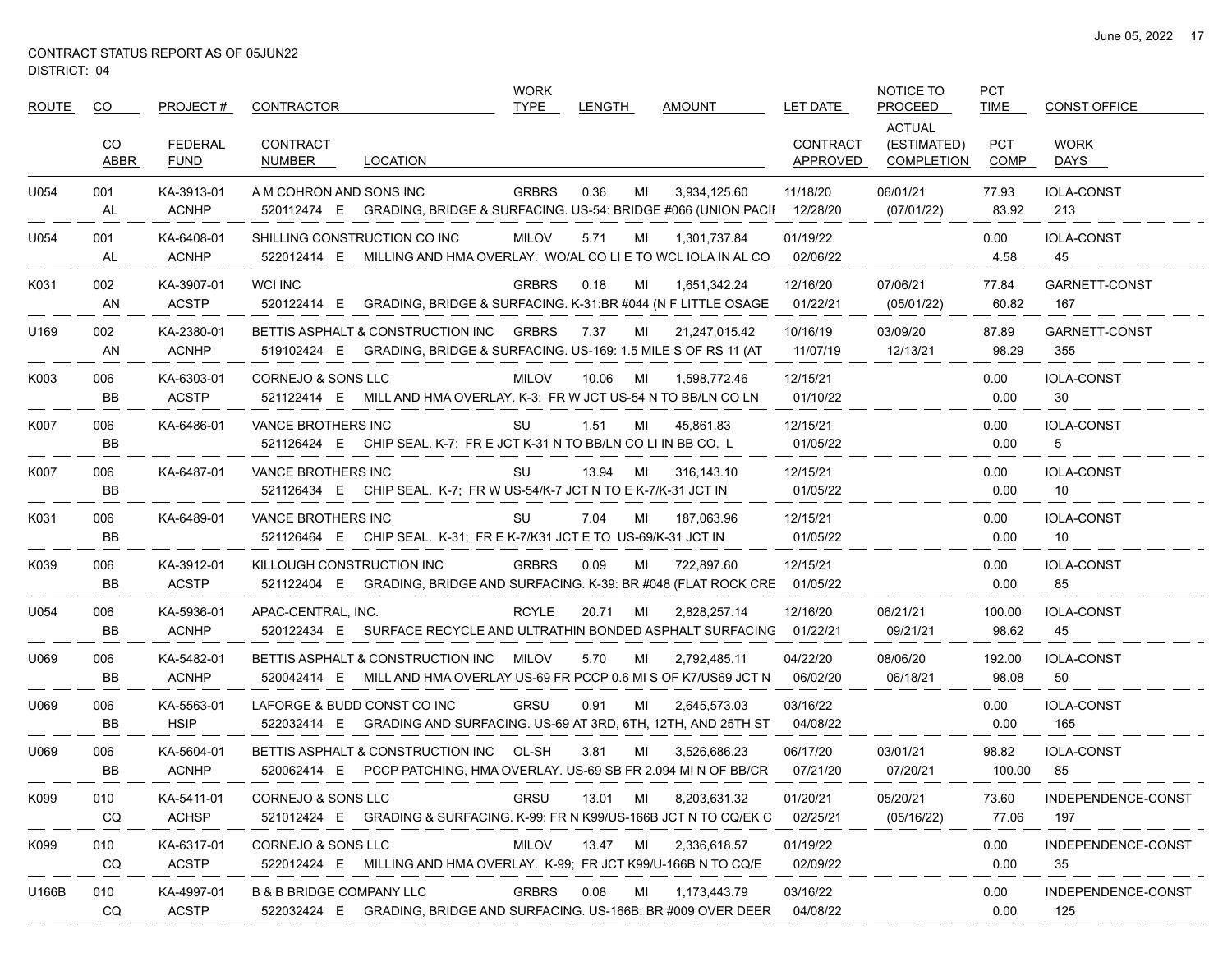$\sim$ 

| <b>ROUTE</b> | CO               | PROJECT#                      | CONTRACTOR                                                                                                             | <b>WORK</b><br><b>TYPE</b> | <b>LENGTH</b> | AMOUNT        | LET DATE                    | NOTICE TO<br><b>PROCEED</b>                       | <b>PCT</b><br><b>TIME</b> | <b>CONST OFFICE</b>         |
|--------------|------------------|-------------------------------|------------------------------------------------------------------------------------------------------------------------|----------------------------|---------------|---------------|-----------------------------|---------------------------------------------------|---------------------------|-----------------------------|
|              | CO<br>ABBR       | <b>FEDERAL</b><br><b>FUND</b> | <b>CONTRACT</b><br><b>LOCATION</b><br>NUMBER                                                                           |                            |               |               | <b>CONTRACT</b><br>APPROVED | <b>ACTUAL</b><br>(ESTIMATED)<br><b>COMPLETION</b> | <b>PCT</b><br><b>COMP</b> | <b>WORK</b><br>DAYS         |
|              | 010<br>CQ        | C-4952-01<br><b>ACSTP</b>     | <b>B &amp; B BRIDGE COMPANY LLC</b><br>521114464 E GRADING, BRIDGE AND SURFACING. 2.5 MI N & 2.5 MI E OF SEDAN         | <b>GRBRS</b>               | 0.13<br>MI    | 785.206.97    | 11/17/21<br>12/27/21        |                                                   | 0.00<br>0.00              | INDEPENDENCE-CONST<br>75    |
|              | 010<br>CQ        | C-4976-01<br><b>HSIP</b>      | CC & I ENGINEERING INC / COMPASS CC SG<br>521062454 E SIGNING. MAJOR COLLECTORS W OF K-99, IN CQ CO. LGTH IS 96.4      |                            | 96.50<br>MI   | 140,947.60    | 06/16/21<br>07/30/21        | 10/06/21<br>(12/06/21)                            | 108.33<br>87.26           | INDEPENDENCE-CONST<br>60    |
|              | 011<br>СK        | KA-6371-01                    | BLEVINS ASPHALT CONSTRUCTION CON MILOV<br>522036434 E<br>MILLING AND HMA OVERLAY. KA 6371-01 HOST: KA 6409-01, US-69   |                            | 4.34<br>MI    | 1,170,571.38  | 03/16/22                    |                                                   | 0.00<br>0.00              | PITTSBURG-CONST<br>35       |
| 171          | 011<br>СK        | KA-5776-01<br><b>ACNHP</b>    | MISSION CONSTRUCTION COMPANY INC BRRPR<br>521042484 E BRIDGE REPAIR BR# (070)(KCS RAILROAD) 3.2 MI E OF JCT US-6       |                            | 0.00<br>MI    | 806,337.40    | 04/21/21<br>06/03/21        | 07/19/21<br>(07/22/22)                            | 57.22<br>48.53            | PITTSBURG-CONST<br>180      |
| U160         | 011<br>СK        | KA-3904-01<br><b>ACSTP</b>    | <b>B &amp; B BRIDGE COMPANY LLC</b><br>521012434 E GRADING, BRIDGE & SURFACING. US-160: BR. #142(NEOSHO RIVER          | <b>GRBRS</b>               | 0.07<br>MI    | 2,056,877.67  | 01/20/21<br>02/22/21        | 04/26/21<br>(12/08/21)                            | 92.55<br>93.29            | PITTSBURG-CONST<br>188      |
| U166         | 011<br>СK        | KA-1005-02<br><b>ACNHP</b>    | EMERY SAPP & SONS INC<br>521092464 E GRADING, BRIDGE AND SURFACING. US-166 FROM US-166/US-400 J(                       | <b>GRBRS</b>               | 4.24<br>MI    | 54,885,701.55 | 09/22/21<br>10/08/21        | 01/10/22<br>(12/20/24)                            | 13.58<br>4.93             | PITTSBURG-CONST<br>12/20/24 |
| U166         | 011<br>СK        | KA-3905-01<br><b>ACNHP</b>    | <b>BRIDGES INC</b><br>521012444 E<br>GRADING, BRIDGE & SURFACING. BR #135 - #140 ON US166 LOC 0.2                      | <b>GRBRS</b>               | 2.15<br>MI    | 15,447,717.56 | 01/20/21<br>02/22/21        | 03/04/21<br>(11/18/22)                            | 60.50<br>66.87            | PITTSBURG-CONST<br>03/31/23 |
|              | 011<br><b>CK</b> | C-5002-01<br><b>STP</b>       | MISSION CONSTRUCTION COMPANY INC GRBRS<br>521104474 E GRADING, BRIDGE AND SURFACING. 1.0 MI W OF FAULKNER OVER (       |                            | 0.09<br>MI    | 502,752.60    | 10/20/21<br>11/29/21        | 04/19/22<br>(09/01/22)                            | 0.00<br>1.09              | PITTSBURG-CONST<br>95       |
| 1035         | 016<br>CF        | KA-6402-01<br><b>ACNHP</b>    | BETTIS ASPHALT & CONSTRUCTION INC<br>522012434 E MILLING AND HMA OVERLAY. I-35; FR LY/CF CO LI TO 0.7 MI S             | MILOV                      | 11.53<br>MI   | 10,236,943.47 | 01/19/22<br>02/06/22        | 03/21/22<br>(05/13/22)                            | 18.46<br>52.87            | GARNETT-CONST<br>65         |
| U075         | 016<br>CF        | KA-5188-01<br><b>ACNHP</b>    | BETTIS ASPHALT & CONSTRUCTION INC<br>519032434 E MILLING AND HMA OVERLAY. US-75, FR 0.06 MI N OF N K58 JCT N           | MILOV                      | 6.41<br>MI    | 845,460.91    | 03/20/19<br>04/12/19        | 08/31/20<br>12/02/20                              | 100.00<br>100.00          | <b>IOLA-CONST</b><br>45     |
|              | 016<br><b>CF</b> | TE-0446-02<br>TA              | KILLOUGH CONSTRUCTION INC<br>521092474 E GRADING & SURFACING. DOWNTOWN STREETSCAPE IMPROVEMEN 10/27/21                 | <b>GRSU</b>                | 0.18<br>MI    | 881,581.73    | 09/22/21                    | 03/14/22<br>(10/01/22)                            | 12.90<br>18.06            | GARNETT-CONST<br>155        |
|              | 019<br><b>CR</b> | KA-5967-01                    | <b>HECKERT CONSTRUCTION CO INC</b><br>521016484 E MILLING AND HMA OVERLAY. HOST KA-5967-01. US69; KA-5968-01.          | MILOV                      | 14.35<br>MI   | 2,447,477.09  | 01/20/21<br>02/22/21        | 07/29/21<br>(06/15/22)                            | 100.00<br>95.85           | PITTSBURG-CONST<br>45       |
| K126         | 019<br>CR        | KA-3103-01<br><b>ACNHP</b>    | <b>B &amp; B BRIDGE COMPANY LLC</b><br>520012414 E GRADING, BRIDGE AND SURFACING. BRIDGE 039 ON K-126 IN CRAW 02/10/20 | <b>GRBRS</b>               | 0.33<br>MI    | 6,310,016.92  | 01/15/20                    | 04/30/20<br>(05/01/22)                            | 82.68<br>87.08            | PITTSBURG-CONST<br>254      |
| U069         | 019<br>CR        | KA-5149-01<br><b>ACNHP</b>    | <b>B &amp; B BRIDGE COMPANY LLC</b><br>521062464 E GRADING & SURFACING. US-69 AND MCKAY ST IN THE CITY OF FROI         | <b>GRSU</b>                | 0.06<br>MI    | 521,885.00    | 06/16/21<br>07/19/21        | 04/11/22<br>(07/21/22)                            | 0.00<br>0.00              | PITTSBURG-CONST<br>70       |
| <b>US-69</b> | 019<br>CR        | KA-1554-03<br><b>ACNHP</b>    | KOSS CONSTRUCTION COMPANY<br>519092424 E GRADING, BRIDGE AND SURFACING. US-69 FR .2 MI N OF US-69/K-4                  | <b>GRBRS</b>               | 5.25<br>MI    | 23,457,300.84 | 09/18/19<br>10/09/19        | 03/09/20<br>(10/01/22)                            | 89.95<br>71.23            | PITTSBURG-CONST<br>428      |
|              | 019<br>CR        | C-5003-01<br><b>STP</b>       | MISSION CONSTRUCTION COMPANY INC GRBR<br>521104484 E GRADING AND BRIDGE. 16.7 MI S & 0.2 MI E OF WALNUT OVER TRI       |                            | 0.09<br>MI    | 375,080.50    | 10/20/21<br>11/29/21        | 01/24/22<br>(05/18/22)                            | 86.00<br>70.17            | PITTSBURG-CONST<br>50       |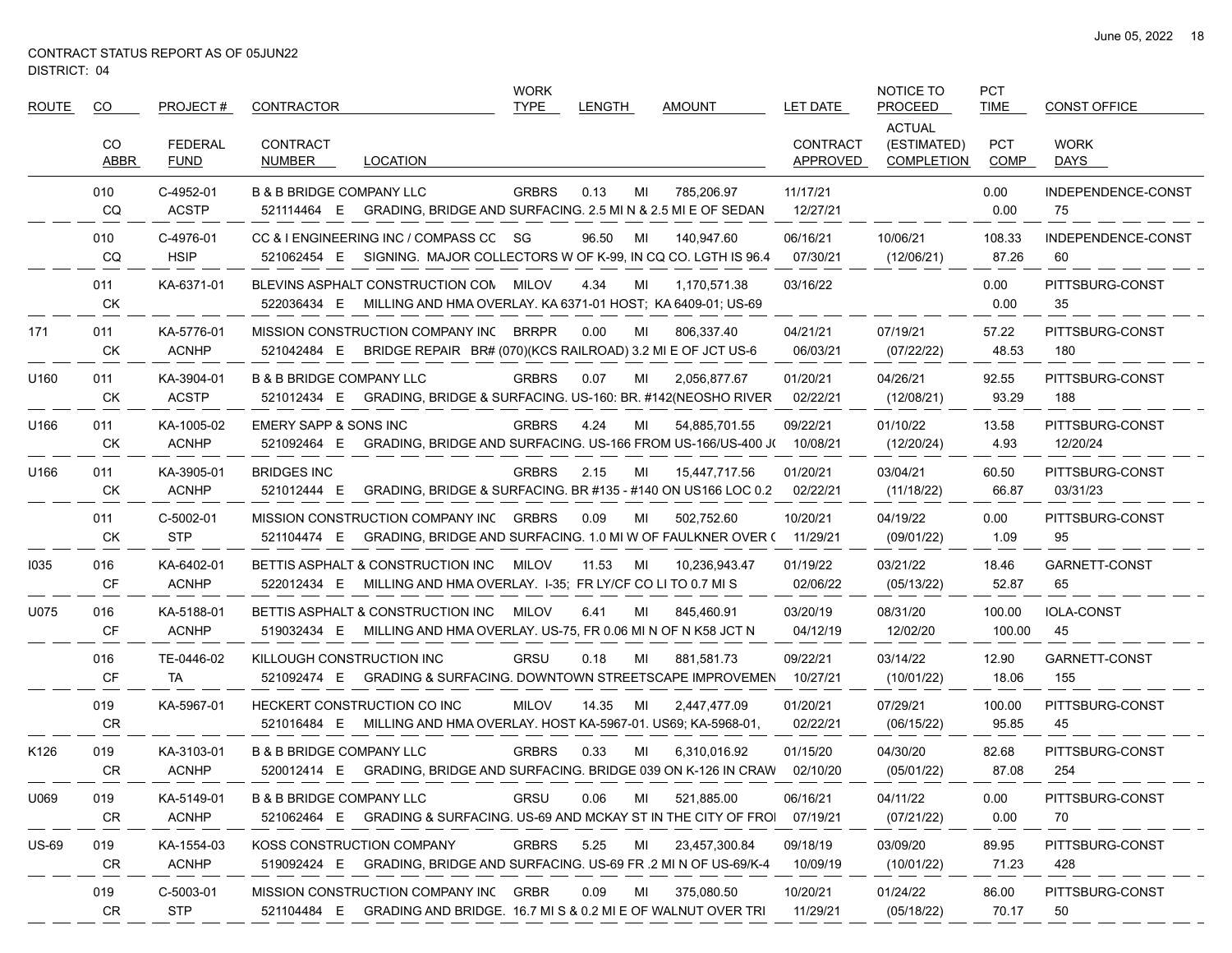$\sim$ 

| <b>ROUTE</b>     | CO.              | PROJECT#                      | CONTRACTOR                        |                                                                                                               | <b>WORK</b><br><b>TYPE</b> | <b>LENGTH</b> |    | <b>AMOUNT</b> | LET DATE                    | NOTICE TO<br><b>PROCEED</b>                       | PCT<br><b>TIME</b>        | <b>CONST OFFICE</b>      |
|------------------|------------------|-------------------------------|-----------------------------------|---------------------------------------------------------------------------------------------------------------|----------------------------|---------------|----|---------------|-----------------------------|---------------------------------------------------|---------------------------|--------------------------|
|                  | CO<br>ABBR       | <b>FEDERAL</b><br><b>FUND</b> | CONTRACT<br>NUMBER                | LOCATION                                                                                                      |                            |               |    |               | <b>CONTRACT</b><br>APPROVED | <b>ACTUAL</b><br>(ESTIMATED)<br><b>COMPLETION</b> | <b>PCT</b><br><b>COMP</b> | <b>WORK</b><br>DAYS      |
| K099             | 025<br>EK        | KA-6340-01                    | <b>CORNEJO &amp; SONS LLC</b>     | 522016414 E MILLING AND HMA OVERLAY. K-99; CQ/EK CO LN N TO W JCT 160                                         | <b>MILOV</b>               | 4.80          | MI | 821,195.09    | 01/19/22<br>02/09/22        |                                                   | 0.00<br>0.00              | INDEPENDENCE-CONST<br>35 |
|                  | 025<br>EK        | C-4995-01<br><b>HSIP</b>      | SIGN-UP LTD<br>521062474 E        | SIGNING. MINOR COLLECTORS IN EK CO. LGTH 109.472 M.                                                           | SG                         | 109.47 MI     |    | 121,582.42    | 06/16/21<br>08/02/21        | 01/10/22<br>(01/31/22)                            | 100.00<br>93.46           | INDEPENDENCE-CONST<br>55 |
| 1035             | 030<br>FR        | KA-6010-01<br><b>HSIP</b>     | COOPER CONSTRUCTION LLC           | 521052454 E LIGHTING. I-35/US-59 INTERCHANGE IN OTTAWA, IN FR CO.                                             | LT.                        | 0.00          | MI | 405.051.14    | 05/19/21<br>06/21/21        | 02/10/22<br>(06/21/22)                            | 24.00<br>66.61            | GARNETT-CONST<br>75      |
| 1035             | 030<br>FR        | KA-6076-01<br><b>ACNHP</b>    |                                   | BETTIS ASPHALT & CONSTRUCTION INC<br>521122424 E MILL AND HMA OVERLAY. I-35; FR OS/FR CO LI TO 11.05 MI N OF  | MILOV                      | 11.05         | MI | 15,567,826.76 | 12/15/21<br>01/03/22        | 02/28/22<br>(10/12/22)                            | 13.33<br>8.24             | GARNETT-CONST<br>165     |
| K033             | 030<br>FR        | KA-3951-01<br><b>ACSTP</b>    | PYRAMID CONTRACTORS INC           | 520082454 E GRADING, BRIDGE & SURFACING. BR 123 (BNSF RAILWAY) LOCATED                                        | <b>GRBRS</b>               | 0.46          | MI | 5,186,760.02  | 08/19/20<br>09/21/20        | 05/03/21<br>(10/30/22)                            | 50.00<br>34.77            | GARNETT-CONST<br>320     |
| K068             | 030<br>FR        | KA-6329-01<br><b>ACSTP</b>    |                                   | BETTIS ASPHALT & CONSTRUCTION INC<br>522032434 E MILLING AND HMA OVERLAY K-68; FR OS/FR CO LI E TO WCL OF OTT | MILOV                      | 12.62         | MI | 3,984,272.50  | 03/16/22<br>04/08/22        |                                                   | 0.00<br>0.00              | GARNETT-CONST<br>45      |
|                  | 030<br><b>FR</b> | TE-0482-01<br>TA.             | AMINO BROS CO INC<br>521082464 E  | PEDESTRIAN & BICYCLE PATHS. PEDESTRIAN FACILITIES & CONNE(                                                    | <b>PEDBI</b>               | 0.61          | MI | 365,992.70    | 08/18/21<br>09/15/21        | (05/16/22)<br>(07/27/22)                          | 0.00<br>0.00              | GARNETT-CONST<br>75      |
| K099             | 037<br>GW        | KA-3911-01<br><b>ACSTP</b>    | <b>BRIDGES INC</b><br>521012474 E | GRADING, BRIDGE & SURFACING. BR #(032) ON K-99, LOC 2.30 MI                                                   | <b>GRBRS</b>               | 0.08          | MI | 3,819,292.77  | 01/20/21<br>02/22/21        | 04/30/21<br>(04/30/22)                            | 87.66<br>83.05            | <b>IOLA-CONST</b><br>235 |
| U054             | 037<br>GW        | KA-4764-01                    |                                   | APAC KANSAS INC - SHEARS DIVISION<br>520036494 E GRADING & SURFACING. US-54 FR WCL TO ECL IN CITY OF EUREKA.  | <b>GRSU</b>                | 1.53          | MI | 2,363,219.90  | 03/25/20<br>05/14/20        | 09/14/20<br>12/03/21                              | 104.32<br>97.01           | <b>IOLA-CONST</b><br>185 |
| U059             | 050<br>LВ        | KA-3903-01<br><b>ACCMQ</b>    | A M COHRON AND SONS INC           | 521102494 E GRADING, BRIDGE AND SURFACING. US-59: BR #008 OVER LABETTE                                        | <b>GRBRS</b>               | 0.15          | MI | 3,188,246.02  | 10/20/21<br>11/10/21        | 03/23/22<br>(11/01/22)                            | 0.00<br>10.91             | PITTSBURG-CONST<br>155   |
| U059             | 050<br>LВ        | KA-6319-01<br><b>ACNHP</b>    | EMERY SAPP & SONS INC             | 522012454 E MILLING AND HMA OVERLAY. US-59; KS/OK ST LI TO NCL OSWEGO I                                       | <b>MILOV</b>               | 13.59         | MI | 2,148,386.05  | 01/19/22<br>02/09/22        |                                                   | 0.00<br>0.00              | PITTSBURG-CONST<br>40    |
| U400             | 050<br>LВ        | KA-6304-01<br><b>ACNHP</b>    | CORNEJO & SONS LLC                | 521122434 E MILLING AND HMA OVERLAY. FR MG/LB CO LI TO END PCCP W OF J.                                       | <b>MILOV</b>               | 8.83          | MI | 1,515,236.03  | 12/15/21<br>01/10/22        |                                                   | 0.00<br>0.00              | PITTSBURG-CONST<br>25    |
| K003             | 054<br>LN        | KA-6449-01                    | CORNEJO & SONS LLC                | 521126474 E MILLAND HMA OVERLAY. K-3; FR BB/LN CO LI N TO JCT K-31 IN L                                       | <b>MILOV</b>               | 3.00          | MI | 467,657.36    | 12/15/21<br>01/10/22        |                                                   | 0.00<br>0.00              | <b>IOLA-CONST</b><br>30  |
| K007             | 054<br>LN        | KA-5932-01<br><b>ACSTP</b>    |                                   | SHILLING CONSTRUCTION CO INC<br>520122474 E MILLING AND HMA OVERLAY. K-7 FR S K52 JCT N TO K152 IN LN CO      | <b>MILOV</b>               | 15.77 MI      |    | 1,817,573.40  | 12/16/20<br>01/14/21        | 07/19/21<br>(08/24/21)                            | 100.00<br>104.27          | <b>IOLA-CONST</b><br>30  |
| K007             | 054<br>LN        | KA-6488-01                    | VANCE BROTHERS INC                | 521126484 E CHIP SEAL K-7; FR BB/LN CO LI N 7.225 MI TO S JCT OF K-52                                         | SU                         | 7.24          | MI | 211,591.12    | 12/15/21<br>01/05/22        |                                                   | 0.00<br>0.00              | <b>IOLA-CONST</b><br>10  |
| K <sub>152</sub> | 054<br>LN        | KA-5147-01<br><b>ACSTP</b>    | KILLOUGH CONSTRUCTION INC         | 521062484 E GRADING & SURFACING. K-152 (E MARKET ST) AND S INDUSTRIAL B                                       | GRSU                       | 0.24          | MI | 775,762.17    | 06/16/21<br>07/19/21        | 03/28/22<br>(10/11/22)                            | 10.00<br>13.60            | GARNETT-CONST<br>100     |

 $\overline{\phantom{a}}$ 

 $-$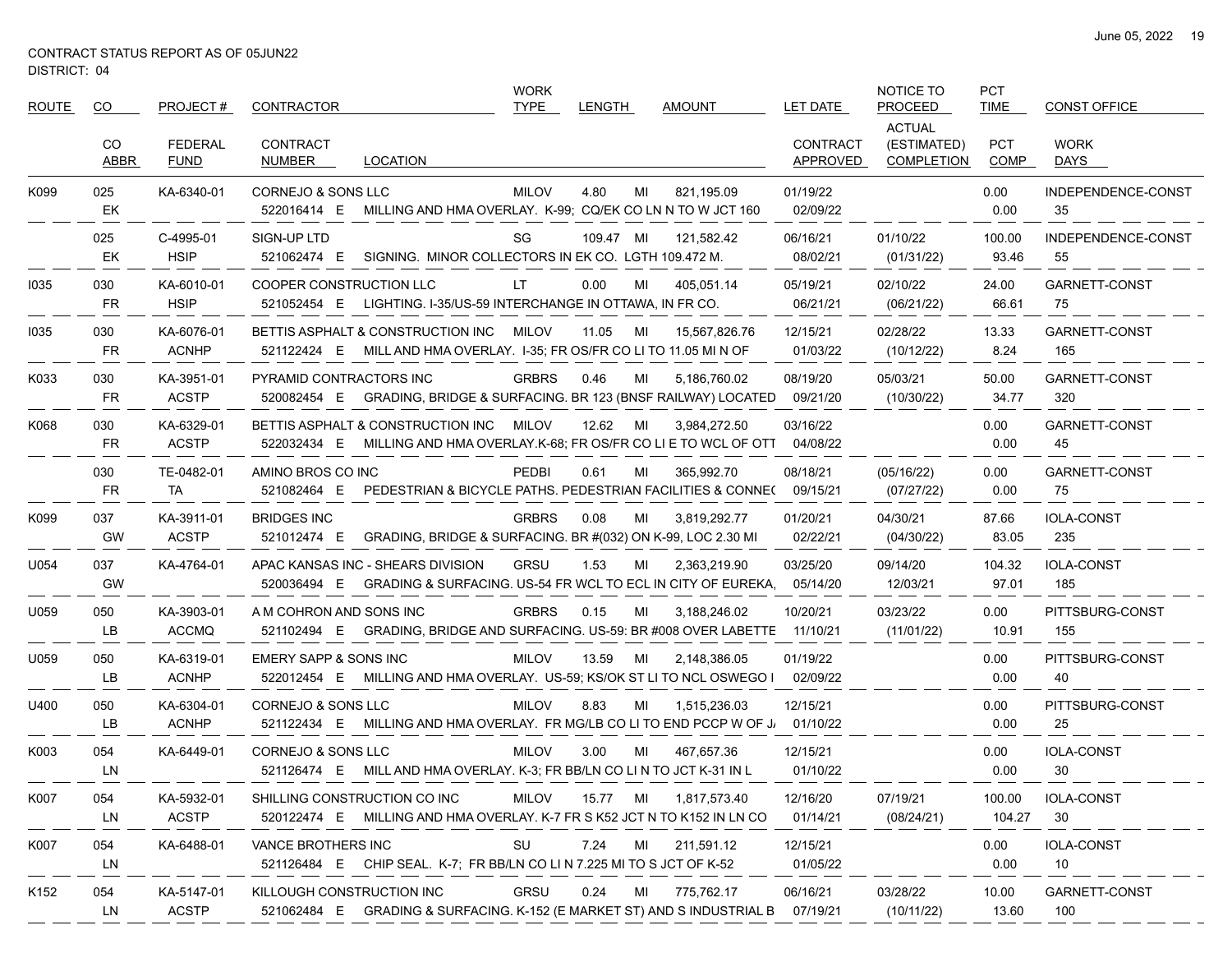$\qquad \qquad -$ 

| <b>ROUTE</b> | CO.        | PROJECT#                      | <b>CONTRACTOR</b>                                                                                                     | <b>WORK</b><br><b>TYPE</b> | LENGTH      | AMOUNT                                                                              | LET DATE                    | NOTICE TO<br><b>PROCEED</b>                       | <b>PCT</b><br><b>TIME</b> | <b>CONST OFFICE</b>       |
|--------------|------------|-------------------------------|-----------------------------------------------------------------------------------------------------------------------|----------------------------|-------------|-------------------------------------------------------------------------------------|-----------------------------|---------------------------------------------------|---------------------------|---------------------------|
|              | CO<br>ABBR | <b>FEDERAL</b><br><b>FUND</b> | <b>CONTRACT</b><br>NUMBER<br>LOCATION                                                                                 |                            |             |                                                                                     | <b>CONTRACT</b><br>APPROVED | <b>ACTUAL</b><br>(ESTIMATED)<br><b>COMPLETION</b> | <b>PCT</b><br><b>COMP</b> | <b>WORK</b><br>DAYS       |
|              | 054<br>LN  | TE-0479-01<br>TA              | RFB CONSTRUCTION CO INC<br>520092474 E PEDESTRIAN & BICYCLE PATHS. PLEASANTON, ASH ST FROM W 15                       | <b>PEDBI</b>               | 0.98<br>MI  | 297,061.32                                                                          | 09/16/20<br>10/29/20        | 01/19/21<br>08/05/21                              | 100.00<br>95.84           | GARNETT-CONST<br>47       |
| K068         | 061<br>MI  | KA-2373-02<br><b>ACSTP</b>    | MILES EXCAVATING INC<br>521122454 E GRADING AND SURFACING. K-68: FR RS-1032 (SOMERSET RD) E 0.8                       | <b>GRSU</b>                | 0.78<br>MI  | 2,101,153.04                                                                        | 12/15/21<br>01/05/22        | 02/21/22<br>(12/09/22)                            | 35.74<br>26.08            | GARNETT-CONST<br>12/09/22 |
| K068         | 061<br>MI  | KA-2373-03<br><b>ACSTP</b>    | MILES EXCAVATING INC<br>521122464 E GRADING, BRIDGE AND SURFACING. BR #044 (SOUTH WEA CREEK)                          | <b>GRBRS</b>               | 2.76<br>MI  | 16,742,116.85                                                                       | 12/15/21<br>01/05/22        | 03/02/22<br>(12/22/23)                            | 14.39<br>9.62             | GARNETT-CONST<br>12/22/23 |
| K068         | 061<br>MI  | KA-6230-01<br><b>ACSTP</b>    | BETTIS ASPHALT & CONSTRUCTION INC<br>521122484 E MILLING AND HMA OVERLAY. K-68; FR US-69/K-68 JCT E TO KS/MO          | MILOV                      | 4.52<br>MI  | 1,197,179.65                                                                        | 12/15/21<br>01/03/22        |                                                   | 0.00<br>0.00              | GARNETT-CONST<br>25       |
| U069         | 061<br>MI  | KA-6055-01<br><b>ACNHP</b>    | BETTIS ASPHALT & CONSTRUCTION INC<br>521126454 E 3.0 HMA AND 1.0 HMA-RCI OVERLAY. US-69; FR 1.3 MI S OF 359TH         | 3.0OL                      | 10.91<br>MI | 18,885,512.04                                                                       | 12/15/21<br>01/03/22        | 03/31/22<br>(10/07/22)                            | 6.43<br>32.84             | GARNETT-CONST<br>140      |
| U069         | 061<br>MI  | KA-6524-01                    | SCODELLER CONSTRUCTION INC<br>522026414 E CRACK REPAIR. US-69: FR LN/MI CO LI N 4.68 MI IN MI CO. LGT                 | <b>CRRPR</b>               | 4.68<br>MI  | 304,284.75                                                                          | 02/16/22<br>03/14/22        |                                                   | 0.00<br>0.00              | GARNETT-CONST<br>25       |
| U169         | 061<br>MI  | KA-6241-01<br><b>ACNHP</b>    | BETTIS ASPHALT & CONSTRUCTION INC<br>522012464 E OVERLAY. US-169; FR 3.9 MI S OF US-169/K-68 JCT (BAPTISTE DR         | O-LAY                      | 10.68<br>MI | 11,304,770.68                                                                       | 01/19/22<br>02/06/22        | 03/24/22<br>(06/24/22)                            | 21.67<br>42.20            | GARNETT-CONST<br>60       |
|              | 061<br>MI  | C-5047-01<br>ER               | KILLOUGH CONSTRUCTION INC<br>521094474 E GRADING AND SURFACING. HEDGE LN 0.8 MI N OF 383RD ST OVER I                  | <b>GRSU</b>                | 0.16<br>MI  | 353.599.05                                                                          | 09/22/21<br>10/27/21        | 11/01/21<br>(01/18/22)                            | 84.44<br>72.57            | GARNETT-CONST<br>45       |
|              | 061<br>MI  | N-0709-01<br><b>STP</b>       | MILES EXCAVATING INC<br>522034464 E                                                                                   | <b>GRSU</b>                | 0.92<br>МI  | 4,229,588.10<br>GRADING AND SURFACING. METCALF RD FR W 287TH ST TO S 2ND : 04/14/22 | 03/16/22                    |                                                   | 0.00<br>0.00              | GARNETT-CONST<br>185      |
|              | 063<br>MG  | KA-5950-01                    | EMERY SAPP & SONS INC<br>520126424 E PAVEMENT PATCHING (PCCP). HOST KA-5950-01. KA-5949-01, U75 F                     | <b>PATCH</b>               | 2.95<br>MI  | 1,116,006.89                                                                        | 12/16/20<br>01/14/21        | 04/19/21<br>08/24/21                              | 93.75<br>100.00           | INDEPENDENCE-CONST<br>80  |
| U160         | 063<br>МG  | KA-5424-01<br><b>HIF</b>      | BRYANT & BRYANT CONSTRUCTION INC<br>521072494 E GRADING AND SURFACING. US-160 (W MAIN ST) FR E OF 10TH ST (U 08/26/21 | GRSU                       | 0.15<br>MI  | 1,237,552.00                                                                        | 07/21/21                    | 02/28/22<br>(08/04/22)                            | 30.12<br>37.92            | INDEPENDENCE-CONST<br>83  |
| U160         | 063<br>МG  | KA-6389-01                    | <b>CORNEJO &amp; SONS LLC</b><br>521126494 E                                                                          | <b>MILOV</b>               | 5.52<br>MI  | 907,756.12<br>MILLING AND HMA OVERLAY. US-160; FR ECL OF INDEPENDENCE E             | 12/15/21<br>01/10/22        |                                                   | 0.00<br>0.00              | INDEPENDENCE-CONST<br>15  |
| U166         | 063<br>МG  | KA-6411-01                    | BETTIS ASPHALT & CONSTRUCTION INC<br>522016424 E                                                                      | <b>MILOV</b>               | 0.50<br>MI  | 358,865.30<br>MILLING AND HMA OVERLAY. ECL COFFEYVILLE E TO E JCT US-166/           | 01/19/22<br>02/06/22        |                                                   | 0.00<br>0.00              | INDEPENDENCE-CONST<br>30  |
| U169         | 063<br>МG  | KA-6412-01<br><b>ACNHP</b>    | BETTIS ASPHALT & CONSTRUCTION INC MILOV<br>522012484 E MILLING AND HMA OVERLAY. US-169; E JCT US-166/169 N TO POT     |                            | 4.80<br>MI  | 2,611,292.63                                                                        | 01/19/22<br>02/06/22        |                                                   | 0.00<br>0.00              | INDEPENDENCE-CONST<br>30  |
|              | 063<br>MG  | C-4975-01<br><b>HSIP</b>      | MISSION CONSTRUCTION COMPANY INC GRSU<br>520104474 E GRADING & SURFACING. CR 3900 FROM 1.7 M S TO SCL OF INDEPEN      |                            | 1.64<br>MI  | 617,809.05                                                                          | 10/21/20<br>12/10/20        | 08/04/21<br>(11/01/21)                            | 100.00<br>91.16           | INDEPENDENCE-CONST<br>61  |
|              | 063<br>MG  | C-5048-01<br><b>ACSTP</b>     | <b>HECK &amp; WICKER INC</b><br>521104494 E GRADING AND SURFACING. RS-818 AT VERDIGRIS RIVER NEAR 3800 11/10/21       | <b>GRSU</b>                | 0.61<br>MI  | 1,693,581.53                                                                        | 10/20/21                    | 03/28/22<br>(07/29/22)                            | 27.78<br>27.55            | INDEPENDENCE-CONST<br>90  |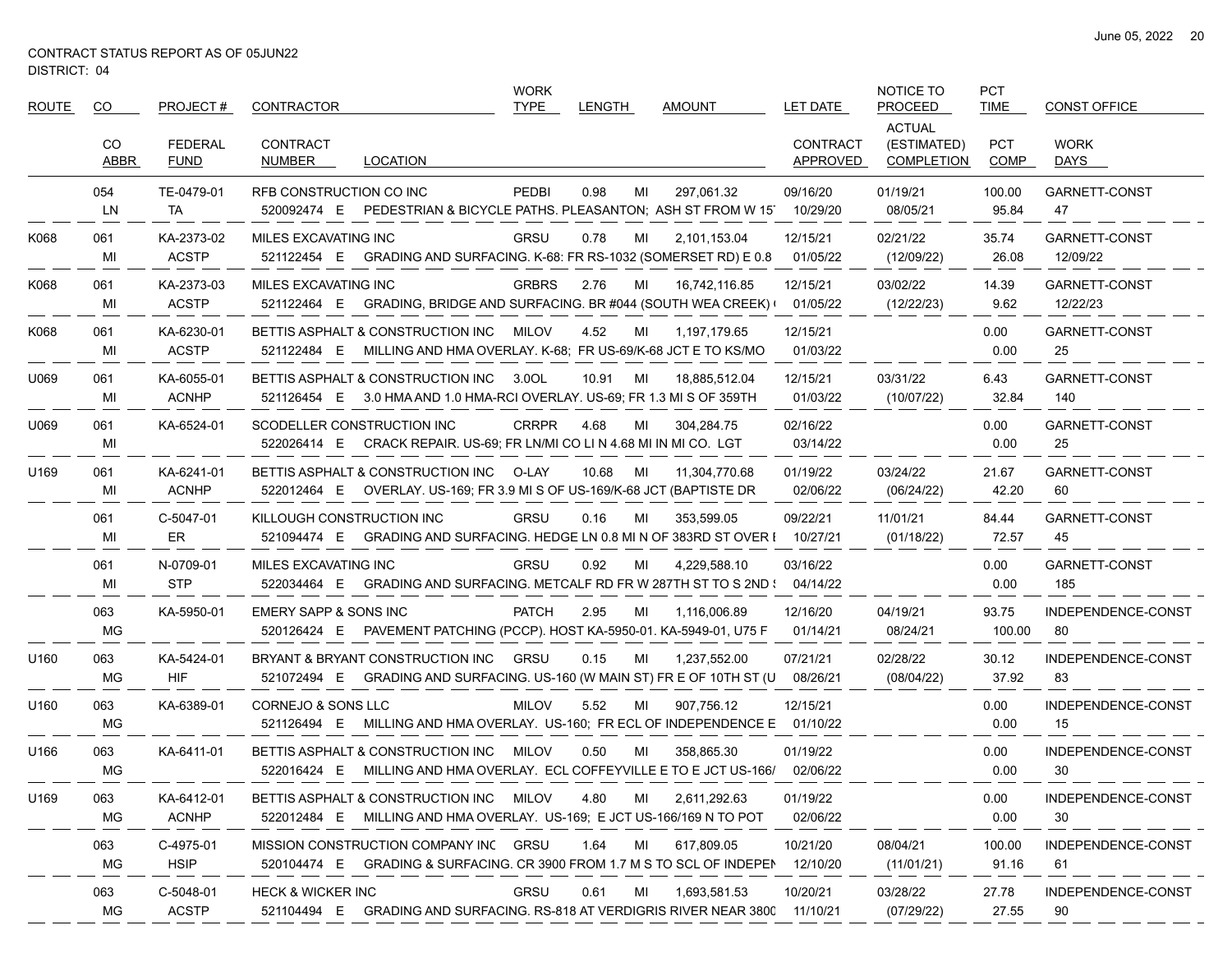| ROUTE            | CO.              | PROJECT#                      | CONTRACTOR                                                                                                         | <b>WORK</b><br><b>TYPE</b> | <b>LENGTH</b> | <b>AMOUNT</b> | LET DATE                    | NOTICE TO<br><b>PROCEED</b>                       | <b>PCT</b><br><b>TIME</b> | <b>CONST OFFICE</b>       |
|------------------|------------------|-------------------------------|--------------------------------------------------------------------------------------------------------------------|----------------------------|---------------|---------------|-----------------------------|---------------------------------------------------|---------------------------|---------------------------|
|                  | CO<br>ABBR       | <b>FEDERAL</b><br><b>FUND</b> | <b>CONTRACT</b><br>NUMBER<br>LOCATION                                                                              |                            |               |               | <b>CONTRACT</b><br>APPROVED | <b>ACTUAL</b><br>(ESTIMATED)<br><b>COMPLETION</b> | <b>PCT</b><br>COMP        | <b>WORK</b><br>DAYS       |
| K039             | 067<br><b>NO</b> | KA-5459-01<br><b>ACSTP</b>    | BETTIS ASPHALT & CONSTRUCTION INC<br>ULTRATHIN BONDED ASPHALT SURFACING. K39, FR WL/NO CO LI TO<br>520032454 E     | <b>UBAS</b>                | 2.91<br>MI    | 269.405.53    | 03/25/20<br>05/02/20        | 09/21/20<br>05/13/21                              | 100.00<br>100.00          | <b>IOLA-CONST</b><br>31   |
| K146             | 067<br><b>NO</b> | KA-5966-01<br><b>ACSTP</b>    | HECKERT CONSTRUCTION CO INC<br>MILLING AND HMA OVERLAY. K146 FR US59 TO CR CO LI IN NO CO.<br>521012494 E          | <b>MILOV</b>               | 9.01<br>MI    | 1,002,581.24  | 01/20/21<br>02/22/21        | 09/20/21<br>(05/01/22)                            | 85.00<br>0.00             | PITTSBURG-CONST<br>20     |
| K146             | 067<br><b>NO</b> | KA-6134-01<br><b>ACSTP</b>    | MISSION CONSTRUCTION COMPANY INC BRRPR<br>BRIDGE REPAIR. K-146; BR NO 146-67.622 (054) IN NO CO. LG<br>522022424 E |                            | 0.00<br>MI    | 287,182.86    | 02/16/22<br>03/16/22        |                                                   | 0.00<br>0.00              | PITTSBURG-CONST<br>85     |
| 1035             | 070<br><b>OS</b> | KA-6075-01<br><b>ACNHP</b>    | BETTIS ASPHALT & CONSTRUCTION INC<br>521122494 E MILL AND HMA OVERLAY 1-35; FR 4.8 MI S OF OS/FR CO LI (ROC        | <b>MILOV</b>               | 4.83<br>MI    | 6,032,502.06  | 12/15/21<br>01/03/22        | 02/28/22<br>(10/12/22)                            | 13.94<br>8.37             | GARNETT-CONST<br>165      |
| 1035             | 070<br><b>OS</b> | KA-6126-01<br><b>ACNHP</b>    | BETTIS ASPHALT & CONSTRUCTION INC<br>BRIDGE REPAIR. BRG #35-70-6.68 (010); I-35 NB OV ROCK CREE<br>521122504 E     | <b>BRRPR</b>               | 0.00<br>МI    | 86,228.06     | 12/15/21<br>01/03/22        | 02/28/22<br>(10/12/22)                            | 13.33<br>0.00             | GARNETT-CONST<br>165      |
| K068             | 070<br><b>OS</b> | KA-6328-01                    | BETTIS ASPHALT & CONSTRUCTION INC<br>MILLING AND HMA OVERLAY. K-68; FR K-268/K-68 JCT E TO OS/FR<br>522036454 E    | <b>MILOV</b>               | 1.01<br>MI    | 380,333.91    | 03/16/22<br>04/08/22        |                                                   | 0.00<br>0.00              | GARNETT-CONST<br>45       |
| K039             | 103<br>WL        | KA-5460-01<br><b>ACSTP</b>    | BETTIS ASPHALT & CONSTRUCTION INC<br>ULTRATHIN BONDED ASPHALT SURFACING. K39, FR JCT U400 TO W.<br>520032464 E     | <b>UBAS</b>                | 22.83<br>MI   | 2,102,348.73  | 03/25/20<br>05/02/20        | 09/21/20<br>05/13/21                              | 100.00<br>100.00          | <b>IOLA-CONST</b><br>31   |
| K <sub>105</sub> | 104<br><b>WO</b> | KA-6373-01                    | VANCE BROTHERS INC<br>522026434 E CHIP SEAL. K-105; TORONTO STATE PARK TO JCT US-54/K-105 (EX                      | SU                         | 9.83<br>MI    | 288,285.50    | 02/16/22<br>03/08/22        |                                                   | 0.00<br>0.00              | <b>IOLA-CONST</b><br>10   |
| U054             | 104<br><b>WO</b> | KA-6407-01<br><b>ACNHP</b>    | SHILLING CONSTRUCTION CO INC<br>522012474 E MILLING AND HMA OVERLAY. US-54; ECL YATES CENTER E TO WO/A             | <b>MILOV</b>               | 11.88<br>MI   | 2,011,839.88  | 01/19/22<br>02/06/22        |                                                   | 0.00<br>4.49              | <b>IOLA-CONST</b><br>45   |
| U075             | 104<br><b>WO</b> | KA-5187-01<br><b>ACNHP</b>    | BETTIS ASPHALT & CONSTRUCTION INC<br>519032474 E MILLING AND HMA OVERLAY. US-75, FR WL/WO CO LIN TO SCL YATE       | MILOV                      | 10.72<br>MI   | 1,293,745.84  | 03/20/19<br>04/12/19        | 08/31/20<br>12/02/20                              | 100.00<br>100.00          | <b>IOLA-CONST</b><br>45   |
|                  | 106<br>SE        | KA-4747-01<br><b>HSIP</b>     | CC & I ENGINEERING INC / COMPASS CC SG<br>521022464 E SIGNING. US-166 IN LB CO; K-101 IN LB CO; US-160 IN LB CO; U |                            | 85.56<br>MI   | 279,461.67    | 02/19/21<br>03/18/21        | 06/14/21<br>(02/28/22)                            | 100.00<br>50.93           | PITTSBURG-CONST<br>115    |
|                  | 106<br><b>SE</b> | KA-5924-01                    | SHILLING CONSTRUCTION CO INC<br>520126434 E MILL AND HMA OVERLAY. KA5924-01 HOST: K3, KA5925-01, FR K65            | <b>MILOV</b>               | 21.51<br>MI   | 1,464,617.60  | 12/16/20<br>01/14/21        | 08/10/21<br>(11/01/21)                            | 100.00<br>75.69           | <b>IOLA-CONST</b><br>20   |
|                  | 106<br><b>SE</b> | KA-6095-01<br><b>HSIP</b>     | COOPER CONSTRUCTION LLC<br>521082474 E SIGNING. US-69, US-169, K-279, K-7 AND K-68 IN MI, FR, LN &                 | SG                         | 86.36<br>MI   | 1,886,482.66  | 08/18/21<br>09/24/21        | 04/11/22<br>(10/31/22)                            | 0.00<br>5.60              | GARNETT-CONST<br>150      |
|                  | 106<br><b>SE</b> | KA-6210-01                    | BRYANT & BRYANT CONSTRUCTION INC PEDBI<br>521076454 E SIDEWALK IMPROVEMENTS. VAR LOC IN LV, OS, JA, MS, PT, WS, LC |                            | 0.00<br>MI    | 603,726.00    | 07/21/21<br>08/16/21        | 02/08/22<br>(07/26/22)                            | 38.33<br>83.33            | INDEPENDENCE-CONST<br>120 |
|                  | 106<br><b>SE</b> | KA-6358-01                    | DUSTROL INC<br>522016464 E SURFACE RECYCLE. HOST KA 6358-01 KA 6359-01. K58 JCT K99 E T                            | <b>RCYLE</b>               | 31.90 MI      | 3,004,770.93  | 01/19/22<br>02/06/22        |                                                   | 0.00<br>0.00              | <b>IOLA-CONST</b><br>25   |
| K068             | 106<br><b>SE</b> | KA-6372-01                    | VANCE BROTHERS INC<br>521116494 E CHIP SEAL. K-68; KA 6374-01; FR K-33/K-68 JCT E 1.027 MI TO                      | SU                         | 13.41 MI      | 459,863.65    | 11/17/21<br>12/27/21        |                                                   | 0.00<br>0.00              | GARNETT-CONST<br>15       |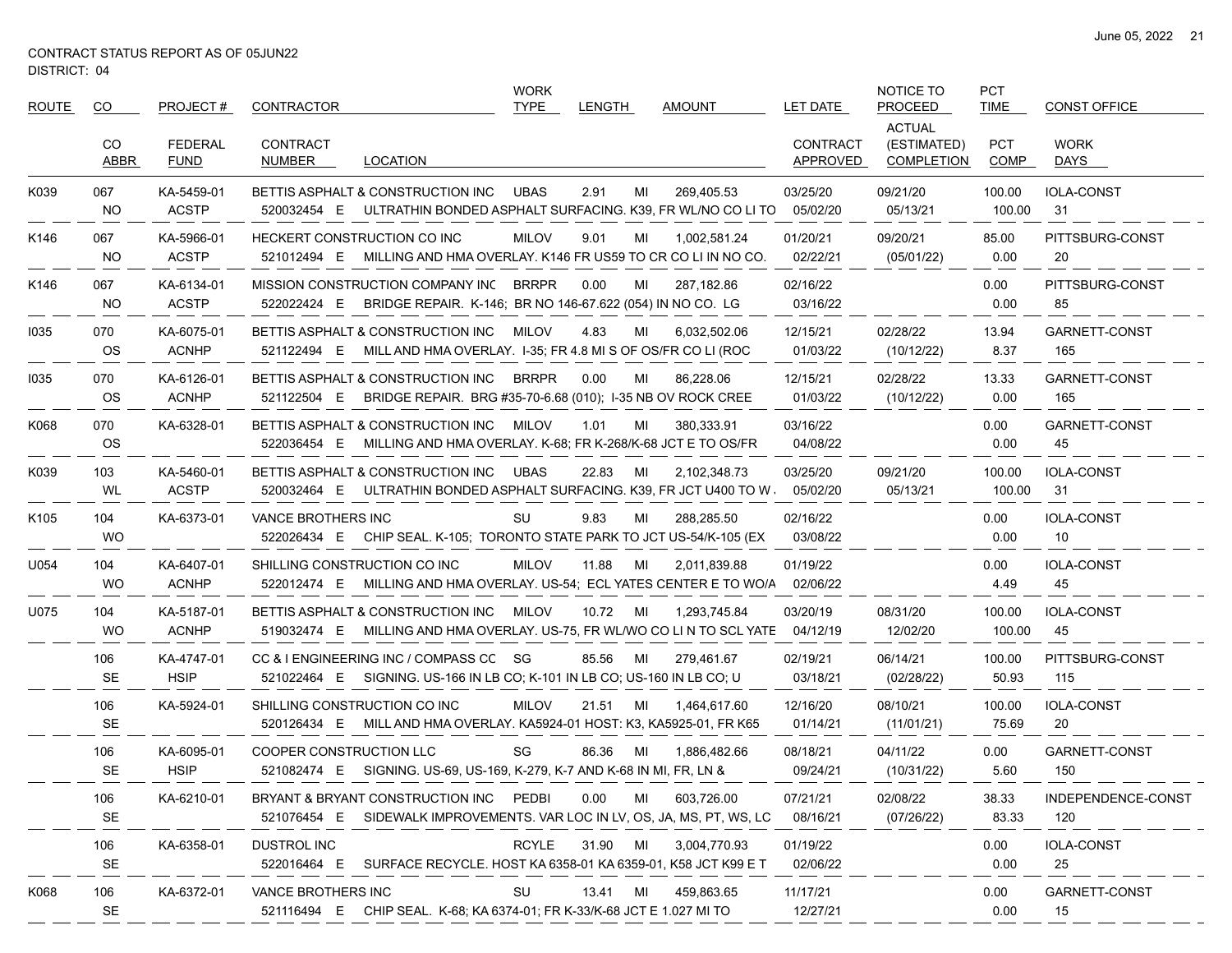June 05, 2022 22

DISTRICT: 04 CONTRACT STATUS REPORT AS OF 05JUN22

| ROUTE            | CO               | PROJECT#                   | <b>CONTRACTOR</b>                                                                                           | <b>WORK</b><br>TYPE | <b>LENGTH</b> | AMOUNT                                                                        | LET DATE                    | NOTICE TO<br><b>PROCEED</b>                       | <b>PCT</b><br>TIME | <b>CONST OFFICE</b>           |
|------------------|------------------|----------------------------|-------------------------------------------------------------------------------------------------------------|---------------------|---------------|-------------------------------------------------------------------------------|-----------------------------|---------------------------------------------------|--------------------|-------------------------------|
|                  | CO<br>ABBR       | FEDERAL<br><b>FUND</b>     | CONTRACT<br>NUMBER<br>LOCATION                                                                              |                     |               |                                                                               | CONTRACT<br><b>APPROVED</b> | <b>ACTUAL</b><br>(ESTIMATED)<br><b>COMPLETION</b> | <b>PCT</b><br>COMP | <b>WORK</b><br><b>DAYS</b>    |
| U054             | 106<br><b>SE</b> | KA-5944-01                 | SHILLING CONSTRUCTION CO INC<br>MILLING AND HMA OVERLAY, HOST KA-5944-01, KA-5945-01, U54 FR<br>520126464 E | MILOV               | 28.38<br>MI   | 5.079.581.97                                                                  | 12/16/20<br>01/14/21        | 08/19/21<br>12/17/21                              | 100.00<br>105.94   | <b>IOLA-CONST</b><br>75       |
| U069             | 106<br><b>SE</b> | KA-1554-02<br><b>ACNHP</b> | BOB BERGKAMP CONSTRUCTION COMP<br>520092484 E                                                               | <b>GRBRS</b>        | 5.76<br>MI    | 21.930.684.01<br>GRADING. BRIDGE AND SURFACING. US-69: 3 MI N OF ARMA N CITY  | 09/16/20<br>10/12/20        | 11/04/20<br>(07/01/22)                            | 68.61<br>80.82     | <b>IOLA-CONST</b><br>395      |
| U <sub>169</sub> | 106<br><b>SE</b> | KA-3255-01<br><b>ACNHP</b> | EMERY SAPP & SONS INC<br>521012504 E                                                                        | <b>GRBRS</b>        | 13.01<br>MI   | 32.721.200.46<br>GRADING, BRIDGE & SURFACING, US-169; FR 2.953 MI N OF THE US | 01/20/21<br>02/24/21        | 03/09/21<br>(12/21/22)                            | 69.48<br>58.80     | <b>IOLA-CONST</b><br>12/21/22 |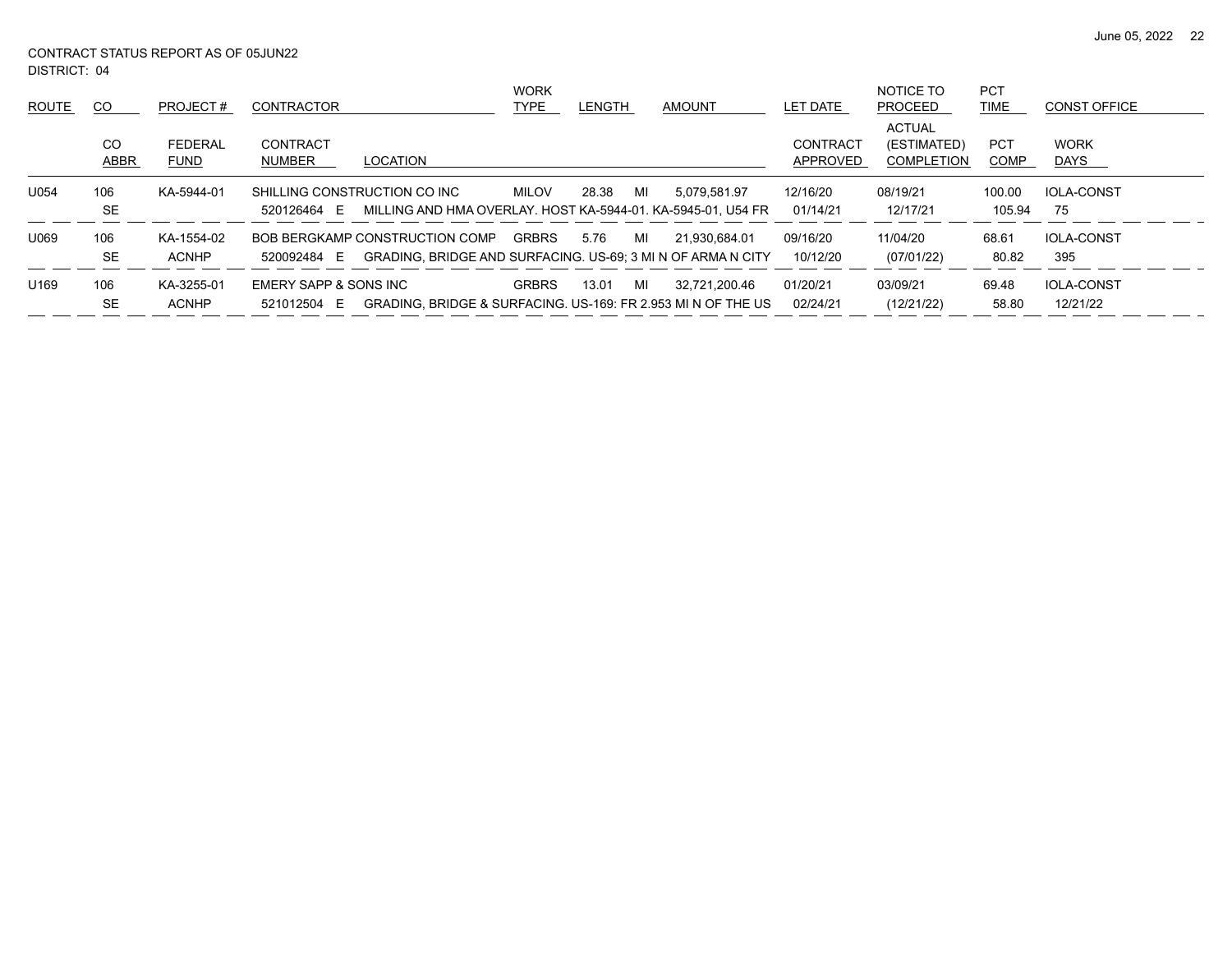| <b>ROUTE</b>     | CO               | PROJECT#                      | <b>CONTRACTOR</b>                                                                                               | <b>WORK</b><br><b>TYPE</b> | LENGTH      | <b>AMOUNT</b>                                                               | <b>LET DATE</b>             | NOTICE TO<br><b>PROCEED</b>                       | <b>PCT</b><br><b>TIME</b> | <b>CONST OFFICE</b>              |
|------------------|------------------|-------------------------------|-----------------------------------------------------------------------------------------------------------------|----------------------------|-------------|-----------------------------------------------------------------------------|-----------------------------|---------------------------------------------------|---------------------------|----------------------------------|
|                  | CO<br>ABBR       | <b>FEDERAL</b><br><b>FUND</b> | <b>CONTRACT</b><br><b>LOCATION</b><br>NUMBER                                                                    |                            |             |                                                                             | <b>CONTRACT</b><br>APPROVED | <b>ACTUAL</b><br>(ESTIMATED)<br><b>COMPLETION</b> | <b>PCT</b><br><b>COMP</b> | <b>WORK</b><br>DAYS              |
|                  | 004<br>BA        | KA-6289-01                    | CORNEJO & SONS LLC<br>MILL AND HMA OVERLAY. US 281 JCT TO BA/HP CL ON K-2 AND OKL<br>521126525 E                | <b>MILOV</b>               | 17.53<br>MI | 3,390,839.04                                                                | 12/15/21<br>01/10/22        | (08/29/22)<br>(10/01/22)                          | 0.00<br>0.00              | PRATT-CONST<br>35                |
| K042             | 004<br>BA        | KA-6331-01                    | APAC KANSAS INC - SHEARS DIVISION<br>RECYCLE AND HMA OVERLAY. PR/BA CO LN TO BA/KM CO LN ON K-<br>522016515 E   | <b>RCYLE</b>               | 4.89<br>ML  | 1,134,030.35                                                                | 01/19/22<br>02/09/22        |                                                   | 0.00<br>0.00              | PRATT-CONST<br>65                |
|                  | 005<br>BT        | KA-6290-01<br><b>ACSTP</b>    | <b>VENTURE CORPORATION</b><br>521102515 E<br>MILL AND HMA OVERLAY. RH/BT CL TO U281/K4 JCT; E K4 JCT TO         | <b>MILOV</b>               | 30.72<br>MI | 6,430,184.00                                                                | 10/20/21<br>11/09/21        | (06/20/22)<br>(08/19/22)                          | 0.00<br>0.00              | <b>GREAT BEND-CONST</b><br>45    |
| K156             | 005<br>BT        | KA-5811-01<br><b>ACNHP</b>    | <b>VENTURE CORPORATION</b><br>520092515 E                                                                       | <b>RCYLE</b>               | 17.24<br>MI | 4,444,200.01<br>SURFACE RECYCLE AND HMA OVERLAY. K156 FR E JCT K156/US56 N  | 09/16/20<br>10/09/20        | 08/02/21<br>(10/01/21)                            | 100.00<br>99.25           | <b>GREAT BEND-CONST</b><br>55    |
| U056             | 005<br>BT        | KA-6292-01<br><b>ACNHP</b>    | <b>VENTURE CORPORATION</b><br>521102575 E<br>MILL AND HMA OVERLAY. U-56. ECL GREAT BEND TO WCL ELLINWC          | <b>MILOV</b>               | 8.09<br>MI  | 1,997,703.48                                                                | 10/20/21<br>11/09/21        | 04/26/22<br>(05/31/22)                            | 0.00<br>21.45             | PRATT-CONST<br>20                |
| U281             | 005<br>BT        | KA-3891-01<br><b>ACSTP</b>    | <b>VENTURE CORPORATION</b><br>GRADING, BRIDGE & SURFACING. BRIDGE #025 (BLOOD CREEK DRA<br>521072515 E          | <b>GRBRS</b>               | 0.01<br>MI  | 1,021,471.50                                                                | 07/21/21<br>08/16/21        | 09/27/21<br>(03/04/22)                            | 100.00<br>95.91           | <b>GREAT BEND-CONST</b><br>100   |
|                  | 005<br>BT        | C-4965-01<br><b>HSIP</b>      | L & M CONTRACTORS INC<br>521074565 E<br>GRADING AND CULVERT. N WASHINGTON AVE AND N 30 RD, NW 50                | <b>GRBRS</b>               | 0.07<br>MI  | 606,942.75                                                                  | 07/21/21<br>08/23/21        | 01/27/22<br>(04/15/22)                            | 62.35<br>85.24            | <b>GREAT BEND-CONST</b><br>85    |
|                  | 008<br>BU        | KA-6229-01<br><b>ACNHP</b>    | SHILLING CONSTRUCTION CO INC<br>521112515 E                                                                     | <b>MILOV</b>               | 19.15<br>MI | 3,278,995.75<br>MILLIING AND HMA OVERLAY. US-54: E CL OF EL DORADO TO GW CO | 11/17/21<br>12/28/21        | (06/06/22)<br>(08/12/22)                          | 0.00<br>1.45              | EL DORADO-CONST<br>50            |
| K <sub>254</sub> | 008<br>BU        | KA-5556-01                    | PEARSON CONSTRUCTION LLC<br>522016525 E<br>GRADING AND SURFACING. K-254: 6.25 MI E OF SG/BU CO LN AT JC         | <b>GRSU</b>                | 0.20<br>MI  | 301,007.50                                                                  | 01/19/22<br>02/06/22        | (05/16/22)<br>(07/22/22)                          | 0.00<br>2.53              | EL DORADO-CONST<br>45            |
| O054             | 008<br>BU        | KA-5605-01<br><b>ACNHP</b>    | APAC KANSAS INC - SHEARS DIVISION<br>3.0 HMA AND 1.0 HMA-RCI OVERLAY. US-54, FR ECL AUGUSTA TO E<br>520082575 E | 4.0OL                      | 8.15<br>MI  | 11,079,542.43                                                               | 08/19/20<br>09/21/20        | 10/28/20<br>12/07/21                              | 100.00<br>99.91           | EL DORADO-CONST<br>161           |
| U054             | 008<br>BU        | KA-5605-02<br><b>ACHSP</b>    | BETTIS ASPHALT & CONSTRUCTION INC<br>GUARDRAIL. VARIOUS LOCATIONS ON US-54: FR ECL OF AUGUSTA E<br>521072525 E  | <b>GDFC</b>                | 6.95<br>MI  | 897,934.25                                                                  | 07/21/21<br>08/16/21        | 11/01/21<br>(03/11/22)                            | 100.00<br>79.85           | EL DORADO-CONST<br>85            |
| U054             | 008<br>BU        | KA-6348-01<br><b>HSIP</b>     | ROADSAFE TRAFFIC SYSTEMS INC<br>521092505 E                                                                     | <b>PAVMK</b>               | 0.30<br>MI  | 60,767.31<br>PAVEMENT MARKING. EB/WB US 54 FR HMA/CONCRETE TRANSITIO        | 09/22/21<br>10/08/21        | 03/27/22<br>04/12/22                              | 53.33<br>95.18            | <b>WICHITA NORTH-CONST</b><br>15 |
| U077             | 008<br>BU        | KA-6132-01<br><b>ACNHP</b>    | PBX CORPORATION & SUBSIDIARIES<br>521122515 E BRIDGE REPAIR. US-77; BR. NO. (032); US-77 OV W BRANCH WALN       | <b>BRRPR</b>               | 0.00<br>MI  | 260.766.78                                                                  | 12/15/21<br>01/13/22        | 04/04/22<br>(06/03/22)                            | 25.00<br>9.90             | EL DORADO-CONST<br>40            |
|                  | 008<br><b>BU</b> | C-4998-01<br><b>STP</b>       | A M COHRON AND SONS INC<br>521104515 E GRADING, BRIDGE AND SURFACING. 3.8 MI E AND 0.5 MI N OF GORD             | <b>GRBRS</b>               | 0.24<br>MI  | 1,697,581.33                                                                | 10/20/21<br>11/10/21        | 02/28/22<br>(10/24/22)                            | 15.20<br>40.37            | EL DORADO-CONST<br>125           |
| K177             | 009<br>CS        | KA-5439-01<br><b>ACSTP</b>    | KINGS CONSTRUCTION CO INC<br>521052252 E GRADING, BRIDGE AND SURFACING. BR #032 OVER BNSF RR ON K-1             | <b>GRBRS</b>               | 0.79<br>MI  | 8,249,140.67                                                                | 05/19/21<br>06/23/21        | 10/04/21<br>(11/04/22)                            | 38.91<br>41.60            | EL DORADO-CONST<br>275           |
|                  | 018<br>CL        | KA-6305-01<br><b>ACNHP</b>    | CORNEJO & SONS LLC<br>521122525 E MILLING AND HMA OVERLAY. K-15; FR OK/KS ST LN TO JCT OF US-                   | MILOV                      | 37.21 MI    | 6,934,798.89                                                                | 12/15/21<br>01/10/22        | (06/14/22)<br>(09/23/22)                          | 0.00<br>0.00              | WINFIELD-CONST<br>95             |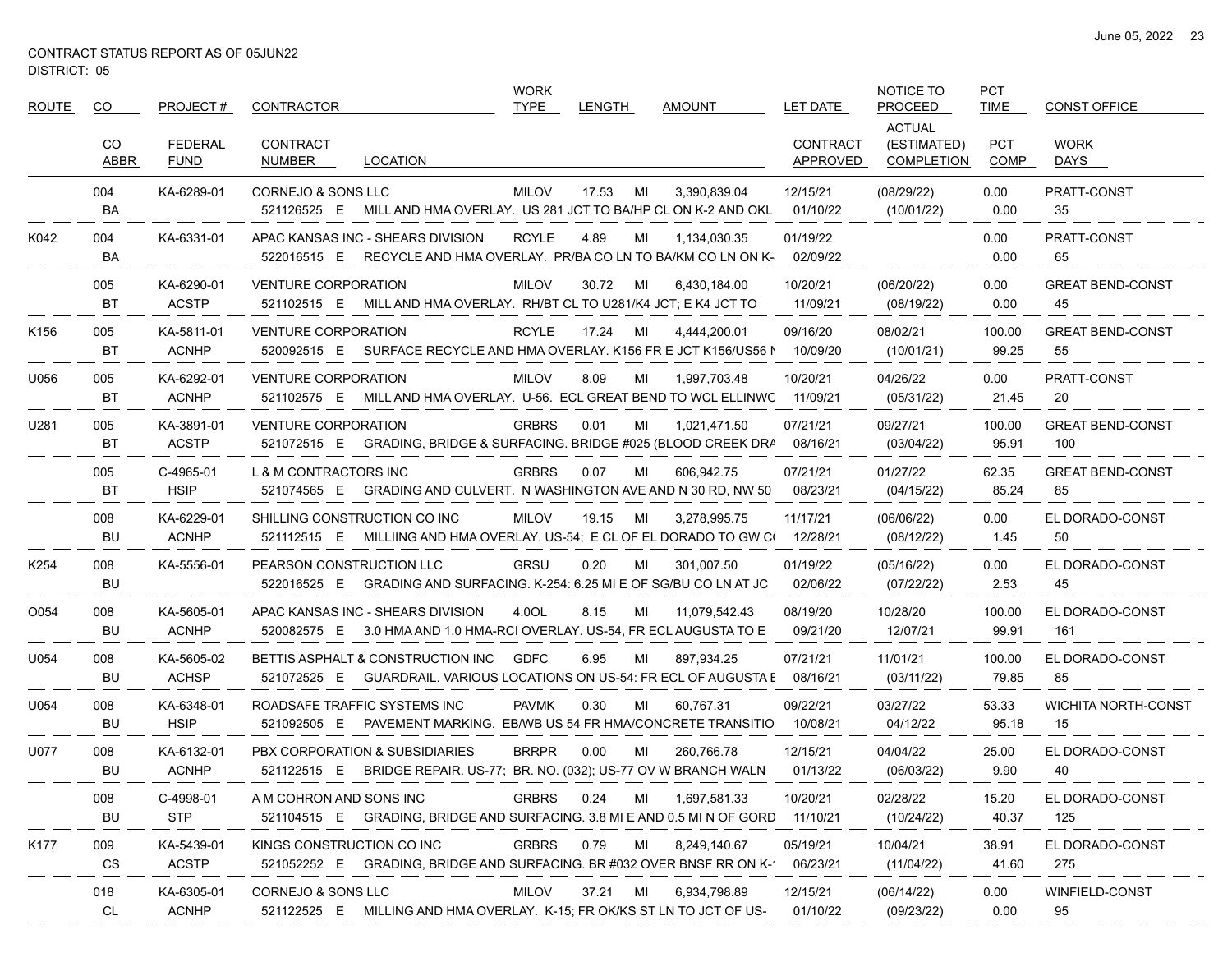| <b>ROUTE</b> | CO          | PROJECT#                      | <b>CONTRACTOR</b>                                                                                                 | <b>WORK</b><br><b>TYPE</b> | <b>LENGTH</b> | <b>AMOUNT</b> | LET DATE                    | NOTICE TO<br><b>PROCEED</b>                | <b>PCT</b><br><b>TIME</b> | <b>CONST OFFICE</b>            |
|--------------|-------------|-------------------------------|-------------------------------------------------------------------------------------------------------------------|----------------------------|---------------|---------------|-----------------------------|--------------------------------------------|---------------------------|--------------------------------|
|              | CO.<br>ABBR | <b>FEDERAL</b><br><b>FUND</b> | <b>CONTRACT</b><br><b>LOCATION</b><br>NUMBER                                                                      |                            |               |               | <b>CONTRACT</b><br>APPROVED | <b>ACTUAL</b><br>(ESTIMATED)<br>COMPLETION | <b>PCT</b><br><b>COMP</b> | <b>WORK</b><br>DAYS            |
| U077         | 018<br>CL   | KA-6224-01<br><b>ACNHP</b>    | APAC KANSAS INC - SHEARS DIVISION<br>521112525 E ULTRATHIN BONDED ASPHALT SURFACING. US-77; NCL WINFIELD C        | <b>UBAS</b>                | 10.08<br>MI   | 1,136,773.16  | 11/17/21<br>12/27/21        | (06/01/22)<br>(07/15/22)                   | 0.00<br>0.00              | <b>WINFIELD-CONST</b><br>25    |
| U077         | 018<br>CL   | KA-6333-01                    | CORNEJO & SONS LLC<br>521126535 E<br>MILLING AND HMA OVERLAY. US-77; JCT US-77/SUMMIT ST N TO JC                  | <b>MILOV</b>               | 0.90<br>MI    | 248,775.92    | 12/15/21<br>01/10/22        | (06/14/22)<br>(06/21/22)                   | 0.00<br>0.00              | WINFIELD-CONST<br>15           |
| U160         | 018<br>CL   | KA-5421-01<br><b>ACSTP</b>    | CORNEJO & SONS LLC<br>521022525 E GRADING AND SURFACING. 9TH ST (US-160) FR COLLEGE AVE TO W                      | <b>GRSU</b>                | 0.44<br>MI    | 1.656.132.02  | 02/19/21<br>03/18/21        | 04/12/21<br>01/13/22                       | 99.33<br>100.35           | WINFIELD-CONST<br>150          |
|              | 018<br>CL   | C-4955-01<br><b>ACSTP</b>     | <b>B &amp; B BRIDGE COMPANY LLC</b><br>521114585 E<br>GRADING AND BRIDGE. 2 MI E & 5.8 MI N OF CAMBRIDGE OVER GRC | <b>GRBR</b>                | 0.15<br>MI    | 1,028,436.51  | 11/17/21<br>12/27/21        | 04/11/22<br>(09/30/22)                     | 12.00<br>2.12             | WINFIELD-CONST<br>75           |
|              | 018<br>CL   | C-4972-01<br><b>HSIP</b>      | SIGN-UP LTD<br>SIGNING, VARIOUS MAJOR COLLECTORS IN CL CO. LGTH IS 81.629<br>521062575 E                          | SG                         | 81.63<br>MI   | 200,353.42    | 06/16/21<br>08/02/21        | 01/10/22                                   | 68.00<br>19.40            | WINFIELD-CONST<br>75           |
| U183         | 024<br>ED   | KA-3266-01                    | <b>VOGTS-PARGA CONSTRUCTION LLC</b><br>521116525 E<br>GRADING AND SURFACING. U-183: KINSLEY SCL N TO THE US-183/U | <b>GRSU</b>                | 0.76<br>MI    | 5,817,680.94  | 11/17/21<br>01/03/22        | 03/24/22<br>(12/23/23)                     | 11.42<br>9.45             | PRATT-CONST<br>12/23/23        |
| K002         | 039<br>HP   | KA-6306-01<br><b>ACSTP</b>    | DUSTROL INC<br>521112535 E SURFACE RECYCLE. K-2; BA/HP CO LN E TO WCL ANTHONY IN HP C                             | <b>RCYLE</b>               | 17.36<br>MI   | 1,905,063.28  | 11/17/21<br>12/27/21        | (05/02/22)<br>(09/29/22)                   | 0.00<br>1.34              | WINFIELD-CONST<br>25           |
| 1135         | 040<br>HV   | KA-5558-01<br><b>ACNHP</b>    | WILDCAT CONSTRUCTION CO INC & SUE SU<br>520052585 E BRIDGE APPR REPL, SPOT MILL/INLAY, UBAS OL. 1135 NB AND SB F  |                            | 9.65<br>MI    | 3.853.542.04  | 05/20/20<br>06/23/20        | 07/06/20<br>09/09/21                       | 100.00<br>97.65           | EL DORADO-CONST<br>140         |
| 1135         | 040<br>HV   | KA-6347-01<br><b>HSIP</b>     | <b>CILLESSEN &amp; SONS</b><br>521092525 E<br>PAVEMENT MARKING. I-135 SG/HV CL TO HV/MP CL IN HV CO. L            | PAVMK                      | 21.00<br>MI   | 436,371.37    | 09/22/21<br>10/13/21        | (07/05/22)<br>(08/12/22)                   | 0.00<br>0.00              | EL DORADO-CONST<br>25          |
| U050         | 040<br>HV   | KA-6390-01                    | VOGTS-PARGA CONSTRUCTION LLC<br>PAVEMENT PATCHING. RAMPS ON I-135 TO US-50 FR US-50 AND AC(<br>521116535 E        | <b>PATCH</b>               | 2.00<br>MI    | 1,179,492.00  | 11/17/21<br>01/03/22        | 03/28/22<br>(07/15/22)                     | 24.00<br>59.69            | EL DORADO-CONST<br>75          |
| K042         | 048<br>KM   | KA-6332-01<br><b>ACSTP</b>    | APAC KANSAS INC - SHEARS DIVISION<br>RECYCLE AND HMA OVERLAY. BA/KM CO LN TO K-14 JCT ON K-42 IN<br>522012525 E   | <b>RCYLE</b>               | 23.74<br>MI   | 5,509,673.15  | 01/19/22<br>02/09/22        |                                            | 0.00<br>0.00              | PRATT-CONST<br>65              |
|              | 048<br>KM   | C-5043-01<br><b>ACSTP</b>     | KING CONSTRUCTION COMPANY, INC.<br>521094595 E GRADING, BRIDGE AND SURFACING. 1.4 MI S & 0.5 MI W OF ADAMS        | <b>GRBRS</b>               | 0.31<br>MI    | 2,751,347.15  | 09/22/21<br>10/08/21        | 03/24/22<br>(06/30/23)                     | 4.40<br>5.37              | PRATT-CONST<br>250             |
| U054         | 049<br>KW   | KA-5801-01<br><b>ACNHP</b>    | <b>VENTURE CORPORATION</b><br>520092525 E MILLING, HMA OVERLAY AND PCCP PATCH. U054 FR FO/KW CO LI TC             | <b>MILOV</b>               | 16.66<br>MI   | 2,762,277.23  | 09/16/20<br>10/09/20        | 06/14/21<br>12/03/21                       | 100.00<br>99.46           | PRATT-CONST<br>80              |
|              | 073<br>PN   | KA-6227-01                    | <b>VENTURE CORPORATION</b><br>521092535 E MILLING AND HMA OVERLAY. VARIOUS LOC K156 HG/PN CL TO WC                | MILOV                      | 37.36 MI      | 6,285,353.50  | 09/22/21<br>10/08/21        | (08/08/22)<br>(10/28/22)                   | 0.00<br>10.18             | <b>GREAT BEND-CONST</b><br>60  |
| U056         | 073<br>PN   | KA-3265-01<br><b>ACNHP</b>    | <b>VENTURE CORPORATION</b><br>519012575 E GRADING AND SURFACING. GARFIELD, FR WCL TO ECL IN PAWNEE                | <b>GRSU</b>                | 0.67<br>MI    | 3,793,766.13  | 01/16/19<br>02/13/19        | 04/08/19<br>03/11/20                       | 0.00<br>100.50            | <b>GREAT BEND-CONST</b><br>140 |
| U056         | 073<br>PN   | KA-3265-02<br><b>ACNHP</b>    | <b>VENTURE CORPORATION</b><br>521032525 E GRADING, BRIDGE & SURFACING. US-56: FR BR 001 (BIG COON CR)             | <b>GRBRS</b>               | 0.73<br>ML    | 4,462,317.14  | 03/17/21<br>04/20/21        | 08/02/21<br>(06/30/22)                     | 54.22<br>36.19            | <b>GREAT BEND-CONST</b><br>225 |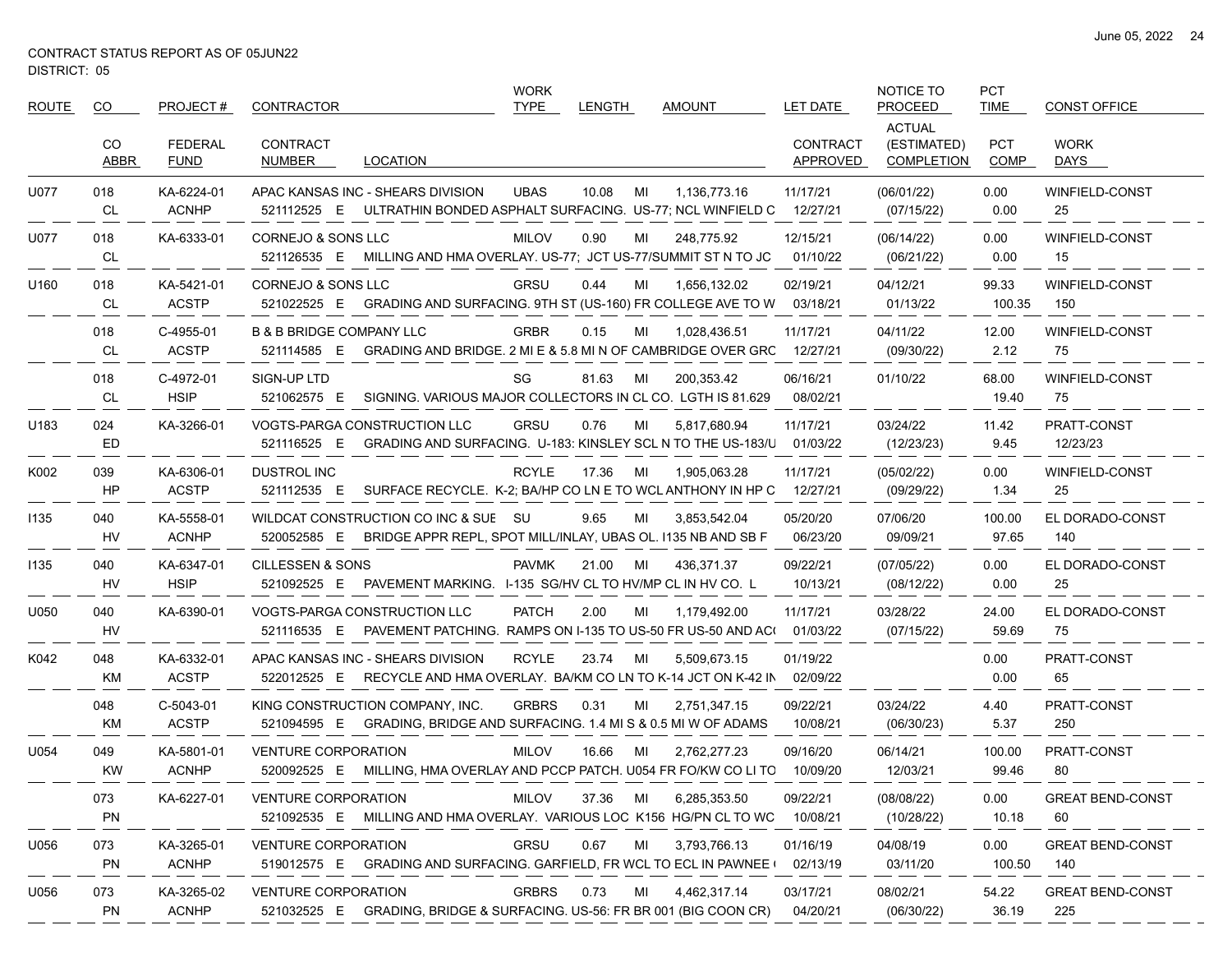$\overbrace{\hspace{25mm}}^{}$ 

| ROUTE        | CO.              | PROJECT#                      | CONTRACTOR                                |                                                                                                                    | <b>WORK</b><br>TYPE | <b>LENGTH</b> |    | <b>AMOUNT</b> | LET DATE                    | NOTICE TO<br><b>PROCEED</b>                       | <b>PCT</b><br><b>TIME</b> | <b>CONST OFFICE</b>                    |
|--------------|------------------|-------------------------------|-------------------------------------------|--------------------------------------------------------------------------------------------------------------------|---------------------|---------------|----|---------------|-----------------------------|---------------------------------------------------|---------------------------|----------------------------------------|
|              | CO<br>ABBR       | <b>FEDERAL</b><br><b>FUND</b> | <b>CONTRACT</b><br>NUMBER                 | LOCATION                                                                                                           |                     |               |    |               | <b>CONTRACT</b><br>APPROVED | <b>ACTUAL</b><br>(ESTIMATED)<br><b>COMPLETION</b> | <b>PCT</b><br>COMP        | <b>WORK</b><br>DAYS                    |
| <b>US-56</b> | 073<br><b>PN</b> | KA-5152-01<br><b>ACNHP</b>    | 519102585 E                               | <b>MORGAN BROTHERS CONSTRUCTION</b><br>GRADING AND SURFACING. LARNED: US-56 FR WCL E TO 1ST ST IN                  | <b>GRSU</b>         | 0.23          | МI | 763.510.77    | 10/16/19<br>11/27/19        | 06/15/20<br>(08/07/20)                            | 92.31<br>99.97            | <b>GREAT BEND-CONST</b><br>65          |
|              | 073<br><b>PN</b> | C-4948-01<br><b>STP</b>       | L & M CONTRACTORS INC                     | 520104525 E GRADING AND BRIDGE. 1 M N & 3 M W OF ROZEL OVER PAWNEE RIV                                             | <b>GRBR</b>         | 0.17          | MI | 587,684.90    | 10/21/20<br>12/01/20        | 12/14/20<br>(05/21/21)                            | 100.00<br>100.29          | <b>GREAT BEND-CONST</b><br>125         |
|              | 076<br><b>PR</b> | KA-6223-01                    | <b>VENTURE CORPORATION</b><br>521106515 E | MILL AND HMA OVERLAY. US 281; LOC 1; FR BA/PR CL N TO S CL                                                         | <b>MILOV</b>        | 23.65         | MI | 6,383,080.33  | 10/20/21<br>11/09/21        |                                                   | 0.00<br>0.00              | <b>PRATT-CONST</b><br>65               |
| K042         | 076<br><b>PR</b> | KA-6330-01<br><b>ACSTP</b>    |                                           | APAC KANSAS INC - SHEARS DIVISION<br>522012535 E RECYCLE AND HMA OVERLAY. K-42; US-281 JCT TO PR/BA CO LN ON       | <b>RCYLE</b>        | 8.77          | МI | 2,044,197.40  | 01/19/22<br>02/09/22        |                                                   | 0.00<br>0.00              | PRATT-CONST<br>65                      |
| U054         | 076<br><b>PR</b> | KA-5429-01<br><b>ACNHP</b>    |                                           | VOGTS-PARGA CONSTRUCTION LLC<br>520122595 E GRADING & SURFACING. PRATT CITY: US-54 FR NEW ST TO MOUND              | <b>GRSU</b>         | 0.15          | MI | 747,766.79    | 12/16/20<br>01/28/21        | 08/23/21<br>03/07/22                              | 100.00<br>96.85           | PRATT-CONST<br>105                     |
| K014         | 078<br>RN        | KA-1007-02<br><b>ACNHP</b>    |                                           | BOB BERGKAMP CONSTRUCTION COMP<br>521022535 E GRADING, BRIDGE AND SURFACING. K-14 (K-96): FR 4.45 MI SE OF         | <b>GRBRS</b>        | 7.26          | MI | 42,559,273.09 | 02/19/21<br>03/18/21        | 05/11/21<br>(06/16/23)                            | 41.14<br>37.01            | <b>HUTCHINSON-CONST</b><br>12/15/23    |
| K014         | 078<br>RN        | KA-5798-01<br><b>ACHSP</b>    | 522022515 E                               | BETTIS ASPHALT & CONSTRUCTION INC<br>GUARDRAIL K-14 FR STA 120+65 TO STA 218+50 IN RN CO LGTH                      | <b>GDFC</b>         | 1.85          | MI | 311,580.73    | 02/16/22<br>03/08/22        |                                                   | 0.00<br>0.00              | EL DORADO-CONST<br>25                  |
|              | 078<br>RN        | TE-0457-01<br>TA              | PRADO CONSTRUCTION LLC                    | 521092545 E PEDESTRIAN & BICYCLE PATHS. WASHINGTON ST FR N 17TH AVE T(10/29/21                                     | <b>PEDBI</b>        | 0.80          | МI | 479,350.50    | 09/22/21                    | (05/30/22)<br>(04/20/22)                          | 0.00<br>0.00              | <b>HUTCHINSON-CONST</b><br>50          |
|              | 078<br>RN        | C-4977-01<br><b>HSIP</b>      | 521052585 E                               | CC & I ENGINEERING INC / COMPASS CC SG<br>SIGNING. MAJOR AND MINOR COLLECTORS E OF K-14 IN RN CO. LG               |                     | 215.34 MI     |    | 365,246.68    | 05/19/21<br>06/23/21        | (04/15/22)                                        | 33.13<br>27.67            | HUTCHINSON-CONST<br>160                |
| K014         | 080<br>RC        | KA-1007-03<br><b>ACNHP</b>    |                                           | BOB BERGKAMP CONSTRUCTION COMP<br>521022565 E GRADING, BRIDGE AND SURFACING. K-14(K-96): FROM RN/RC CO LN          | GRBRS               | 7.96          | MI | 42,298,903.77 | 02/19/21<br>03/18/21        | 05/11/21<br>(06/16/23)                            | 41.14<br>52.94            | <b>GREAT BEND-CONST</b><br>12/15/23    |
| K014         | 080<br>RC        | KA-3893-01<br><b>ACNHP</b>    |                                           | KING CONSTRUCTION COMPANY, INC.<br>522012565 E GRADING, BRIDGE AND SURFACING. K-14: BR NO #032 (COW CREEK          | <b>GRBRS</b>        | 0.56          | МI | 4,321,593.70  | 01/19/22<br>02/06/22        | (08/09/22)<br>(06/20/23)                          | 0.00<br>0.00              | <b>GREAT BEND-CONST</b><br>190         |
|              | 087<br>SG        | KA-5174-01                    | 520066515 E                               | PHILLIPS SOUTHERN ELECTRIC CO INC<br>INTELLIGENT TRANSPORTATION SYSTEM. VARIOUS LOCATIONS ON                       | ITS                 | 0.00          | МI | 1,492,604.00  | 06/17/20<br>07/21/20        | 03/15/21<br>01/05/22                              | 99.08<br>73.99            | WICHITA NORTH-CONST<br>218             |
|              | 087<br>SG        | KA-6349-01<br><b>HSIP</b>     | <b>CILLESSEN &amp; SONS</b>               | 521092565 E PAVEMENT MARKING. LOC#1 I-135, LOC#2 RAMPS AT I-135 AND 4                                              | <b>PAVMK</b>        | 12.95         | MI | 985,689.97    | 09/22/21<br>10/13/21        | (05/02/22)<br>(07/31/22)                          | 0.00<br>0.00              | <b>WICHITA NORTH-CONST</b><br>50       |
| <b>I235</b>  | 087<br>SG        | KA-3110-01<br><b>ACNHP</b>    |                                           | BERGKAMP KING A JOINT VENTURE LLC GRBRS<br>519012595 E GRADING, BRIDGE & SURFACING. I-235 FR W OF SENECA ST OVER   |                     | 0.91          | MI | 51,768,767.61 | 01/16/19<br>02/13/19        | 03/11/19<br>01/05/22                              | 114.31<br>99.01           | <b>WICHITA NORTH-CONST</b><br>01/08/22 |
| 1235         | 087<br>SG        | KA-3895-01<br><b>ACNHP</b>    |                                           | WILDCAT CONSTRUCTION CO INC & SUE GRBRS<br>519102645 E GRADING, BRIDGE AND SURFACING. BRIDGES 079 & 080 ON I235 IN |                     | 0.44          | MI | 9,783,654.00  | 10/16/19<br>11/12/19        | 03/09/20<br>12/10/21                              | 127.61<br>98.53           | <b>WICHITA WEST-CONST</b><br>12/10/21  |
| 1235         | 087<br>SG        | KA-5510-02<br><b>HSIP</b>     | <b>J &amp; J CONTRACTORS INC</b>          | 521072585 E GUARDRAIL. VARIOUS LOCATIONS ON 1235 FR BR OVER BNSF RR E                                              | <b>GDFC</b>         | 0.47          | MI | 1,132,632.04  | 07/21/21<br>08/26/21        | 04/18/22<br>(08/30/22)                            | 0.00<br>12.76             | WICHITA WEST-CONST<br>95               |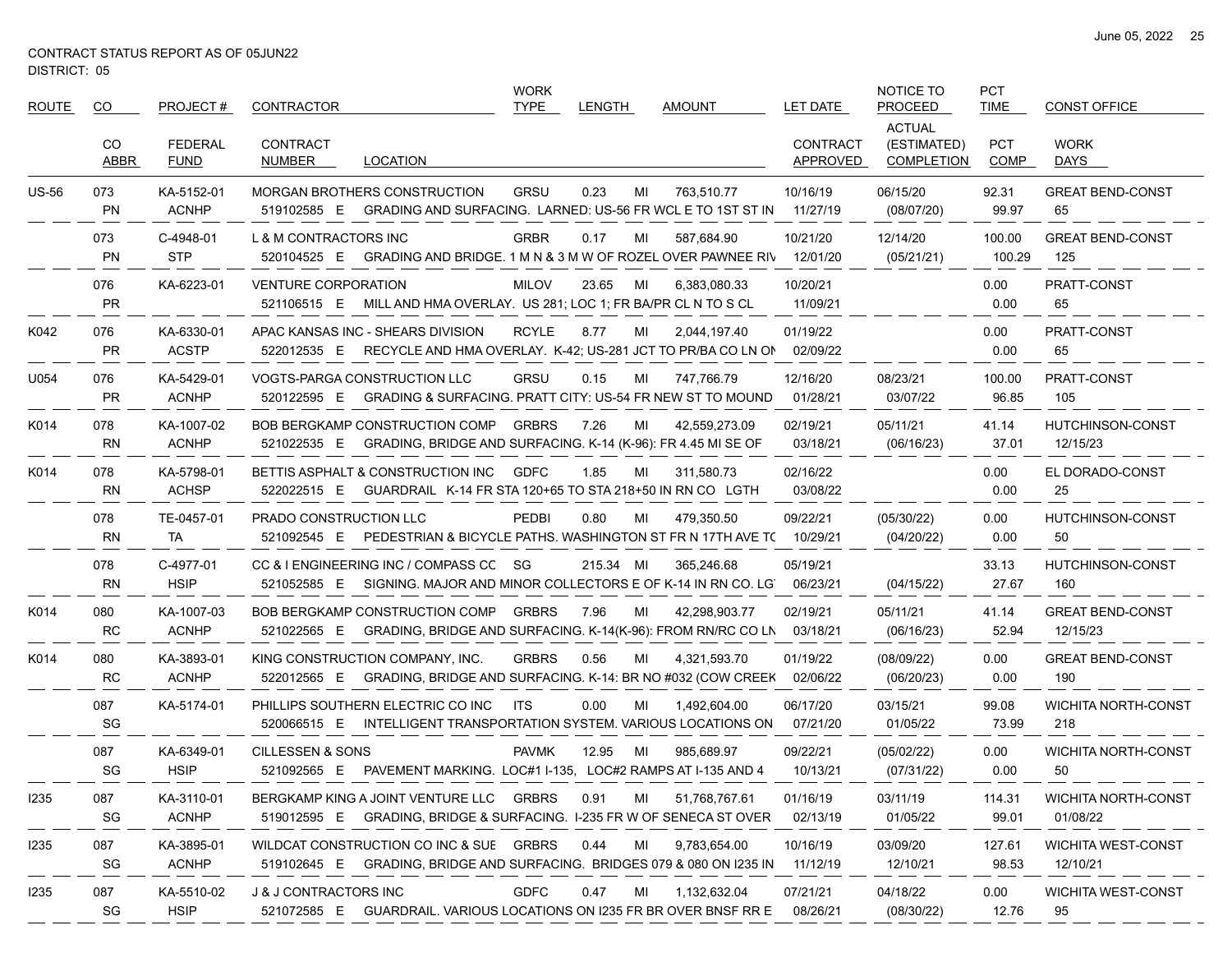| <b>ROUTE</b> | CO               | PROJECT#                      | <b>CONTRACTOR</b>                                                                                                  | <b>WORK</b><br><b>TYPE</b> | LENGTH      | <b>AMOUNT</b>       | LET DATE                    | NOTICE TO<br><b>PROCEED</b>                       | <b>PCT</b><br><b>TIME</b> | <b>CONST OFFICE</b>                    |
|--------------|------------------|-------------------------------|--------------------------------------------------------------------------------------------------------------------|----------------------------|-------------|---------------------|-----------------------------|---------------------------------------------------|---------------------------|----------------------------------------|
|              | CO.<br>ABBR      | <b>FEDERAL</b><br><b>FUND</b> | <b>CONTRACT</b><br><b>LOCATION</b><br>NUMBER                                                                       |                            |             |                     | <b>CONTRACT</b><br>APPROVED | <b>ACTUAL</b><br>(ESTIMATED)<br><b>COMPLETION</b> | PCT<br>COMP               | <b>WORK</b><br>DAYS                    |
| K096         | 087<br>SG        | KA-5606-02<br><b>HSIP</b>     | <b>J &amp; J CONTRACTORS INC</b><br>GUARDRAIL. VARIOUS LOCATIONS ON K-96 FR THE I-135/K-96 JCT E<br>521072545 E    | <b>GDFC</b>                | 5.29<br>MI  | 1,550,103.65        | 07/21/21<br>08/26/21        | 01/31/22<br>(08/09/22)                            | 48.75<br>50.35            | <b>WICHITA WEST-CONST</b><br>80        |
| K096         | 087<br>SG        | KA-6136-01<br><b>ACNHP</b>    | PCI ROADS, LLC<br>521102595 E<br>BRIDGE REPAIR. EB K-96, BR#284 OV THE LITTLE SLOUGH CREEK A                       | <b>BRRPR</b>               | 0.00<br>MI  | 506,017.70          | 10/20/21<br>11/10/21        | (06/22/22)<br>(09/30/22)                          | 0.00<br>5.34              | <b>WICHITA NORTH-CONST</b><br>80       |
| K096         | 087<br>SG        | KA-6231-01<br><b>ACNHP</b>    | PRADO CONSTRUCTION LLC<br>521122535 E PCCP PATCHING. EB/WB K-96; FR HMA/CONCRETE TRANSITION BE1                    | <b>PATCH</b>               | 4.60<br>MI  | 2,818,113.03        | 12/15/21<br>01/10/22        | 03/14/22<br>(12/31/22)                            | 12.93<br>39.35            | <b>WICHITA WEST-CONST</b><br>147       |
| K254         | 087<br>SG        | KA-5554-01                    | PEARSON CONSTRUCTION LLC<br>522016595 E<br>GRADING AND SURFACING. K-254 AT ROCK ROAD IN KECHI IN SG C(             | <b>GRSU</b>                | 0.38<br>MI  | 705,099.32          | 01/19/22<br>02/06/22        | (05/09/22)<br>(10/31/22)                          | 0.00<br>8.93              | <b>WICHITA NORTH-CONST</b><br>85       |
| U054         | 087<br>SG        | KA-5830-01<br><b>ACNHP</b>    | <b>IOWA CIVIL CONTRACTING INC</b><br>520102525 E<br>PCCP PATCHING AND PAVEMENT MARKING. EB/WB US54 FR 1/2 M E      | <b>PATCH</b>               | 10.50<br>MI | 2,385,209.82        | 10/21/20<br>11/16/20        | 04/19/21<br>09/24/21                              | 93.91<br>93.93            | <b>WICHITA WEST-CONST</b><br>115       |
| U054         | 087<br>SG        | KA-6088-01<br><b>ACNHP</b>    | A M COHRON AND SONS INC<br>GRADING, BRIDGE AND SURFACING. US-54 BRIDGE #113 IN SG CO L<br>522012575 E              | <b>GRBRS</b>               | 0.03<br>MI  | 2,059,146.34        | 01/19/22<br>02/10/22        | (04/25/22)<br>(11/30/22)                          | 0.00<br>1.85              | <b>WICHITA WEST-CONST</b><br>130       |
| U054         | 087<br>SG        | KA-6233-01<br><b>ACNHP</b>    | <b>CORNEJO &amp; SONS LLC</b><br>522022535 E MILLING AND HMA OVERLAY. US-54; EB/WB BR APPRS AND PVMT (             | <b>MILOV</b>               | 0.25<br>MI  | 843,538.80          | 02/16/22<br>03/08/22        | (10/31/22)                                        | 0.00<br>0.00              | <b>WICHITA WEST-CONST</b><br>40        |
|              | 087<br>SG        | N-0674-01<br><b>STP</b>       | PEARSON CONSTRUCTION LLC<br>GRADING & SURFACING. DERBY:W PATRIOT AVE / E 63RD ST S FROI<br>521042585 E             | <b>GRSU</b>                | 0.16<br>MI  | 871,270.40          | 04/21/21<br>05/25/21        | 06/01/21<br>02/11/22                              | 100.00<br>99.68           | <b>WICHITA NORTH-CONST</b><br>135      |
|              | 087<br>SG        | N-0678-01<br>HIF              | PEARSON CONSTRUCTION LLC<br>521092575 E GRADING & SURFACING. BEL AIRE: WOODLAWN ST FROM 37TH ST T                  | GRSU                       | 1.05<br>MI  | 8,712,915.16        | 09/22/21<br>10/25/21        | 11/15/21<br>(10/01/22)                            | 24.32<br>19.77            | <b>WICHITA NORTH-CONST</b><br>333      |
|              | 087<br>SG        | N-0691-01<br><b>STP</b>       | CONSPEC INC (KANSAS PAVING)<br>521072565 E GRADING AND SURFACING. PARK CITY: 61ST ST N FR WICHITA VALL             | <b>GRSU</b>                | 0.55<br>MI  | 3,602,273.64        | 07/21/21<br>09/01/21        | 03/14/22<br>(01/27/23)                            | 7.73<br>8.56              | <b>WICHITA WEST-CONST</b><br>220       |
|              | 087<br>SG        | N-0694-01<br><b>STP</b>       | CORNEJO & SONS LLC<br>GRADING & SURFACING. HAYSVILLE: N MAIN ST FR GRAND AVE TO I<br>521012545 E                   | GRSU                       | 0.53<br>MI  | 1,336,018.04        | 01/20/21<br>02/25/21        | 04/05/21<br>10/22/21                              | 214.07<br>100.00          | <b>WICHITA NORTH-CONST</b><br>10/21/21 |
|              | 087<br>SG        | N-0717-01<br><b>CMQ</b>       | PEARSON CONSTRUCTION LLC<br>522032515 E<br>GRADING AND SURFACING. ACADEMY AVE FROM S CATHEY ST TO N                | <b>GRSU</b>                | 0.57<br>MI  | 7,089,360.00        | 03/16/22<br>04/09/22        | (04/25/22)<br>(01/20/23)                          | 5.75                      | <b>WICHITA NORTH-CONST</b><br>06/30/23 |
|              | 093<br><b>SF</b> | C-4979-01<br><b>HSIP</b>      | <b>CENTURY FENCE CO</b><br>521032575 E SIGNING AND PAVEMENT MARKING. VARIOUS MAJOR COLLECTOR F                     | SG                         | 192.04 MI   | 261,754.69          | 03/17/21<br>04/27/21        | 10/18/21<br>(11/05/21)                            | 72.00<br>86.59            | <b>GREAT BEND-CONST</b><br>25          |
| U166         | 096<br>SU        | KA-6430-01<br><b>ACNHP</b>    | CORNEJO & SONS LLC<br>522012585 E PCCP PATCHING. US-166; FR US-81/US-166 JCT E APPROX 9 MIT                        | PATCH                      | 9.00        | 9,886,401.56<br>MI  | 01/19/22<br>02/09/22        | 04/14/22<br>(02/28/23)                            | 3.68<br>1.15              | WINFIELD-CONST<br>190                  |
| U177         | 096<br>SU        | KA-6226-01<br><b>ACSTP</b>    | <b>CORNEJO &amp; SONS LLC</b><br>521092595 E MILL AND HMA OVERLAY. KS/OK ST LI N TO JCT US-177/US-81 IN            | <b>MILOV</b>               | 3.51        | 656.064.10<br>MILLE | 09/22/21<br>10/13/21        | (05/01/22)<br>(05/31/22)                          | 0.00<br>0.00              | WINFIELD-CONST<br>15                   |
|              | 106<br>SE        | KA-4748-03<br><b>HSIP</b>     | MARTIN OUTDOOR ENTERPRISES INC<br>520102515 E SIGNING. VARIOUS LOCATIONS ON US-50 AND K-61 IN RN CO. LGTH 12/01/20 | SG                         | 66.94 MI    | 444,879.32          | 10/21/20                    | 07/12/21<br>(01/03/22)                            | 91.58<br>99.99            | HUTCHINSON-CONST<br>95                 |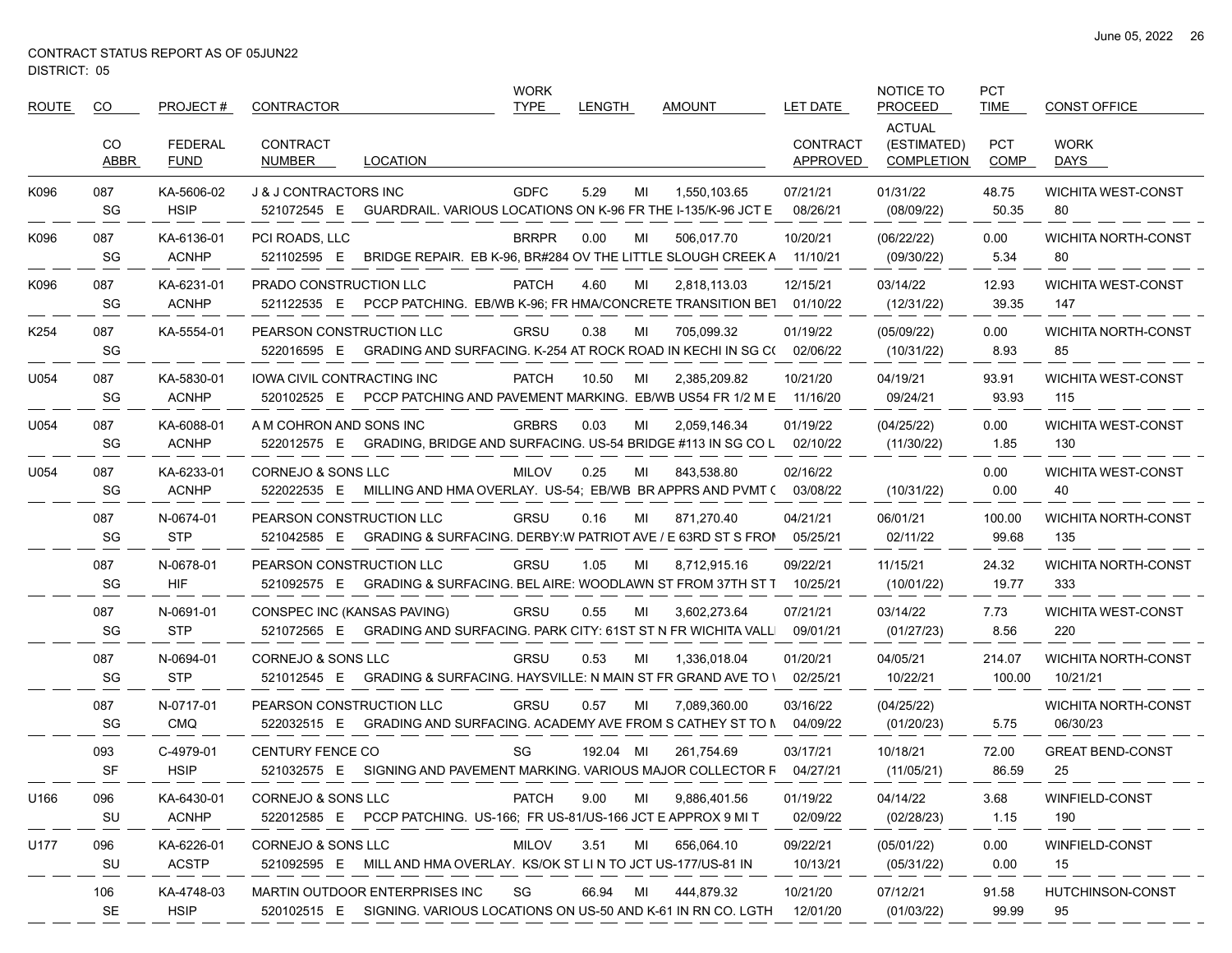June 05, 2022 27

DISTRICT: 05 CONTRACT STATUS REPORT AS OF 05JUN22

| <b>ROUTE</b> | CO               | PROJECT#               | <b>CONTRACTOR</b>                 |                                                                                               | <b>WORK</b><br>TYPE | <b>LENGTH</b> |    | AMOUNT       | LET DATE                    | NOTICE TO<br>PROCEED                              | <b>PCT</b><br><b>TIME</b> | <b>CONST OFFICE</b>        |
|--------------|------------------|------------------------|-----------------------------------|-----------------------------------------------------------------------------------------------|---------------------|---------------|----|--------------|-----------------------------|---------------------------------------------------|---------------------------|----------------------------|
|              | CO<br>ABBR       | FEDERAL<br><b>FUND</b> | CONTRACT<br><b>NUMBER</b>         | LOCATION                                                                                      |                     |               |    |              | <b>CONTRACT</b><br>APPROVED | <b>ACTUAL</b><br>(ESTIMATED)<br><b>COMPLETION</b> | <b>PCT</b><br><b>COMP</b> | <b>WORK</b><br><b>DAYS</b> |
|              | 106<br><b>SE</b> | KA-5874-01             | CORNEJO & SONS LLC<br>520106535 E | 2.0 HMA OVERLAY. HOST KA-5874-01. KA-5875-01, K14 FR E U50/K                                  | 2.0OL               | 32.77         | MI | 8.559.732.74 | 10/21/20<br>11/16/20        | 07/26/21<br>(05/03/22)                            | 86.11<br>81.96            | HUTCHINSON-CONST<br>108    |
|              | 106<br><b>SE</b> | KA-6378-01             | 521126595<br>E                    | SURFACE PREPARATION TECHNOLOGIE<br>RUMBLE STRIPS, VARIOUS LOCATIONS IN BU, CL, AND SG CO. SEE | RUMBL               | 72.69         | MI | 108,108.00   | 12/15/21<br>01/05/22        |                                                   | 0.00<br>0.00              | EL DORADO-CONST<br>15      |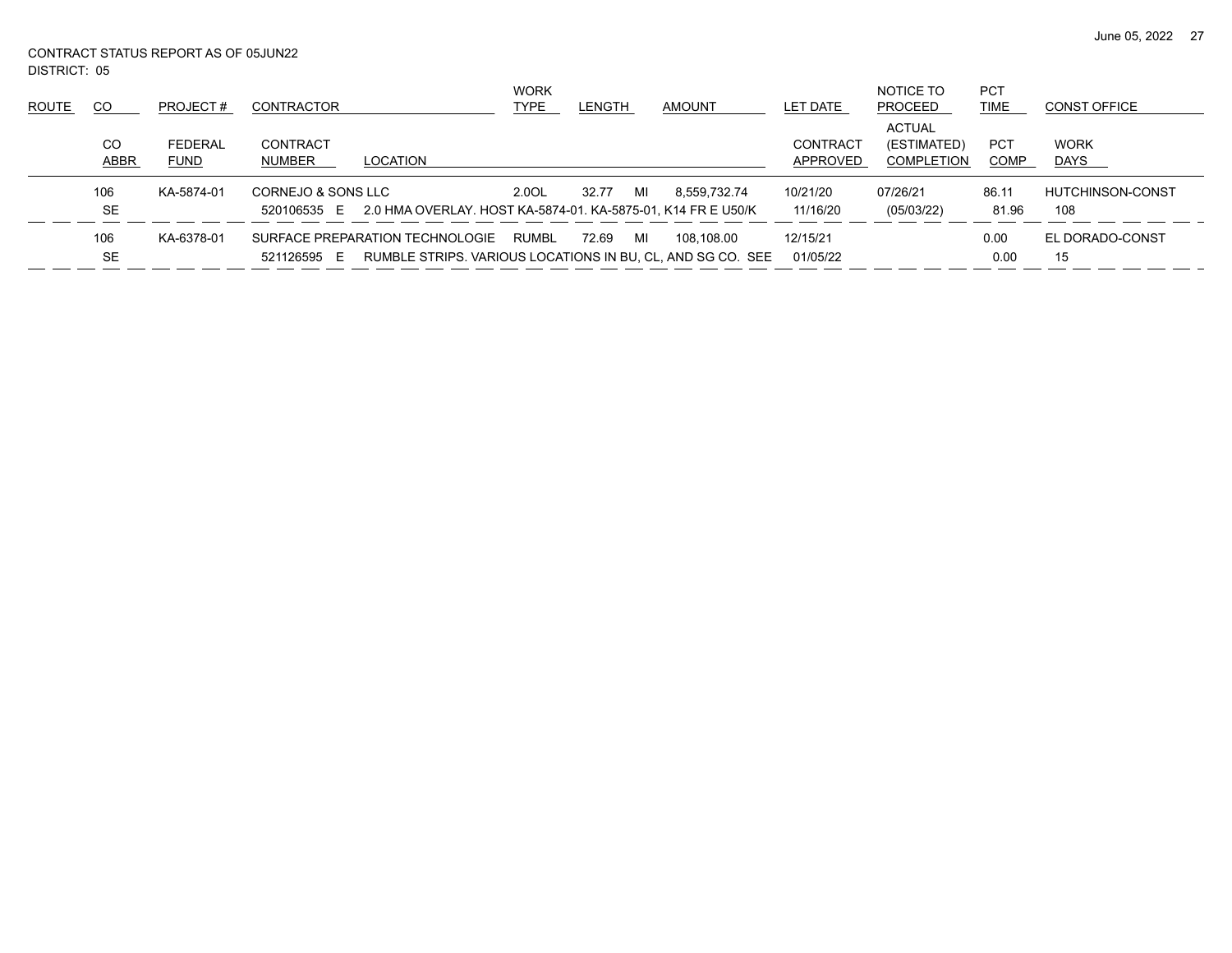| <b>ROUTE</b> | CO               | PROJECT#                      | <b>CONTRACTOR</b>                                                                                                     |                                                            | <b>WORK</b><br><b>TYPE</b> | <b>LENGTH</b> |      | <b>AMOUNT</b>                                                                        | <b>LET DATE</b>             | NOTICE TO<br><b>PROCEED</b>                       | <b>PCT</b><br><b>TIME</b> | <b>CONST OFFICE</b>             |
|--------------|------------------|-------------------------------|-----------------------------------------------------------------------------------------------------------------------|------------------------------------------------------------|----------------------------|---------------|------|--------------------------------------------------------------------------------------|-----------------------------|---------------------------------------------------|---------------------------|---------------------------------|
|              | CO<br>ABBR       | <b>FEDERAL</b><br><b>FUND</b> | <b>CONTRACT</b><br>NUMBER                                                                                             | <b>LOCATION</b>                                            |                            |               |      |                                                                                      | <b>CONTRACT</b><br>APPROVED | <b>ACTUAL</b><br>(ESTIMATED)<br><b>COMPLETION</b> | <b>PCT</b><br><b>COMP</b> | <b>WORK</b><br>DAYS             |
| U160         | 013<br>CA        | KA-6253-01                    | HEFT & SONS, L.L.C.<br>521096636 E                                                                                    | CHIP SEAL. FR S JCT US-283/US-160 E TO WCL OF ASHLAND IN C | SU                         | 10.96         | MI   | 338,635.00                                                                           | 09/22/21<br>10/21/21        |                                                   | 0.00<br>0.00              | DODGE CITY-CONST<br>10          |
| U160         | 013<br>CA        | KA-6286-01                    | PAVEMENT PROS LLC<br>521096646 E                                                                                      |                                                            | <b>CRRPR</b>               | 13.22         | MI   | 62,286.29<br>CRACK REPAIR (ASPHALT). FR W CL OF ASHLAND E TO CA/CM CO L  10/21/21    | 09/22/21                    |                                                   | 20.00<br>90.00            | DODGE CITY-CONST<br>20          |
| U183         | 013<br>CA        | KA-6312-01<br><b>ACSTP</b>    | APAC KANSAS INC - SHEARS DIVISION<br>521112626 E                                                                      |                                                            | MILOV                      | 13.53         | MI   | 2,968,222.46<br>MILLING AND HMA OVERLAY. FR KS/OK ST LN N TO THE US-160/US           | 11/17/21<br>12/27/21        |                                                   | 0.00<br>0.00              | DODGE CITY-CONST<br>40          |
| U283         | 013<br>CA        | KA-6228-01<br><b>ACSTP</b>    | <b>DUSTROL INC</b><br>521092616 E                                                                                     |                                                            | SU                         | 11.63         | MI   | 1,304,200.65<br>SURFACE RECYCLE AND CHIP SEAL. US 283, FR N JCT US-283/US-16         | 09/22/21<br>10/08/21        | (04/11/22)<br>(05/20/22)                          | 12.00<br>11.65            | DODGE CITY-CONST<br>25          |
| U283         | 013<br>CA        | KA-6307-01<br><b>ACSTP</b>    | APAC KANSAS INC - SHEARS DIVISION<br>521112616 E                                                                      |                                                            | MILOV                      | 13.59         | MI   | 2,844,505.61<br>MILLING AND HMA OVERLAY. FR KS/OK ST LN N TO S JCT OF US-28          | 11/17/21<br>12/27/21        | (08/08/22)<br>(10/14/22)                          | 0.00<br>0.00              | DODGE CITY-CONST<br>50          |
|              | 013<br>CA        | TE-0477-01<br>TA              | APAC KANSAS INC - SHEARS DIVISION<br>521032626 E                                                                      |                                                            | PEDBI                      | 0.31          | MI   | 552,891.70<br>PEDESTRIAN & BICYCLE PATH. LOCUST FR OAK - POPULAR ST, AND             | 03/17/21<br>05/10/21        | 07/19/21<br>(11/30/21)                            | 100.00<br>81.76           | DODGE CITY-CONST<br>70          |
|              | 013<br>CA        | C-4945-01<br><b>STP</b>       | L & M CONTRACTORS INC<br>520104696 E                                                                                  |                                                            | <b>GRBR</b>                | 0.09          | MI   | 886.970.05<br>GRADING & BRIDGE. 1.7 M S & 8 M E OF MINNEOLA OVER BLUFF CR            | 10/21/20<br>12/01/20        | 01/05/21<br>(06/30/21)                            | 100.00<br>97.54           | DODGE CITY-CONST<br>115         |
|              | 013<br>CA        | C-4974-01<br><b>HSIP</b>      | SIGN-UP LTD<br>521032616 E                                                                                            |                                                            | SG                         | 62.25         | MI   | 62,141.50<br>SIGNING. VARIOUS MAJOR COLLECTORS IN S 1/2 OF CA CO. LGTH I             | 03/17/21<br>05/10/21        | 08/09/21<br>(11/01/21)                            | 74.29<br>95.91            | DODGE CITY-CONST<br>35          |
| K156         | 028<br>FI        | KA-5852-01<br><b>ACSTP</b>    | APAC KANSAS INC - SHEARS DIVISION<br>520112626 E                                                                      |                                                            | MILOV                      | 22.00         | MI   | 3,973,754.90<br>MILLING AND HMA OVERLAY. K156 FR CONC AT SB RAMP AT US50/83 12/17/20 | 11/18/20                    | 07/26/21<br>12/16/21                              | 100.00<br>99.61           | <b>GARDEN CITY-CONST</b><br>55  |
| U050         | 028<br>FI        | KA-6158-01<br><b>HSIP</b>     | <b>IES HOLDINGS, INC</b><br>521112636 E LIGHTING. TWO INTERCHANGES: US-50 (US-400) AND BIG LOWE RO                    |                                                            | LT.                        | 0.00          | MI   | 340,100.00                                                                           | 11/17/21<br>12/27/21        | 02/28/22<br>(04/29/22)                            | 86.67<br>95.43            | <b>GARDEN CITY-CONST</b><br>45  |
|              | 028<br>FI        | TE-0469-01<br>TA              | BRYANT & BRYANT CONSTRUCTION INC<br>520092696 E                                                                       |                                                            | <b>PEDBI</b>               | 0.19          | MI   | 2,047,532.99<br>PEDESTRIAN & BICYCLE PATH. 8TH STREET, BUFFALO JONES/WALN            | 09/16/20<br>10/22/20        | 03/01/21<br>(04/29/22)                            | 100.00<br>96.23           | <b>GARDEN CITY-CONST</b><br>212 |
|              | 029<br><b>FO</b> | KA-6344-01                    | SCODELLER CONSTRUCTION INC<br>521096656 E                                                                             |                                                            | <b>CRRPR</b>               | 9.42          | MI   | 48,245.00<br>CRACK REPAIR (ASPHALT). HOST FR US50 W JCT NE TO WCL DOD( 10/27/21      | 09/22/21                    |                                                   | 0.00<br>0.00              | DODGE CITY-CONST<br>20          |
| U050         | 029<br>FO        | KA-2384-01<br><b>ACNHP</b>    | KOSS CONSTRUCTION COMPANY<br>521122646 E GRADING, BRIDGE AND SURFACING, US-50; GY/FO CL E TO 1.7 MI E                 |                                                            | <b>GRBRS</b>               | 8.58          | MI   | 50,336,566.96                                                                        | 12/15/21<br>01/03/22        | 02/28/22<br>(05/01/25)                            | 8.38<br>3.20              | DODGE CITY-CONST<br>05/01/25    |
| U050         | 029<br>FO.       | KA-5150-01<br><b>ACNHP</b>    | APAC KANSAS INC - SHEARS DIVISION<br>520052636 E GRADING AND SURFACING. DODGE CITY: US-50 AND GARY AVE. IN I 06/23/20 |                                                            | GRSU                       | 0.33          |      | MI 733,685.25                                                                        | 05/20/20                    | (04/01/21)<br>(07/20/21)                          | 95.71<br>94.25            | DODGE CITY-CONST<br>70          |
| U050         | 029<br>FO.       | KA-5175-01<br><b>ACHSP</b>    | APAC KANSAS INC - SHEARS DIVISION<br>521112646 E GRADING AND SURFACING. US-50: INTERSECTIONS OF CLARK AND             |                                                            | GRSU                       | 1.19          | MILL | 2,744,393.83                                                                         | 11/17/21<br>12/27/21        |                                                   | 0.00<br>0.00              | DODGE CITY-CONST<br>90          |
| U050         | 029<br>FO.       | KA-6423-01                    | BETTIS ASPHALT & CONSTRUCTION INC GDFC<br>521116636 E GUARDRAIL 1/2 MI E OF THE CITY OF BELLEFONT. BR NO. 50-29       |                                                            |                            | 0.15          | ML   | 114,188.80                                                                           | 11/17/21<br>12/27/21        | (03/15/22)<br>(03/29/22)                          | 30.00<br>74.45            | DODGE CITY-CONST<br>10          |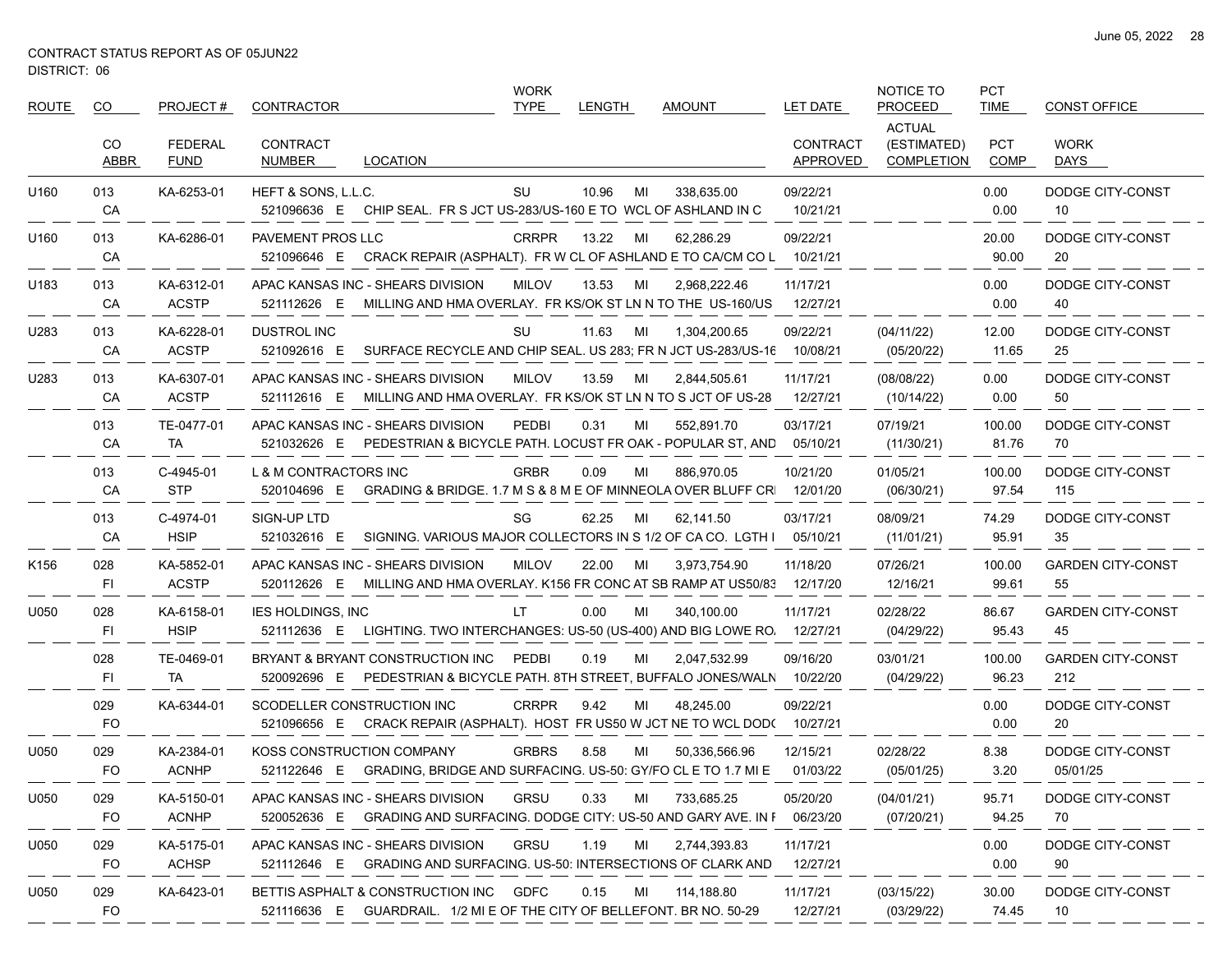| <b>ROUTE</b>     | CO.              | PROJECT#                      | <b>CONTRACTOR</b>                                                                                                 | <b>WORK</b><br><b>TYPE</b> | LENGTH |    | <b>AMOUNT</b>         | LET DATE                    | NOTICE TO<br><b>PROCEED</b>                       | <b>PCT</b><br><b>TIME</b> | <b>CONST OFFICE</b>             |
|------------------|------------------|-------------------------------|-------------------------------------------------------------------------------------------------------------------|----------------------------|--------|----|-----------------------|-----------------------------|---------------------------------------------------|---------------------------|---------------------------------|
|                  | CO.<br>ABBR      | <b>FEDERAL</b><br><b>FUND</b> | <b>CONTRACT</b><br><b>LOCATION</b><br>NUMBER                                                                      |                            |        |    |                       | <b>CONTRACT</b><br>APPROVED | <b>ACTUAL</b><br>(ESTIMATED)<br><b>COMPLETION</b> | PCT<br>COMP               | <b>WORK</b><br>DAYS             |
| U400             | 029<br><b>FO</b> | KA-6298-01                    | APAC KANSAS INC - SHEARS DIVISION<br>MILL AND HMA OVERLAY. FR US-56/283 JCT E TO ECL OF FORD IN<br>521116626 E    | <b>MILOV</b>               | 15.90  | MI | 3,595,746.06          | 11/17/21<br>12/27/21        |                                                   | 0.00<br>0.00              | DODGE CITY-CONST<br>30          |
| K025             | 034<br>GT        | KA-5826-01<br><b>ACSTP</b>    | <b>VENTURE CORPORATION</b><br>MILLING AND HMA OVERLAY. K-25 FR NCL ULYSSES TO KE CO LI IN<br>520122616 E          | <b>MILOV</b>               | 9.85   | MI | 1,775,509.54          | 12/16/20<br>01/14/21        | 08/23/21<br>04/18/22                              | 100.00<br>91.12           | LIBERAL-CONST<br>35             |
| K023             | 035<br>GY        | KA-6302-01<br><b>ACSTP</b>    | <b>VENTURE CORPORATION</b><br>MILL AND HMA OVERLAY. FR ME/GY CL N TO US-56/K-23 JCT IN GY<br>521112656 E          | <b>MILOV</b>               | 10.53  | MI | 2,277,110.21          | 11/17/21<br>12/27/21        | (07/01/22)<br>(10/01/22)                          | 0.00<br>18.64             | LIBERAL-CONST<br>50             |
| U050             | 035<br>GY        | KA-2383-01<br><b>ACNHP</b>    | KOSS CONSTRUCTION COMPANY<br>GRADING, BRIDGE AND SURFACING. US-50: CIMARRON E CL E TO G<br>521122636 E            | <b>GRBRS</b>               | 6.57   | MI | 37,448,867.29         | 12/15/21<br>01/03/22        | 02/28/22<br>(05/01/25)                            | 8.38<br>3.36              | DODGE CITY-CONST<br>05/01/25    |
| U050             | 035<br>GY        | KA-5430-01<br><b>ACNHP</b>    | <b>SMOKY HILL LLC</b><br>GRADING AND SURFACING. US50 FROM WCL TO MAPLE STREET IN<br>521042676 E                   | GRSU                       | 0.08   | MI | 439,373.25            | 04/21/21<br>05/25/21        | 10/11/21<br>(01/28/22)                            | 88.57<br>94.78            | DODGE CITY-CONST<br>70          |
|                  | 035<br>GY        | C-4994-01<br><b>HSIP</b>      | SIGN-UP LTD<br>521032646 E<br>SIGNING. VARIOUS MINOR COLLECTOR ROUTES IN GY AND FO CO.                            | SG                         | 47.68  | MI | 27,740.50             | 03/17/21<br>05/13/21        | 07/26/21<br>(11/01/21)                            | 64.00<br>98.32            | DODGE CITY-CONST<br>25          |
| K027             | 038<br>HM        | KA-3271-01<br><b>ACSTP</b>    | <b>VENTURE CORPORATION</b><br>521012626 E<br>GRADING & SURFACING. K-27: FR SCL OF SYRACUSE, N TO THE E K          | <b>MILOV</b>               | 0.80   | MI | 6,596,263.90          | 01/20/21<br>02/22/21        | 04/21/21<br>(06/01/22)                            | 93.43<br>84.74            | SYRACUSE-CONST<br>198           |
| U050             | 038<br>HM        | KA-6293-01<br><b>ACNHP</b>    | <b>VENTURE CORPORATION</b><br>521102616 E<br>MILL AND HMA OVERLAY. FR ECL OF SYRACUSE E TO HM/KE CL IN I          | <b>MILOV</b>               | 11.32  | MI | 2,917,782.24          | 10/20/21<br>11/09/21        | (06/01/22)<br>(10/01/22)                          | 0.00<br>21.47             | SYRACUSE-CONST<br>100           |
| U050             | 038<br>HM        | KA-6295-01<br><b>ACNHP</b>    | <b>VENTURE CORPORATION</b><br>MILL AND HMA OVERLAY. FR CO/KS STATE LINE E TO ECL OF SYRA( 11/09/21<br>521102626 E | <b>MILOV</b>               | 17.18  | MI | 3,517,730.04          | 10/20/21                    | 04/29/22<br>(10/01/22)                            | 0.00<br>21.08             | SYRACUSE-CONST<br>100           |
| K <sub>156</sub> | 042<br>HG        | KA-5869-01                    | <b>VENTURE CORPORATION</b><br>520126626 E<br>MILLING AND HMA OVERLAY. K156, FR E U283 JCT E TO PN CO LI I         | <b>MILOV</b>               | 19.38  | MI | 2,203,645.91          | 12/16/20<br>01/14/21        | (07/01/21)<br>(10/15/21)                          | 100.00<br>99.55           | DODGE CITY-CONST<br>90          |
| U283             | 042<br>HG        | KA-5870-01<br><b>ACSTP</b>    | <b>VENTURE CORPORATION</b><br>MILLING AND HMA OVERLAY. U283, FR FO CO LI N TO S EWS OF BUC<br>520122636 E         | <b>MILOV</b>               | 11.49  | MI | 2,106,389.20          | 12/16/20<br>01/14/21        | (07/01/21)<br>(10/15/21)                          | 100.00<br>96.53           | DODGE CITY-CONST<br>90          |
| U050             | 047<br>KE        | KA-5935-01<br><b>ACNHP</b>    | <b>VENTURE CORPORATION</b><br>520122646 E<br>MILLING AND HMA OVERLAY. U050 FR WCL LAKIN E TO FI CO LI IN          | <b>MILOV</b>               | 10.40  | MI | 1.446.062.80          | 12/16/20<br>01/14/21        | 09/07/21<br>(07/15/22)                            | 100.00<br>83.17           | SYRACUSE-CONST<br>30            |
| U050             | 047<br>KE        | KA-6294-01<br><b>ACNHP</b>    | <b>VENTURE CORPORATION</b><br>521102636 E MILL AND HMA OVERLAY. FR HM/KE CL E TO WCL OF LAKIN IN KE C             | <b>MILOV</b>               | 14.96  | MI | 3,976,613.80          | 10/20/21<br>11/09/21        | (06/01/22)<br>(10/01/22)                          | 0.00<br>22.05             | SYRACUSE-CONST<br>100           |
| K004             | 051<br>LE.       | KA-6299-01<br><b>ACSTP</b>    | VENTURE CORPORATION<br>521102646 E HMA OVERLAY. FR E K-23 JCT E TO LE/NS CL IN LE CO. LGTH 1                      | O-LAY                      |        |    | 12.27 MI 2,113,655.10 | 10/20/21<br>11/09/21        | (05/23/22)<br>(11/04/22)                          | 0.00<br>0.00              | <b>GARDEN CITY-CONST</b><br>100 |
| K023             | 051<br>LE.       | KA-6311-01<br><b>ACSTP</b>    | <b>VENTURE CORPORATION</b><br>521122676 E MILLAND HMA OVERLAY K-23; FR FI/LE CO LI N TO LE/GO CO LI               | MILOV                      |        |    | 30.12 MI 5,426,425.70 | 12/15/21<br>01/03/22        | (06/27/22)<br>(12/02/22)                          | 0.00<br>0.00              | <b>GARDEN CITY-CONST</b><br>75  |
| K096             | 051<br>LE.       | KA-6203-01                    | HEFT & SONS, L.L.C.<br>521086616 E CHIP SEAL. FR E CL OF DIGHTON E TO LE/NS CO LI IN LE CO. L                     | SU                         |        |    | 11.71 MI 405,820.70   | 08/18/21<br>09/15/21        | (06/01/22)<br>(06/10/22)                          | 0.00<br>27.43             | <b>GARDEN CITY-CONST</b><br>10  |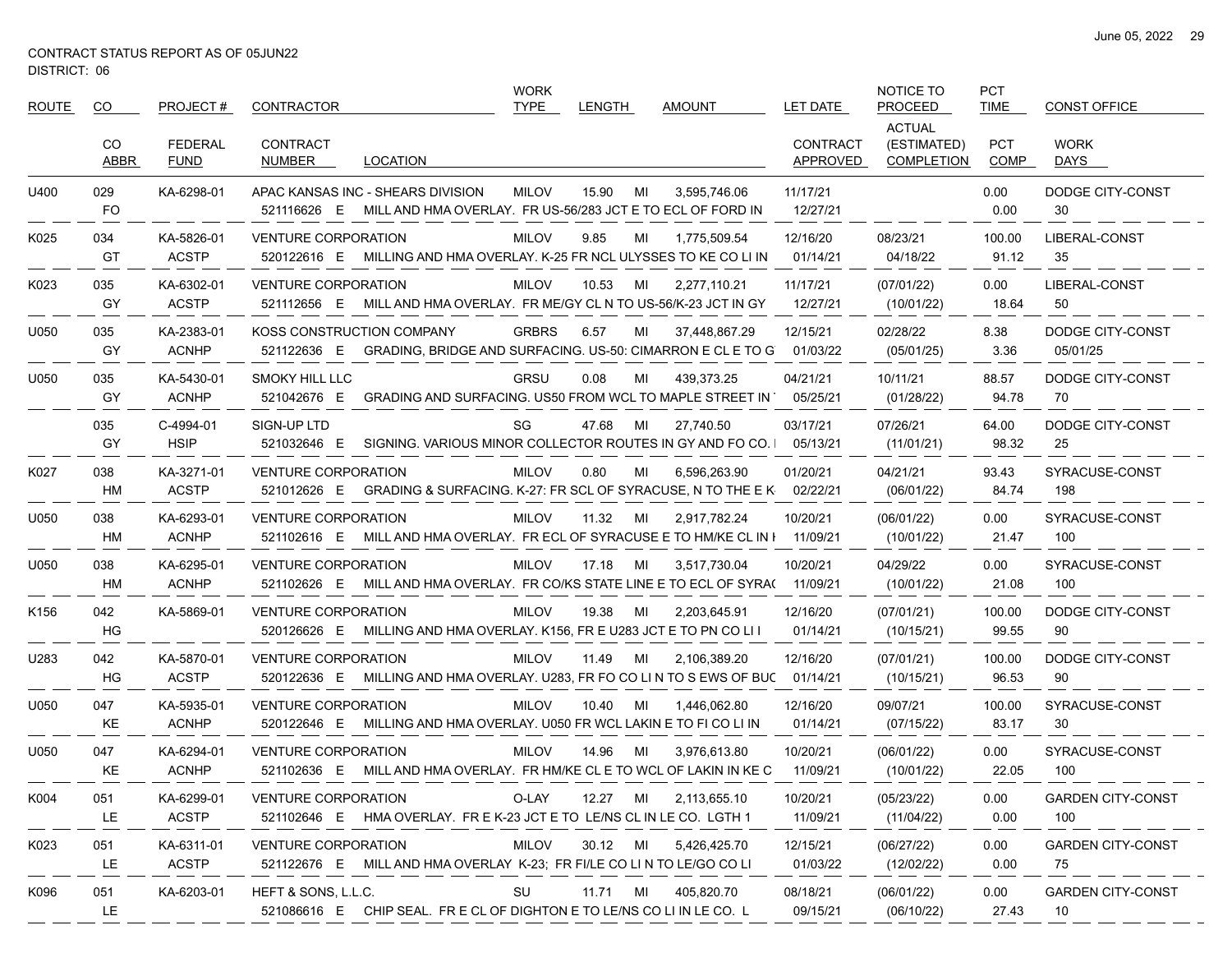$\overbrace{\hspace{25mm}}^{}$ 

| ROUTE | CO.              | PROJECT#                      | CONTRACTOR                        |                                                                                                                | <b>WORK</b><br><b>TYPE</b> | <b>LENGTH</b> |    | <b>AMOUNT</b>   | <b>LET DATE</b>             | NOTICE TO<br><b>PROCEED</b>                       | <b>PCT</b><br><b>TIME</b> | <b>CONST OFFICE</b>             |
|-------|------------------|-------------------------------|-----------------------------------|----------------------------------------------------------------------------------------------------------------|----------------------------|---------------|----|-----------------|-----------------------------|---------------------------------------------------|---------------------------|---------------------------------|
|       | CO<br>ABBR       | <b>FEDERAL</b><br><b>FUND</b> | <b>CONTRACT</b><br>NUMBER         | LOCATION                                                                                                       |                            |               |    |                 | <b>CONTRACT</b><br>APPROVED | <b>ACTUAL</b><br>(ESTIMATED)<br><b>COMPLETION</b> | <b>PCT</b><br>COMP        | <b>WORK</b><br>DAYS             |
| K096  | 051<br>LE        | KA-6334-01                    | <b>VENTURE CORPORATION</b>        | 521126686 E MILLING AND HMA OVERLAY. K-96; FR WCL OF DIGHTON E TO 1ST S                                        | <b>MILOV</b>               | 0.43          | MI | 134.775.30      | 12/15/21<br>01/03/22        | (06/27/22)<br>(12/02/22)                          | 0.00<br>0.00              | <b>GARDEN CITY-CONST</b><br>75  |
| K023  | 060<br>ME        | KA-6301-01<br><b>ACSTP</b>    | <b>VENTURE CORPORATION</b>        | 521112676 E MILL AND HMA OVERLAY. FR N OF R/R TRACKS N OF MEADE N TO N 12/27/21                                | MILOV                      | 12.60         | MI | 2,643,594.75    | 11/17/21                    | (07/01/22)<br>(10/01/22)                          | 0.00<br>22.16             | LIBERAL-CONST<br>50             |
| U054  | 060<br>ME        | KA-6130-01<br><b>ACNHP</b>    | <b>BRIDGES INC</b><br>522032616 E | BRIDGE REPAIR. FR 6.0 MI E OF CITY OF MEADE ON US-54. BR NO                                                    | <b>BRRPR</b>               | 0.00          | MI | 909,070.95      | 03/16/22<br>04/22/22        |                                                   | 0.00<br>0.00              | LIBERAL-CONST<br>75             |
| U054  | 060<br>ME        | KA-6296-01<br><b>ACNHP</b>    | <b>VENTURE CORPORATION</b>        | 521102676 E MILL AND HMA OVERLAY. FR ECL OF MEADE E TO ME/CA CL IN ME (11/09/21                                | MILOV                      | 15.72         | MI | 4, 163, 702. 35 | 10/20/21                    | (04/15/22)<br>(08/15/22)                          | 0.00<br>10.57             | LIBERAL-CONST<br>60             |
| U160  | 060<br>ME        | KA-6321-01                    | J & R SAND CO INC                 | 521116656 E MILL AND HMA OVERLAY. US160; FR SW/ME CL E TO US-160/US-54                                         | <b>MILOV</b>               | 3.82          | MI | 712,626.74      | 11/17/21<br>12/27/21        | (04/04/22)<br>(09/01/22)                          | 0.00<br>0.00              | LIBERAL-CONST<br>45             |
| 4     | 068<br><b>NS</b> | KA-4049-01<br><b>ACSTP</b>    |                                   | <b>MORGAN BROTHERS CONSTRUCTION</b><br>520082646 E GRADING AND SURFACING. K-4: FR WCL E TO ECL IN CITY OF BROW | GRSU                       | 0.35          | MI | 1,255,131.01    | 08/19/20<br>10/06/20        | (01/10/21)<br>(09/30/21)                          | 0.00<br>0.00              | DODGE CITY-CONST<br>105         |
| K-4   | 068<br><b>NS</b> | KA-6300-01<br><b>ACSTP</b>    | <b>VENTURE CORPORATION</b>        | 521102686 E HMA OVERLAY. FR NS/LE CL E TO US-283/K-4 JCT IN NS CO. LGT                                         | O-LAY                      | 18.99         | MI | 3,233,370.60    | 10/20/21<br>11/09/21        | (05/23/22)<br>(11/04/22)                          | 0.00<br>0.00              | <b>GARDEN CITY-CONST</b><br>100 |
| U083  | 086<br>SC        | KA-3252-01                    | <b>VENTURE CORPORATION</b>        | 521126696 E MILL AND HMA OVERLAY. US-83; FR CONCRETE PAVEMENT IN CITY 01/03/22                                 | <b>MILOV</b>               | 14.96         | MI | 5,451,392.04    | 12/15/21                    | (08/15/22)<br>(10/14/22)                          | 0.00<br>0.00              | <b>GARDEN CITY-CONST</b><br>40  |
|       | 086<br><b>SC</b> | TE-0485-01<br>TA              | RFB CONSTRUCTION CO INC           | 520112646 E PEDESTRIAN & BICYCLE PATH. SCOTT CITY: KS/OK RR CORRIDOR F                                         | <b>PEDBI</b>               | 0.68          | MI | 318,446.42      | 11/18/20<br>01/13/21        | 05/03/21                                          | 100.00<br>95.88           | <b>GARDEN CITY-CONST</b><br>64  |
| U054  | 088<br>SW        | KA-2385-01<br><b>ACNHP</b>    |                                   | KOSS CONSTRUCTION COMPANY<br>521082616 E GRADING AND SURFACING. US54: FR 0.4 MI SW OF US54/TUCKER RI           | <b>GRSU</b>                | 3.05          | MI | 23,989,534.32   | 08/18/21<br>09/15/21        | 03/01/22<br>(08/31/23)                            | 14.68<br>7.71             | LIBERAL-CONST<br>12/15/23       |
| U054  | 088<br>SW        | KA-2385-03<br><b>ACNHP</b>    |                                   | KOSS CONSTRUCTION COMPANY<br>519112656 E GRADING, BRIDGE & SURFACING. US54: FR 0.11 MI SW OF US54/R P          | <b>GRBRS</b>               | 2.80          | МI | 31,968,907.23   | 11/13/19<br>12/06/19        | 01/13/20<br>(05/27/22)                            | 69.53<br>75.07            | LIBERAL-CONST<br>06/23/23       |
| U083  | 088<br>SW        | KA-2220-01<br><b>ACNHP</b>    | J & R SAND CO INC<br>521112686 E  | GRADING AND SURFACING. US-83 KS/OK ST LN, N TO 0.9 MI N OF                                                     | GRSU                       | 13.77         | MI | 17,664,526.60   | 11/17/21<br>12/27/21        | (06/01/22)<br>(09/01/23)                          | 0.50                      | LIBERAL-CONST<br>09/29/23       |
| U083  | 088<br>SW        | KA-5600-01                    | J & R SAND CO INC                 | 521116696 E GRADING AND SURFACING. US-83 AND SALLEY RD LOC 1 MIN OF L 12/27/21                                 | <b>GRSU</b>                | 0.77          | МI | 2,685,939.16    | 11/17/21                    | (04/01/22)<br>(09/01/23)                          | 0.00                      | LIBERAL-CONST<br>09/29/23       |
| U083  | 088<br>SW        | KA-6297-01<br><b>ACNHP</b>    | J & R SAND CO INC                 | 521102696 E ULTRATHIN BONDED ASPHALT SURFACING. FR US-83/160 JCT N TO                                          | <b>UBAS</b>                | 8.37          | ΜI | 1,114,416.67    | 10/20/21<br>11/09/21        | (08/15/22)<br>(10/31/22)                          | 0.00<br>0.00              | LIBERAL-CONST<br>20             |
| U160  | 088<br>SW        | KA-6320-01<br><b>ACSTP</b>    | J & R SAND CO INC                 | 521112696 E MILL AND HMA OVERLAY. US160; FR US-83/160 JCT E TO SW/ME C                                         | <b>MILOV</b>               | 12.88         | MI | 1,681,568.24    | 11/17/21<br>12/27/21        | (08/15/22)<br>(09/30/22)                          | 0.00<br>0.00              | LIBERAL-CONST<br>45             |
|       | 106<br>SE        | KA-4749-01<br><b>HSIP</b>     | SIGN-UP LTD                       | 520082656 E SIGNING. US-160, US-283, AND K-34 IN CLARK, MEADE AND COMANC                                       | SG                         | 57.45         | MI | 216,939.17      | 08/19/20<br>10/06/20        | (12/01/20)<br>(04/30/21)                          | 10.00<br>16.05            | DODGE CITY-CONST<br>50          |